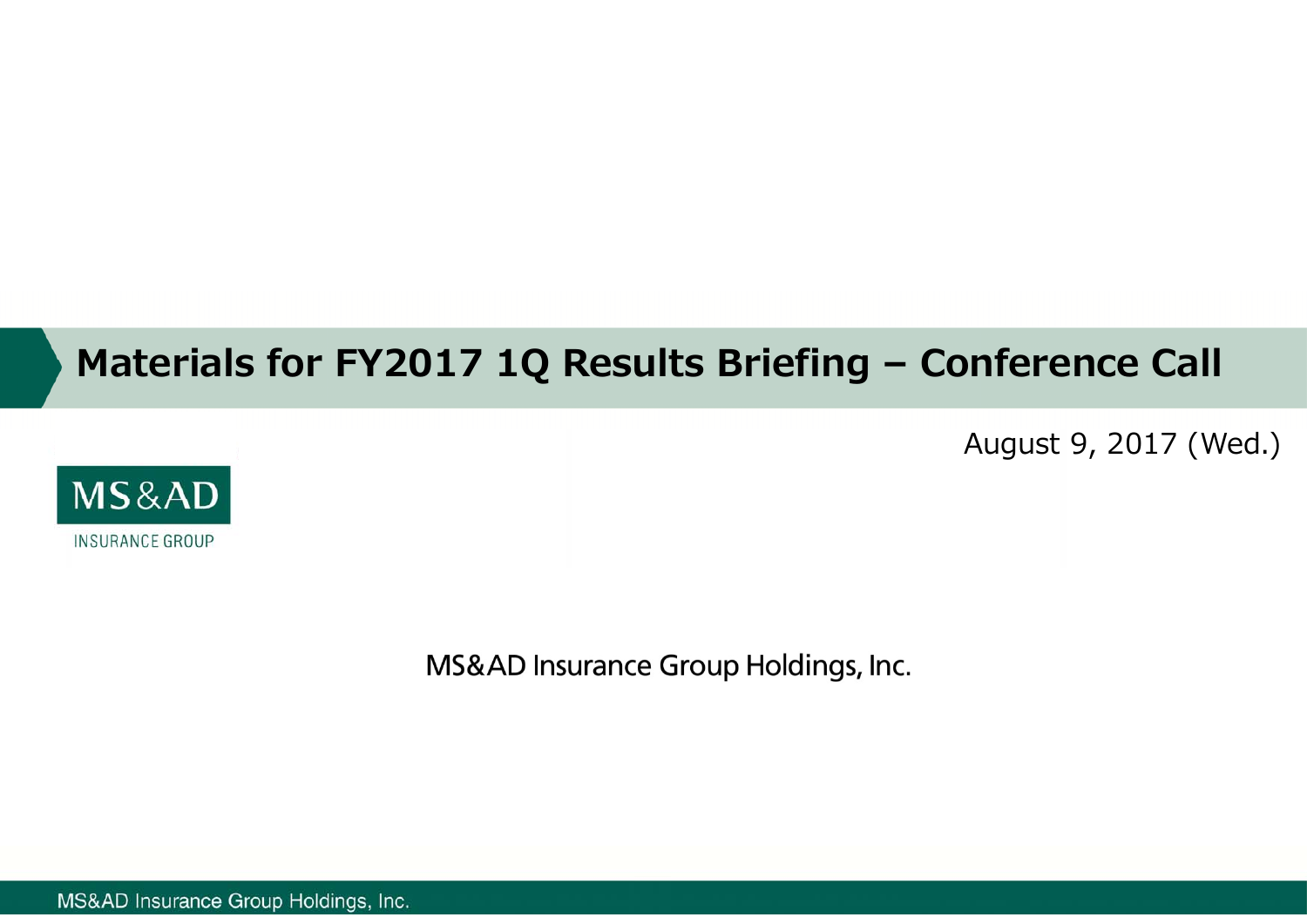| <b>Summary of FY2017 1Q Results</b>                                | Page 1-13  |
|--------------------------------------------------------------------|------------|
|                                                                    |            |
| <b>FY2017 1Q Results Data</b>                                      | Page 14-24 |
|                                                                    |            |
| Projected Financial Results for FY2017 (Announced on May 19, 2017) | Page 25-36 |

### **Abbreviations of Company Names Used in this Presentation**

| • MS&AD Holdings                  | MS&AD Insurance Group Holdings, Inc.             |
|-----------------------------------|--------------------------------------------------|
| • Mitsui Sumitomo Insurance, MSI  | Mitsui Sumitomo Insurance Co., Ltd.              |
| • Aioi Nissay Dowa Insurance, ADI | Aioi Nissay Dowa Insurance Co., Ltd.             |
| • Mitsui Direct General           | Mitsui Direct General Insurance Co., Ltd.        |
| • MSI Aioi Life                   | Mitsui Sumitomo Aioi Life Insurance Co., Ltd.    |
| • MSI Primary Life                | Mitsui Sumitomo Primary Life Insurance Co., Ltd. |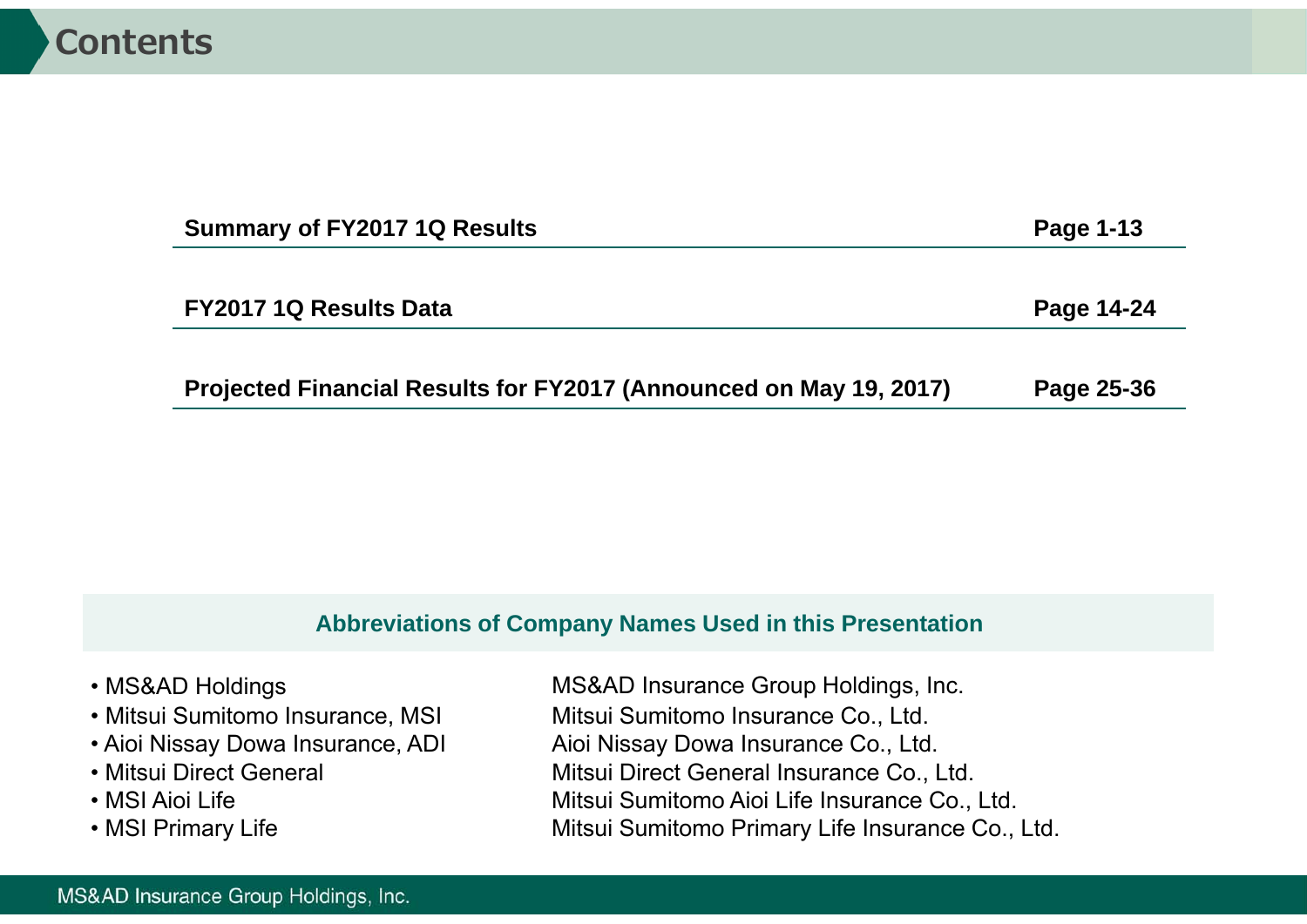# **Summary of FY2017 1Q Results**

| Consolidated Earnings for FY2017 1Q   | Page 1-5   |
|---------------------------------------|------------|
| Domestic Non-Life Insurance Companies | Page 6-10  |
| Domestic Life Insurance Companies     | Page 11-12 |
| <b>Overseas Subsidiaries</b>          | Page 13    |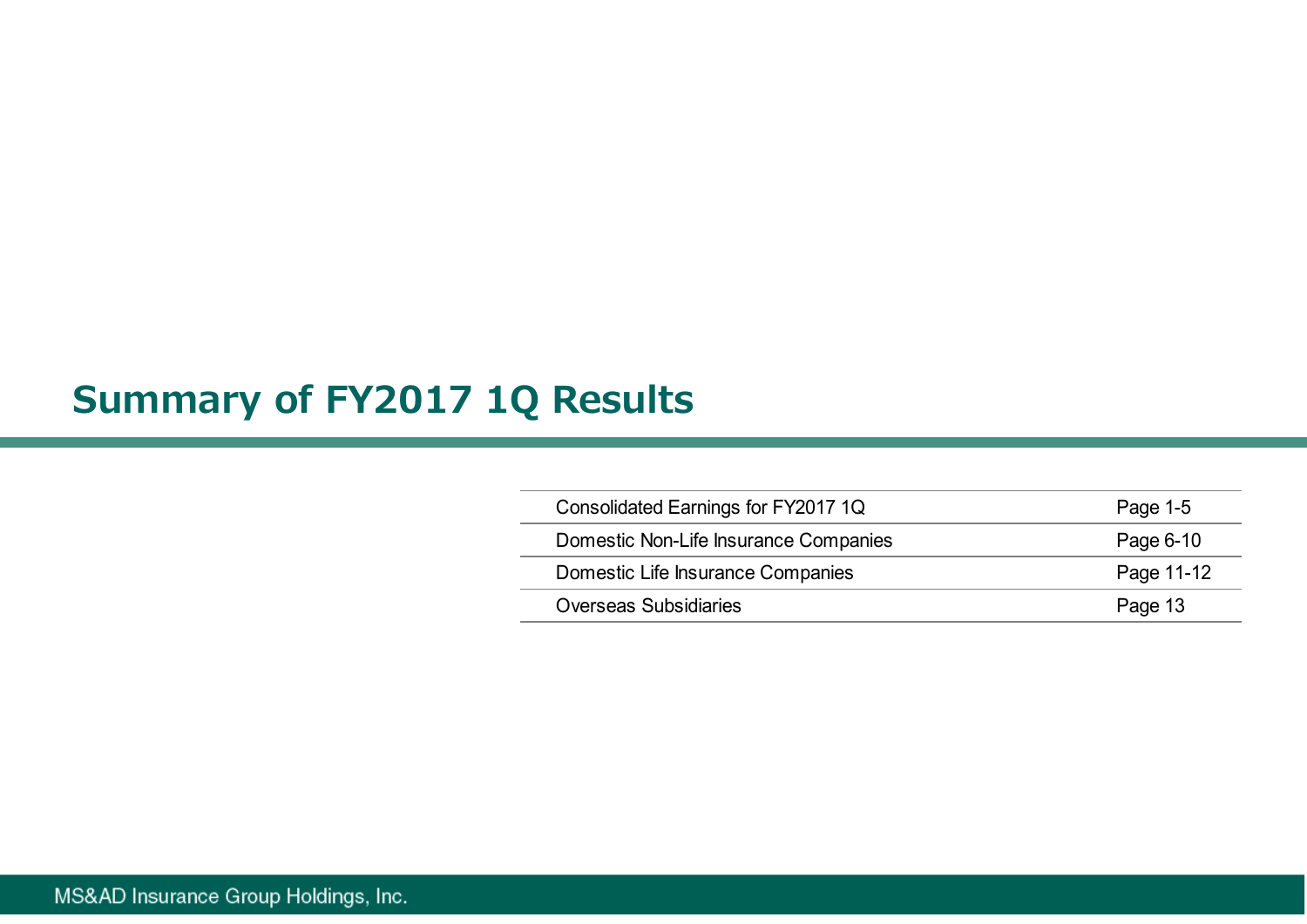# **1. Consolidated Earnings for FY2017 1Q (1) - Overview (i)**

- • Net premiums written increased by 1.2% year-on-year to 955.2 billion yen due to an increase in domestic fire insurance and CALI (Compulsory Automobile Liability Insurance), although premiums for overseas subsidiaries decreased as a result of appreciation of the yen.
- • Gross premiums income for domestic life insurance subsidiaries fell by 7.3% year-on-year to 331.5 billion yen mainly due to a decrease in variable insurance at MSI Primary Life.

#### **Non-life insurance subsidiaries**

(¥bn)

|                                     |                                                                                           | <b>FY2016 1Q</b> | <b>FY2017 1Q</b> |            |         |
|-------------------------------------|-------------------------------------------------------------------------------------------|------------------|------------------|------------|---------|
|                                     |                                                                                           | <b>Results</b>   | <b>Results</b>   | YoY Change | Growth  |
|                                     | Direct premiums written <sup>**1</sup><br>(excluding deposit premiums from policyholders) | 958.6            | 982.0            | 23.4       | 2.4%    |
| Net premiums written <sup>**1</sup> |                                                                                           | 944.2            | 955.2            | 11.0       | 1.2%    |
|                                     | Mitsui Sumitomo Insurance                                                                 | 362.6            | 377.0            | 14.3       | 3.9%    |
|                                     | Aioi Nissay Dowa Insurance                                                                | 300.4            | 312.2            | 11.7       | 3.9%    |
|                                     | Mitsui Direct General                                                                     | 9.3              | 9.4              | 0.1        | 1.3%    |
|                                     | Overseas subsidiaries                                                                     | 270.3            | 255.2            | $-15.0$    | $-5.6%$ |

<sup>※1</sup> Direct premiums written and net premiums written exclude Good Result Return Premiums of the "ModoRich" auto insurance product, which contains a special clause related to premium adjustment and refund at maturity, same hereafter.

#### **Life insurance subsidiaries**

(¥bn)

|                                      | <b>FY2016 1Q</b> | <b>FY2017 1Q</b> |                   |          |
|--------------------------------------|------------------|------------------|-------------------|----------|
|                                      | <b>Results</b>   | <b>Results</b>   | <b>YoY</b> Change | Growth   |
| Gross premiums income <sup>382</sup> | 357.6            | 331.5            | $-26.0$           | $-7.3%$  |
| <b>MSI Aioi Life</b>                 | 113.6            | 118.2            | 4.5               | 4.0%     |
| <b>MSI Primary Life</b>              | 243.9            | 213.3            | $-30.6$           | $-12.6%$ |
| Life insurance premiums              | 302.8            | 247.2            | $-55.5$           | $-18.4%$ |

※2 Gross premiums income is for domestic life insurance subsidiaries only.

MS&AD Insurance Group Holdings, Inc.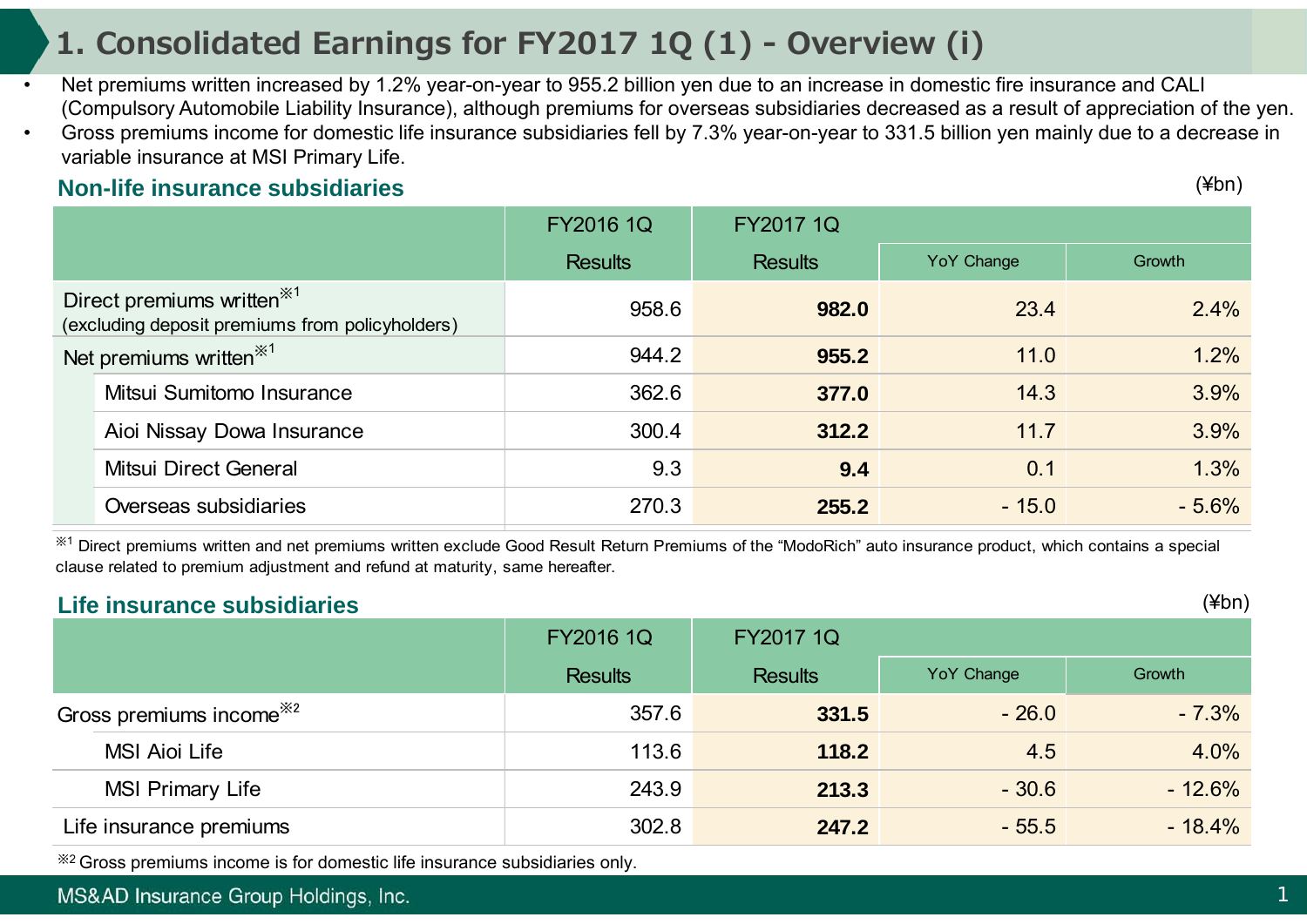# **2. Consolidated Earnings for FY2017 1Q (1) - Overview (ii)**

- • Ordinary profit increased by 153.1% year-on-year to 124.5 billion yen, driven by increased profits in the domestic non-life and life insurance.
- •Net income rose by 140.9% year-on-year to 91.6 billion yen.

(¥bn)

|                                 | FY2016 1Q      | FY2017 1Q      |                   |                     |
|---------------------------------|----------------|----------------|-------------------|---------------------|
|                                 | <b>Results</b> | <b>Results</b> | <b>YoY Change</b> | <b>Change Ratio</b> |
| Ordinary profit/loss            | 49.2           | 124.5          | 75.3              | 153.1%              |
| Mitsui Sumitomo Insurance       | 41.8           | 87.8           | 46.0              | 109.9%              |
| Aioi Nissay Dowa Insurance      | 25.5           | 30.9           | 5.4               | 21.2%               |
| Mitsui Direct General           | 1.1            | 1.3            | 0.1               | 16.3%               |
| <b>MSI Aioi Life</b>            | 4.2            | 4.9            | 0.7               | 17.0%               |
| <b>MSI Primary Life</b>         | $-14.4$        | 5.3            | 19.7              |                     |
| Overseas subsidiaries           | 7.2            | 4.5            | $-2.6$            | $-37.1%$            |
| Consolidation adjustments, etc. | $-16.5$        | $-10.6$        | 5.8               |                     |
| Net income/loss <sup>**</sup>   | 38.0           | 91.6           | 53.6              | 140.9%              |
| Mitsui Sumitomo Insurance       | 32.2           | 66.6           | 34.4              | 106.7%              |
| Aioi Nissay Dowa Insurance      | 16.0           | 22.4           | 6.3               | 39.5%               |
| Mitsui Direct General           | 0.9            | 1.2            | 0.2               | 31.8%               |
| <b>MSI Aioi Life</b>            | 1.7            | 2.4            | 0.6               | 39.2%               |
| <b>MSI Primary Life</b>         | 5.5            | 3.4            | $-2.1$            | $-39.2%$            |
| Overseas subsidiaries           | 7.5            | 4.9            | $-2.5$            | $-34.1%$            |
| Consolidation adjustments, etc. | $-26.1$        | $-9.5$         | 16.6              |                     |

※ Consolidated net income represents net income attributable to owners of the parent. Net income of subsidiaries is on an equity stake basis, same hereafter.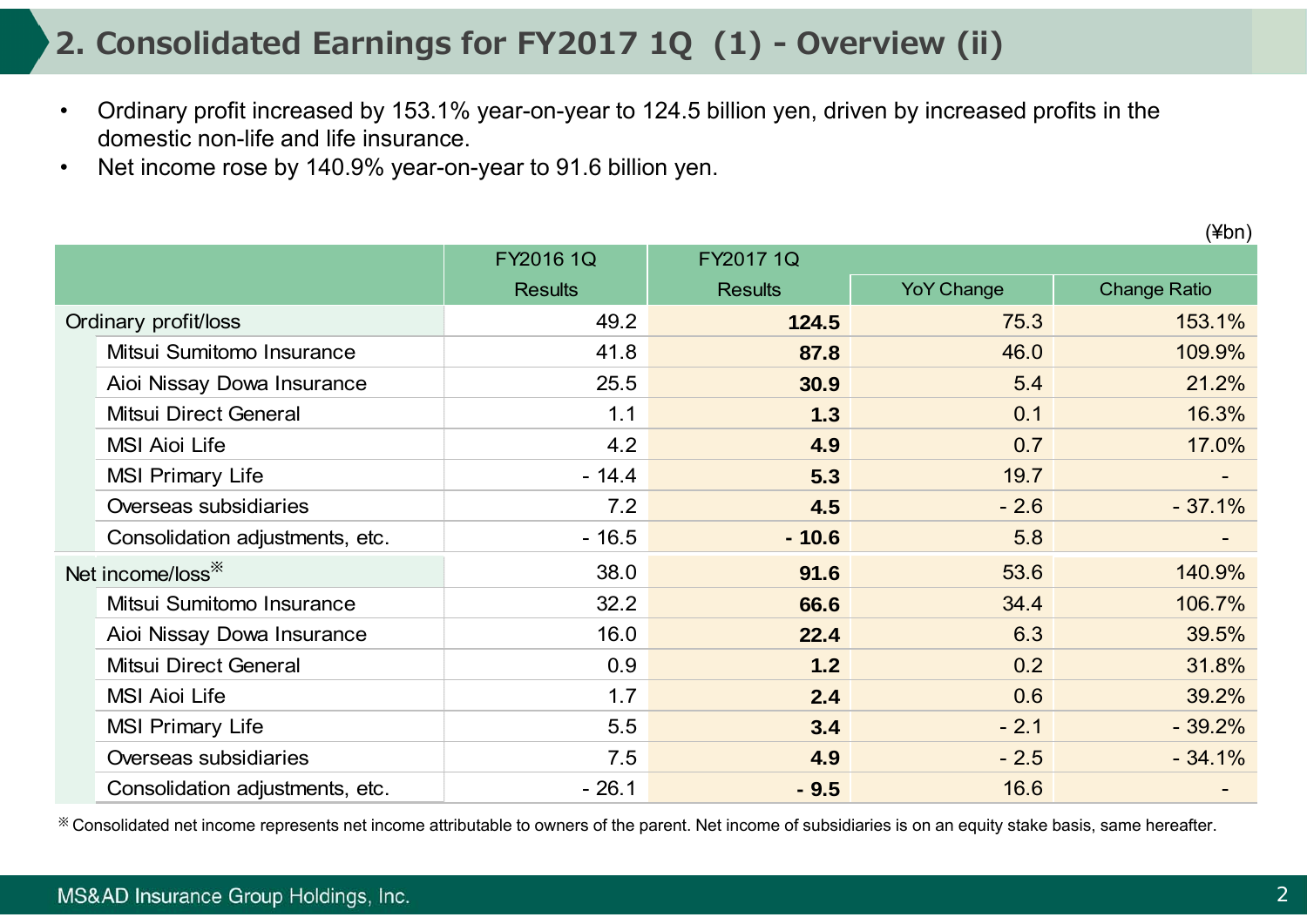# **3. Consolidated Earnings for FY2017 1Q (2) – Group Core Profit**

- $\bullet$  Group Core Profit rose by 21.6 billion yen year-on-year to 78.0 billion yen mainly due to an increase in profits in domestic non-life insurance.
- •The combined ratio for domestic non-life insurance fell by 1.9 points year-on-year to 87.0%.

|                                                                         | <b>FY2016 1Q</b> | <b>FY2017 1Q</b> |            |
|-------------------------------------------------------------------------|------------------|------------------|------------|
|                                                                         | <b>Results</b>   | <b>Results</b>   | YoY Change |
| Group Core Profit <sup>*1</sup>                                         | 56.4             | 78.0             | 21.6       |
| Domestic non-life insurance business                                    | 41.2             | 67.0             | 25.8       |
| Domestic life insurance business                                        | 7.2              | 5.8              | $-1.4$     |
| International business                                                  | 7.9              | 4.3              | $-3.5$     |
| Financial services business and risk-related<br>services business       | 0.0              | 0.7              | 0.7        |
| Other financial targets                                                 |                  |                  |            |
| Combined ratio <sup>362</sup><br>(Domestic non-life insurance business) | 88.9%            | 87.0%            | $-1.9pt$   |
| Increase in EV of MSI Aioi Life <sup>363</sup>                          |                  |                  |            |
| $G$ roup ROE $*$ <sup>1,3</sup>                                         |                  |                  |            |

※1For the definition of Group Core Profit, please refer to the last page.

※2Combined ratio (Domestic non-life insurance business) is indicated based on the sum of MSI, ADI and Mitsui Direct General.

※3 Increase in EV of MSI Aioi Life is disclosed semiannually, Group ROE is disclosed at the end of every fiscal year.



※4 Amortization of goodwill and others: -7.2 billion yen; extraordinary income/losses excluding reserves for price fluctuation: -0.8 billion yen

#### MS&AD Insurance Group Holdings, Inc.

 $(\nexists h n)$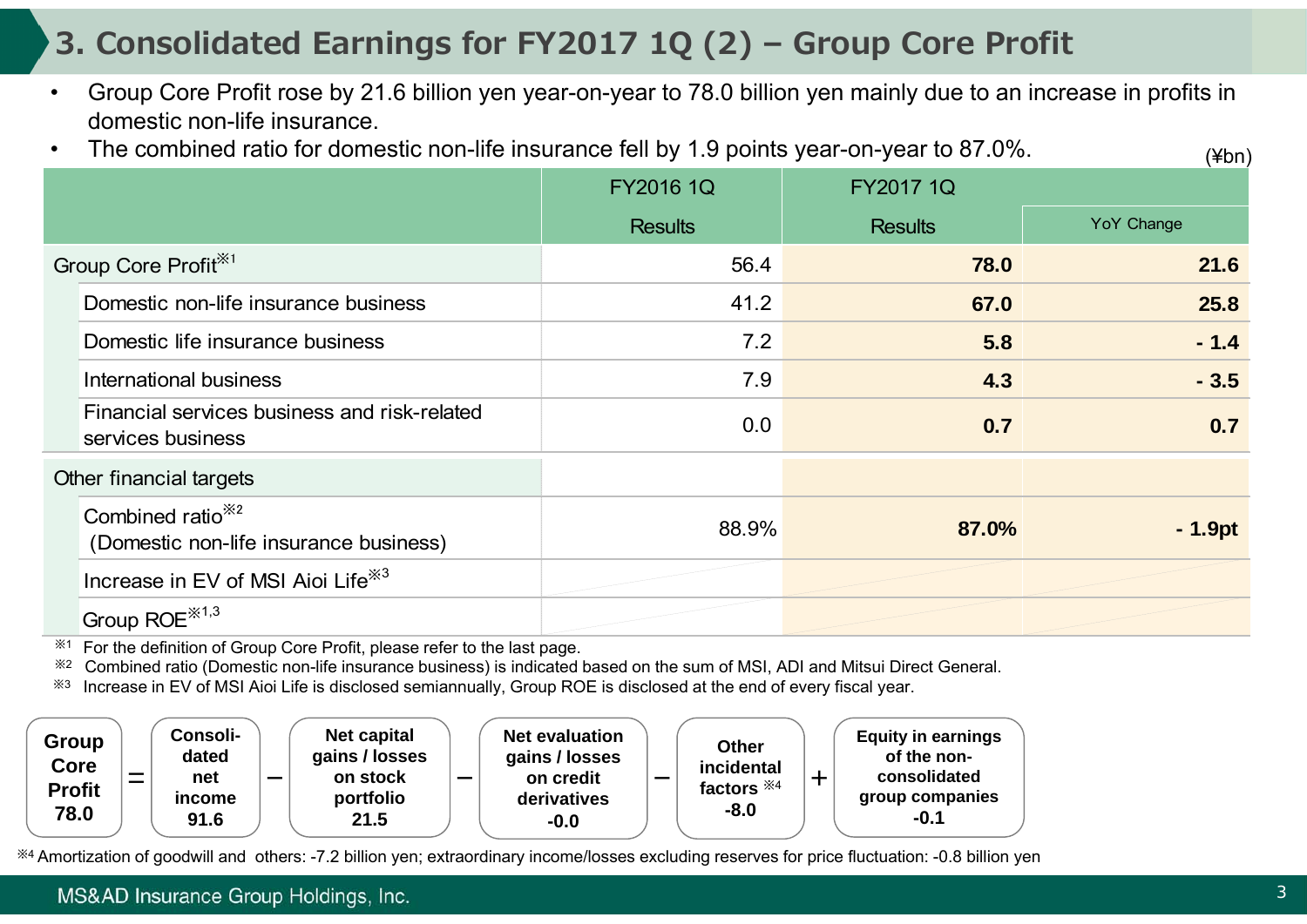# **4. Consolidated Earnings for FY2017 1Q (3) – YoY Results Comparison (i)**

- • Main factors of an increase in net income were (6) domestic non-life insurance and (9) consolidation adjustments and others.
- • Main factors of an increase in (6) domestic non-life insurance were (1) increase in earned premiums, (2) decrease in incurred losses following a decrease in natural catastrophe losses, and (4) increase in investment profit and others.
- • (9) Consolidation adjustments and others increased due to absence of system expenses for transfer of third sector policies in force incurred in the same period of the previous year.

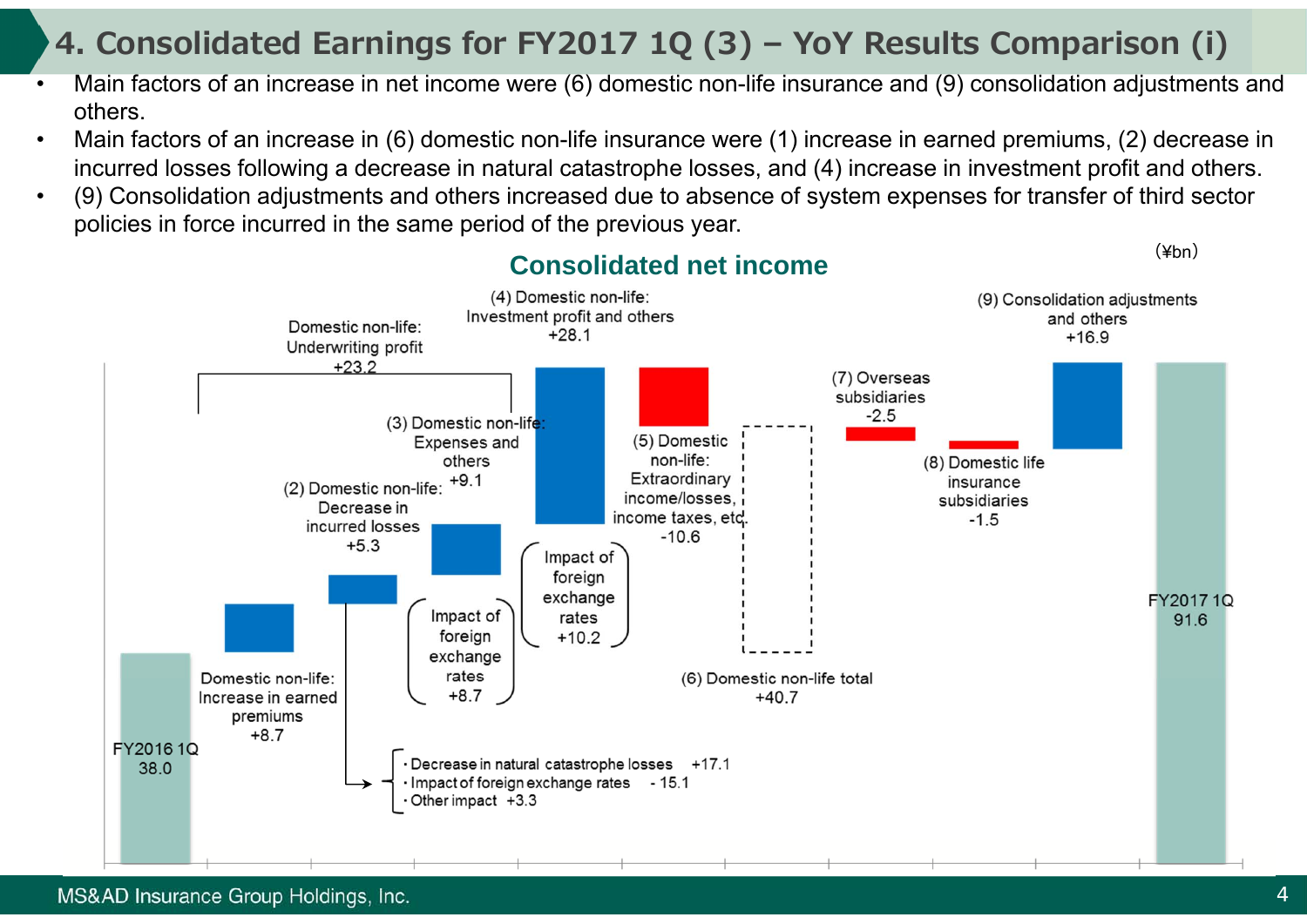#### **Factors in YoY changes in consolidated net income**

(¥bn)

|                                                                            |     | <b>FY2016 1Q</b><br><b>Results</b> | <b>FY2017 1Q</b><br><b>Results</b> | <b>Difference</b> |
|----------------------------------------------------------------------------|-----|------------------------------------|------------------------------------|-------------------|
| Consolidated net income/loss                                               |     | 38.0                               | 91.6                               | 53.6              |
| Domestic non-life insurance <sup>**1,2</sup><br>(underwriting profit/loss) |     | 24.6                               | 47.9                               | 23.2              |
| Earned premiums                                                            | (1) | 574.3                              | 583.1                              | 8.7               |
| Incurred losses (incl. loss adjustment<br>expenses)                        | (2) | $-312.4$                           | $-307.0$                           | 5.3               |
| Expenses and others <sup>33</sup>                                          | (3) | $-237.2$                           | $-228.1$                           | 9.1               |
| Investment profit/loss and others                                          | (4) | 42.7                               | 70.9                               | 28.1              |
| Extraordinary income/losses, income taxes,<br>etc.                         | (5) | $-19.0$                            | $-29.7$                            | $-10.6$           |
| Domestic non-life insurance total                                          | (6) | 48.3                               | 89.1                               | 40.7              |
| Overseas subsidiaries                                                      | (7) | 7.5                                | 4.9                                | $-2.5$            |
| Domestic life insurance subsidiaries                                       | (8) | 7.3                                | 5.8                                | $-1.5$            |
| Consolidation adjustments and others                                       | (9) | $-25.1$                            | $-8.2$                             | 16.9              |

 $*1$  Figures for domestic non-life insurance are the simple sum of MSI and ADI.

 $*$ <sup>2</sup> Excluding residential earthquake and CALI (Compulsory Automobile Liability Insurance)

※3 "Expenses and others" includes catastrophe reserves, impact of foreign exchange rates, etc.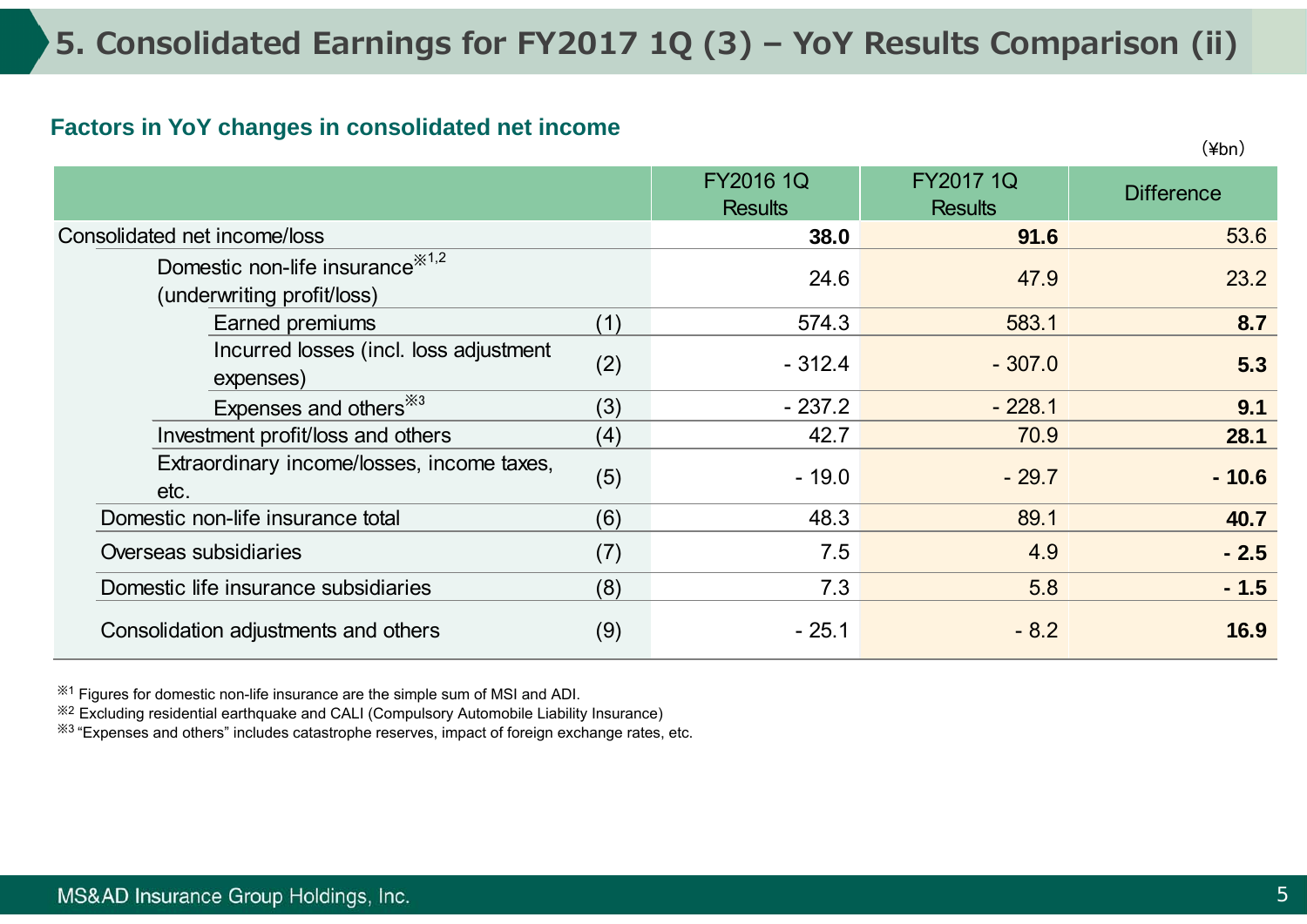### **6. Domestic Non-Life Insurance Companies (1) – MSI & ADI Results for FY2017 1Q (i)**

- Net premiums written for the two companies combined rose by 26.0 billion yen to 689.2 billion yen, mainly due to an increase in fire insurance and CALI.
- Underwriting profit rose by 23.2 billion yen to 47.9 billion yen for the two companies combined.

|        |                                                                                                                                 |       |                        |                   |                        |                   |                                   | $(\n 4bn)$        |
|--------|---------------------------------------------------------------------------------------------------------------------------------|-------|------------------------|-------------------|------------------------|-------------------|-----------------------------------|-------------------|
|        |                                                                                                                                 |       | MSI (Non-Consolidated) |                   | ADI (Non-Consolidated) |                   | <reference>Simple Sum</reference> |                   |
|        |                                                                                                                                 |       |                        | <b>YoY Change</b> |                        | <b>YoY Change</b> |                                   | <b>YoY Change</b> |
|        | Net premiums written                                                                                                            |       | 377.0                  | 14.3              | 312.2                  | 11.7              | 689.2                             | 26.0              |
|        | Growth rate of net premiums written                                                                                             |       | 3.9%                   | 5.9pt             | 3.9%                   | 2.8pt             | 3.9%                              | 4.5pt             |
|        | Net claims paid                                                                                                                 | $(-)$ | 191.5                  | 7.1               | 149.4                  | 0.2               | 341.0                             | 7.4               |
|        | <lncurred (including="" loss<br="" losses="">adjustment expenses)&gt;</lncurred>                                                | $(-)$ | 207.0                  | $-15.7$           | 166.7                  | $-3.8$            | 373.8                             | $-19.5$           |
|        | Commissions and collection expenses                                                                                             | $(-)$ | 65.8                   | 2.1               | 62.0                   | 3.4               | 127.8                             | 5.5               |
|        | Operating expenses and general and<br>administrative expense (underwriting)                                                     | $(-)$ | 51.6                   | $-1.2$            | 42.8                   | $-1.2$            | 94.5                              | $-2.5$            |
|        | Underwriting profit/loss prior to<br>reflecting catastrophe reserve                                                             |       | 44.5                   | 15.8              | 27.2                   | 7.7               | 71.8                              | 23.6              |
|        | Reversal of catastrophe reserve                                                                                                 |       | $-12.4$                | 0.3               | $-11.3$                | $-0.6$            | $-23.8$                           | $-0.3$            |
|        | <b>Underwriting profit/loss</b>                                                                                                 |       | 32.0                   | 16.1              | 15.9                   | 7.1               | 47.9                              | 23.2              |
| Ratios |                                                                                                                                 |       |                        |                   |                        |                   |                                   |                   |
|        | Net loss ratio <sup>**1</sup>                                                                                                   |       | 56.5%                  | $-0.4pt$          | 52.6%                  | $-1.9pt$          | 54.7%                             | $-1.1$ pt         |
|        | Net expenses ratio                                                                                                              |       | 31.2%                  | $-1.0pt$          | 33.6%                  | $-0.6pt$          | 32.3%                             | $-0.8pt$          |
|        | <b>Combined ratio</b>                                                                                                           |       | 87.7%                  | $-1.4pt$          | 86.2%                  | $-2.5pt$          | 87.0%                             | $-1.9pt$          |
|        | <reference: <math="" excluding="" ratios="" residential="">EQ^{2/2} insurance and CALI&gt;</reference:>                         |       |                        |                   |                        |                   |                                   |                   |
|        | Net loss ratio                                                                                                                  |       | 53.6%                  | 1.0pt             | 49.3%                  | $-0.5pt$          | 51.7%                             | 0.4pt             |
|        | Net expenses ratio                                                                                                              |       | 33.0%                  | $-0.9pt$          | 35.0%                  | $-0.7$ pt         | 33.9%                             | $-0.8pt$          |
|        | <b>Combined ratio</b>                                                                                                           |       | 86.6%                  | 0.1pt             | 84.3%                  | $-1.2pt$          | 85.6%                             | $-0.4pt$          |
|        | $\mathbf{M}$ that is a constant of the second constant of the second state in the second state of the second state $\mathbf{M}$ |       |                        |                   |                        |                   |                                   |                   |

※1 Net loss ratio is on a "written-to-paid" basis, same hereafter.

※2 EQ stands for "earthquake", same hereafter.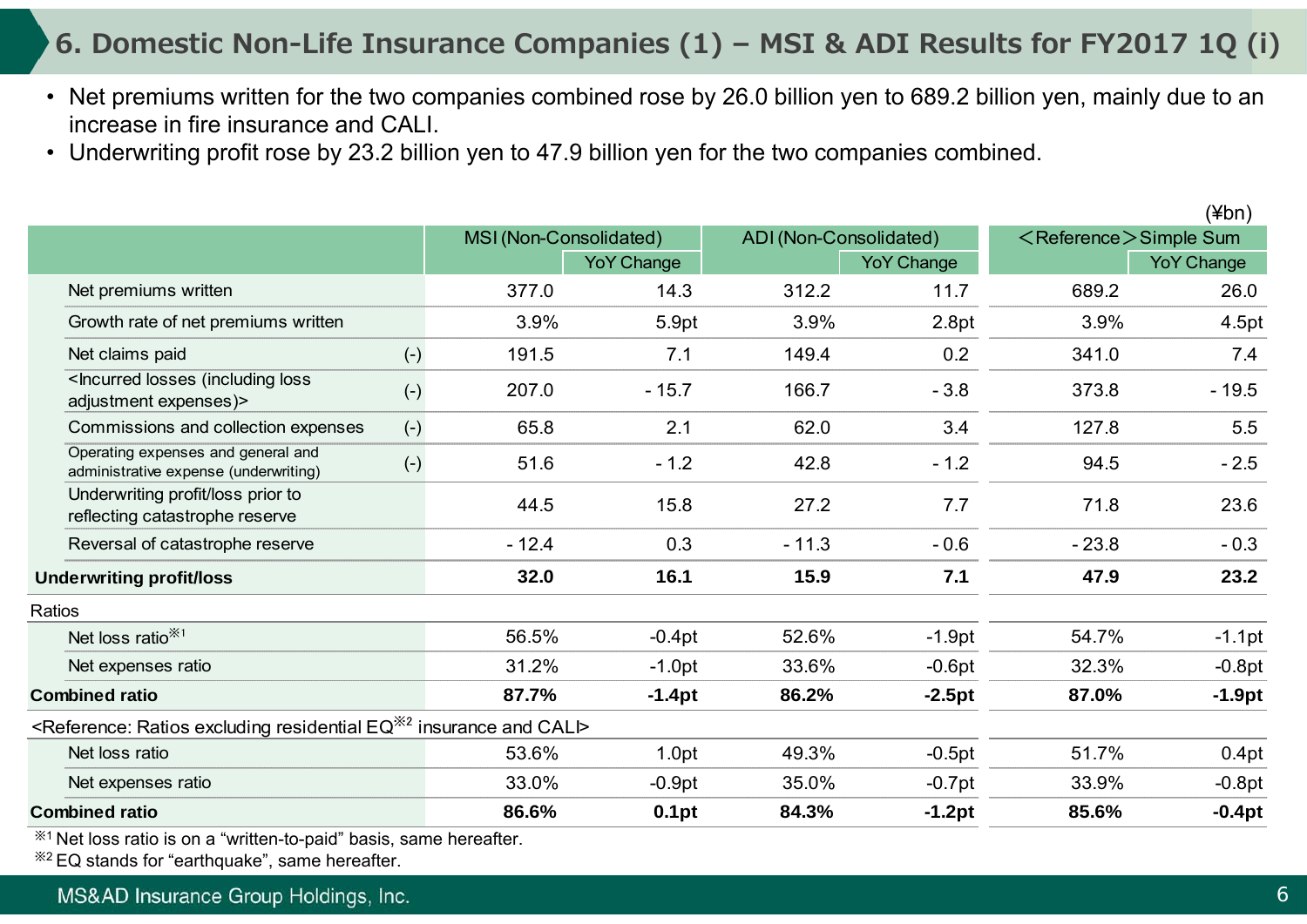### **7. Domestic Non-Life Insurance Companies (1) – MSI & ADI Results for FY2017 1Q (ii)**

- Investment profit and other ordinary profit rose by 28.1 billion yen year-on-year to 70.9 billion yen, mainly due to an increase in gains on sales of securities.
- Net income rose by 40.7 billion yen year-on-year to 89.1 billion yen.
- Sales of strategic equity holdings for the two companies combined amounted to 47.1 billion yen.

|                                                          |        |                        |        |                        |        | $(\n  4bn)$                       |
|----------------------------------------------------------|--------|------------------------|--------|------------------------|--------|-----------------------------------|
|                                                          |        | MSI (Non-Consolidated) |        | ADI (Non-Consolidated) |        | <reference>Simple Sum</reference> |
|                                                          |        | <b>YoY Change</b>      |        | <b>YoY Change</b>      |        | <b>YoY Change</b>                 |
| <b>Underwriting profit/loss</b>                          | 32.0   | 16.1                   | 15.9   | 7.1                    | 47.9   | 23.2                              |
| Net interest and dividends income                        | 29.3   | 3.8                    | 15.1   | 2.0                    | 44.4   | 5.9                               |
| Gains/losses on sales of securities                      | 27.1   | 15.8                   | 1.8    | $-2.8$                 | 29.0   | 13.0                              |
| $(-)$<br>Impairment losses on securities                 | 0.5    | $-0.9$                 | 0.0    | $-0.9$                 | 0.5    | $-1.9$                            |
| Investment profit/loss and other<br>ordinary profit/loss | 55.8   | 29.8                   | 15.0   | $-1.7$                 | 70.9   | 28.1                              |
| <b>Ordinary profit/loss</b>                              | 87.8   | 46.0                   | 30.9   | 5.4                    | 118.8  | 51.4                              |
| <b>Extraordinary income/losses</b>                       | $-1.1$ | 0.3                    | $-1.4$ | 3.8                    | $-2.5$ | 4.1                               |
| Income before taxes                                      | 86.7   | 46.3                   | 29.5   | 9.2                    | 116.2  | 55.6                              |
| Net income/loss                                          | 66.6   | 34.4                   | 22.4   | 6.3                    | 89.1   | 40.7                              |

|                                                                | $MSI + ADI$ |                   |
|----------------------------------------------------------------|-------------|-------------------|
|                                                                |             | <b>YoY Change</b> |
| <reference> Sales of strategic equity<br/>holdings</reference> | 47.1        | 16.5              |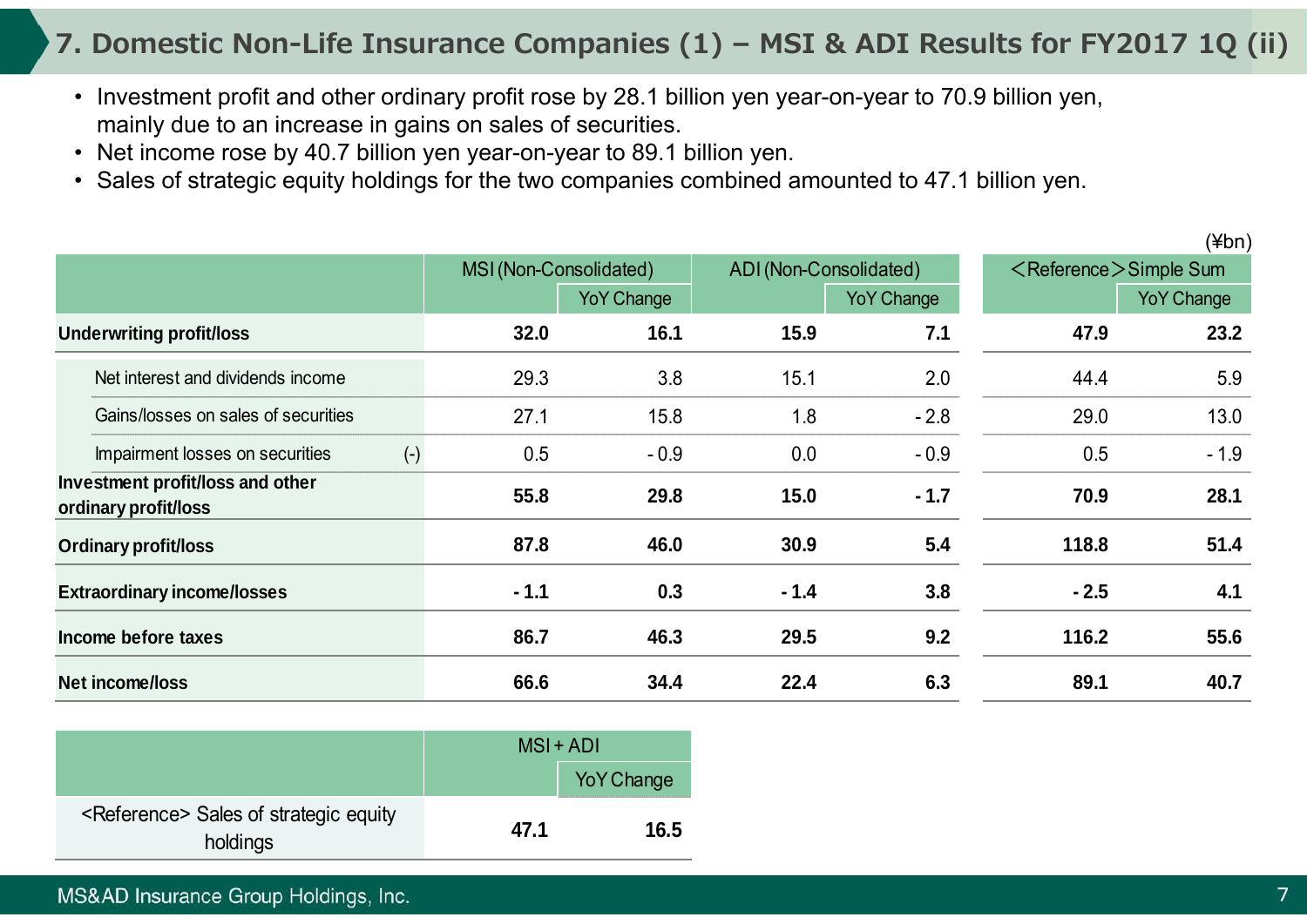### **8. Domestic Non-Life Insurance Companies FY2017 1Q (2) - Impact of Natural Catastrophes**

• Incurred losses related to natural catastrophes were 1.1 billion yen for the two companies combined, a decrease of 17.1 billion yen compared to the same period of the previous year where the impact of Kumamoto Earthquake was included.

#### **Impact of natural catastrophes**

Incurred Losses Net Claims Paid Provision for  $O/S^{\times 1}$ YoY Change **You Change** YoY Change **YoY Change** YoY Change Natural catastrophes in Japan **1.1 - 17.1 0.5 - 2.9 0.6 - 14.1** Mitsui Sumitomo Insurance 0.9 - 11.4 0.4 - 1.5 0.4 - 9.9 Aioi Nissay Dowa Insurance  $\begin{array}{cccc} \vert & 0.1 \vert & 0.5.6 & 0.0 \vert & -1.4 \vert & 0.1 \vert & -4.2 \end{array}$ **Total 1.1 - 17.1 0.5 - 2.9 0.6 - 14.1**

※1 O/S stands for "outstanding claims", same hereafter.

※ Incurred losses excluding residential EQ for Kumamoto Earthquake in the same period of the previous year: 12.6 billion yen (MSI: 9.1 billion yen, ADI: 3.4 billion yen)

(¥bn)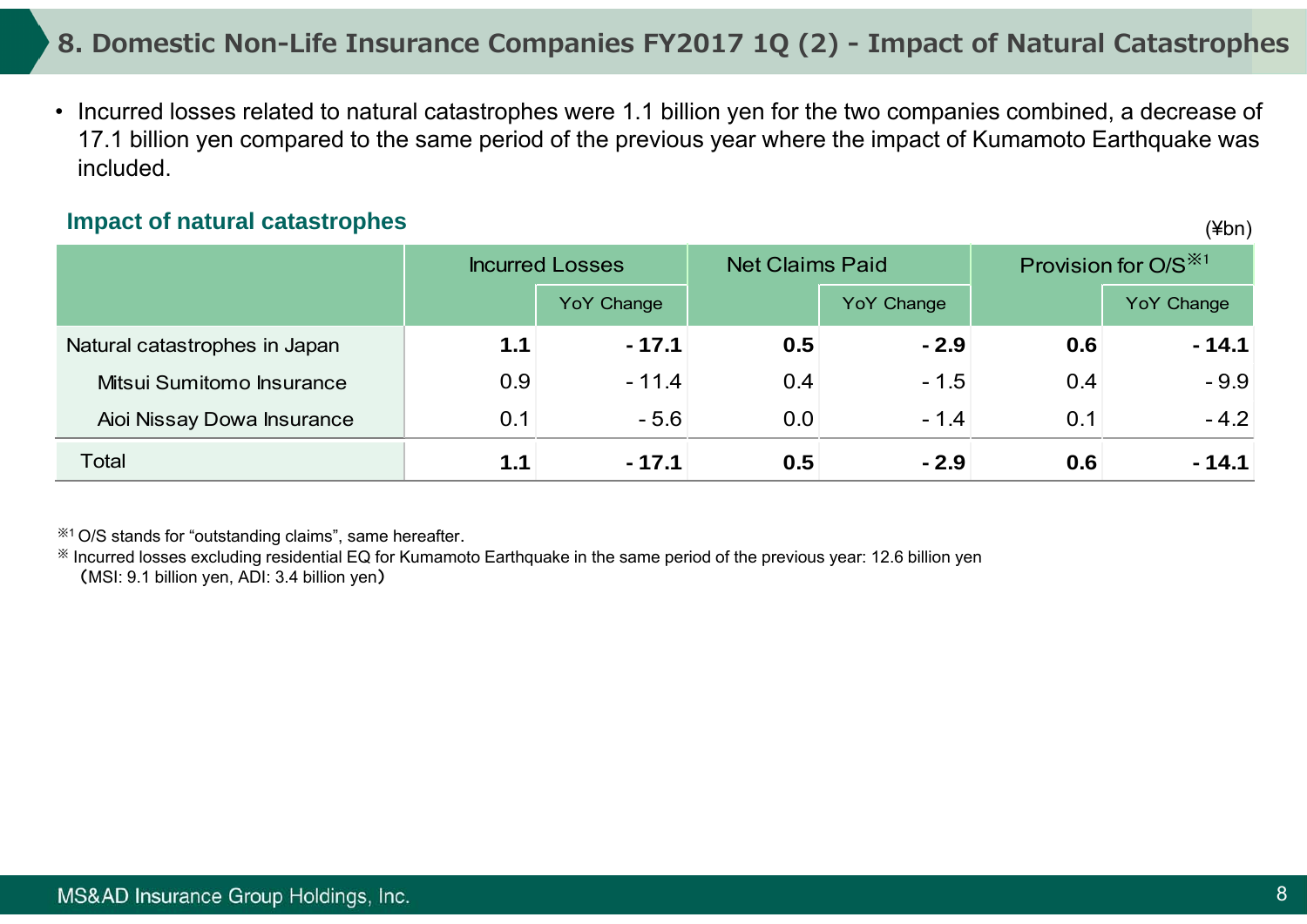### **9. Domestic Non-Life Insurance Companies FY2017 1Q (3) - Catastrophe Reserves**

- The net change in catastrophe reserves was 23.8 billion yen for the two companies combined, about the same as in the previous year.
- Provision rate in fire insurance at MSI changed from 9% to 5% (decrease of around 8 billion yen for the whole FY).

#### **Catastrophe reserves** Reversal Provision Provision Balance as of YoY Mar. 31, 2017 Fire and allied 147.8 Marine 0.0 0.6 0.6 - 0.0 78.8 Personal accident 1.2 1.2 1.2 1.2 0.0 68.9 Voluntary auto - 5.4 5.4 0.0 64.4 Other 0.0 l 3.3 l 3.3 l -0.1 l 181.3 181.3 **Total 0.3 12.8 12.4 - 0.3 541.3** Fire and allied  $\qquad \qquad - \qquad \qquad 3.3$   $\qquad \qquad 3.3$   $\qquad \qquad 0.5$   $\qquad \qquad 129.8$ Marine - 13.9 and 13.9 Personal accident - Personal accident - 0.5 0.5 0.5 - 0.0 65.6 Voluntary auto **1988** - 1991 - 1992 - 1993 - 1994 - 1995 - 1994 - 1995 - 1994 - 1995 - 1996 - 1996 - 1996 - 1996 - 1996 - 1996 - 1996 - 1996 - 1997 - 1996 - 1997 - 1997 - 1997 - 1998 - 1998 - 1998 - 1998 - 1998 - 1998 - 19 Other 0.0 l 1.8 l 1.8 l 0.0 l 65.9 l **Total 0.0 11.3 11.3 0.6 325.0** Fire and allied 0.3 0.3 5.4 5.1 0.3 0.3 277.7 Marine 0.0 0.6 0.6 - 0.0 92.7 Personal accident 1.7 1.7 1.7 1.7 0.0 134.6 Voluntary auto 113.9 Other 247.2 **Total 0.3 24.2 23.8 0.3 866.4 Change** Mitsui SumitomoInsuranceSimple Sum of MSI and ADIAioi Nissay Dowa Insurance

#### MS&AD Insurance Group Holdings, Inc.

(¥bn)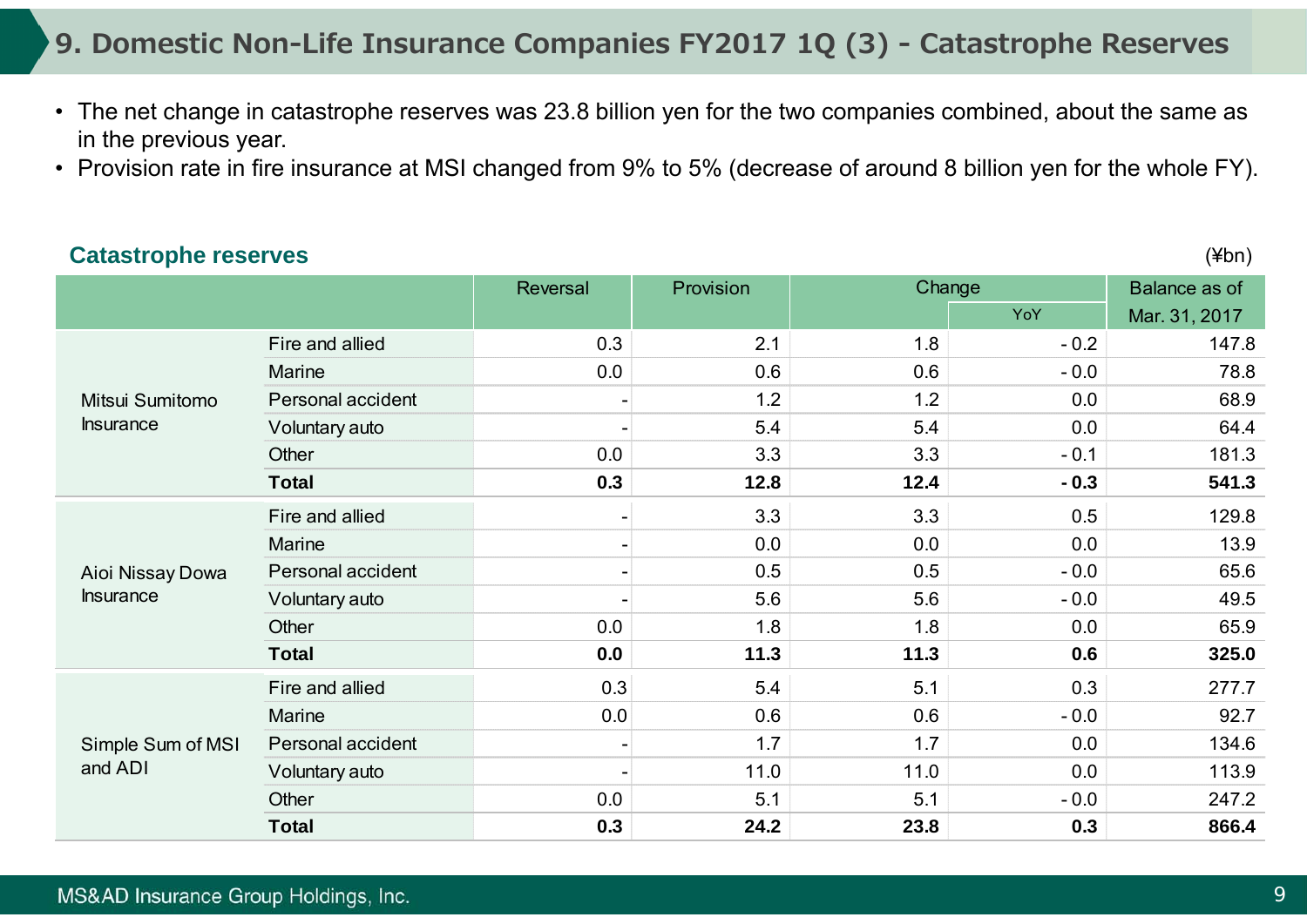### **10. Domestic Non-Life Insurance Companies FY2017 1Q (4) – Voluntary Auto Insurance**

- The number of accidents rose by 0.9% year-on-year. The average payout per claim for both property damage liability and vehicle damage continued to rise with an increase in the cost of repairs.
- E/I loss ratio dropped by 1.2 points year-on-year to 53.9% due to an increase in earned premiums and a decrease in incurred losses.



※ All figures for factors of increase/decrease in insurance premiums are based on sales results (Apr.- Jun.) year-on-year. ※

Changes in average payout per claim means changes in average payout per claim over one-year period ended Jun. 30, 2017 compared with average payout per claim in one-year period ended Mar. 31, 2017. ※

E/I loss ratio is calculated based on the figures from April to June for each year. ※

 $\%$  Figure for FY2016 Jun. in *Trend in the number of accidents (per day, %YOY)* has been corrected (1.6%  $\rightarrow$  0.8%).

#### MS&AD Insurance Group Holdings, Inc.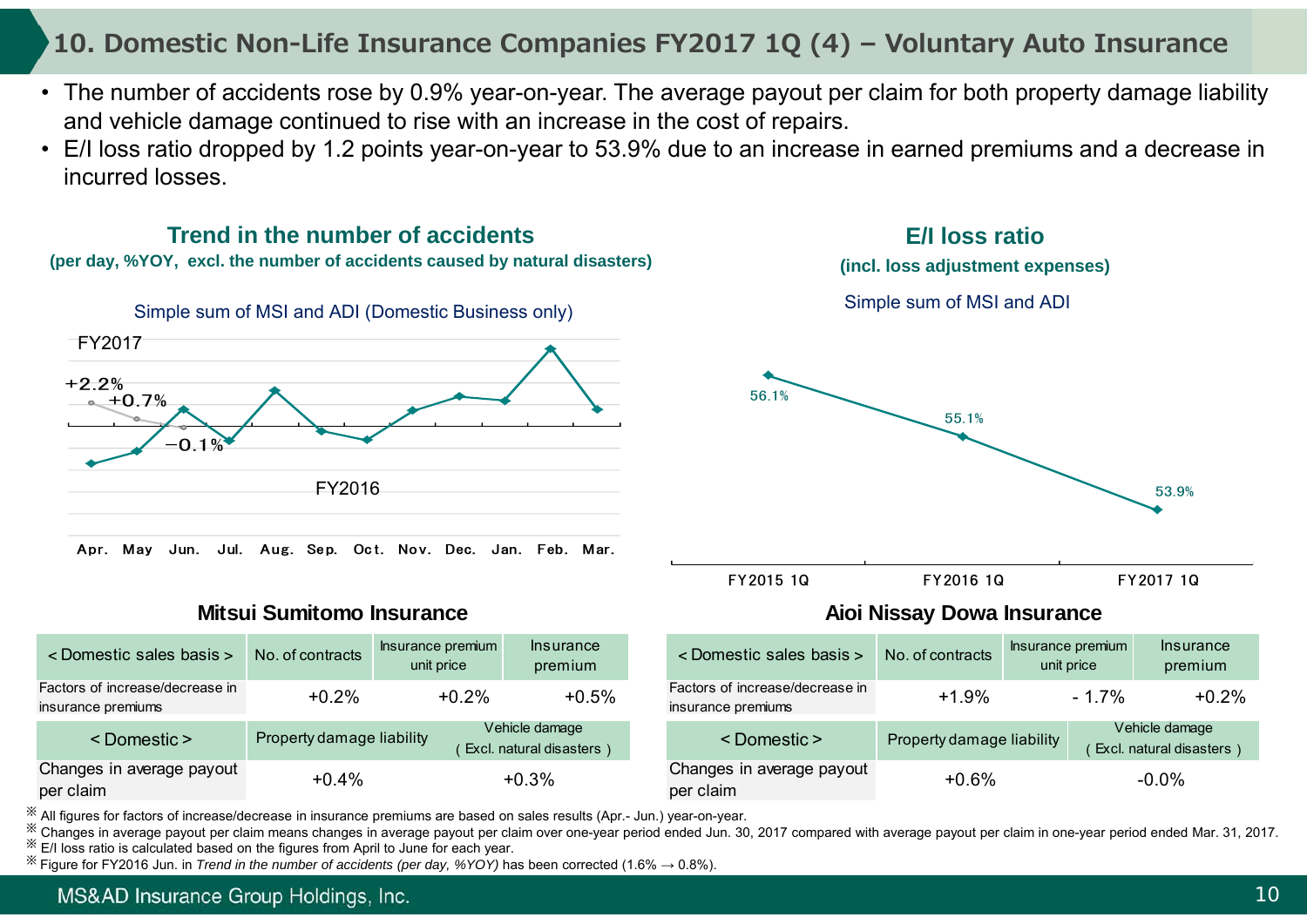# **11. Domestic Life Insurance / MSI Aioi Life - Results for FY2017 1Q**

- The amount of new policies rose by 27.1% year-on-year to 629.8 billion yen, primarily due to a significant increase in income guarantee insurance following the launch of new products.
- Annualized premiums of new policies for third sector insurance decreased by 9.6% year-on-year to 3.0 billion yen.
- Net income increased by 0.6 billion yen year-on-year to 2.4 billion yen.

### **MSI Aioi Life**

(¥bn)

|                                           | <b>FY2016 1Q</b><br><b>Results</b>          | <b>FY2017 1Q</b><br><b>Results</b> | YoY Change                                        | <b>Change Ratio</b> |
|-------------------------------------------|---------------------------------------------|------------------------------------|---------------------------------------------------|---------------------|
| Amount of new policies <sup>*</sup>       | 495.7                                       | 629.8                              | 134.1                                             | 27.1%               |
| Annualized premiums of new policies       | 9.9                                         | 8.4                                | $-1.4$                                            | $-14.5%$            |
| of which, third sector insurance          | 3.4                                         | 3.0                                | $-0.3$                                            | $-9.6%$             |
| Amount of policies in force <sup>**</sup> | (At the beginning<br>23,214.2<br>of the FY) | 23,321.0                           | (Change from the<br>106.7<br>beginning of the FY) | 0.5%                |
| Annualized premiums of policies in force  | (At the beginning<br>401.0<br>of the FY)    | 402.8                              | (Change from the<br>1.7<br>beginning of the FY)   | 0.4%                |
| of which, third sector insurance          | (At the beginning<br>88.4<br>of the FY)     | 90.1                               | (Change from the<br>1.7<br>beginning of the FY)   | 1.9%                |
| Gross premiums income                     | 113.6                                       | 118.2                              | 4.5                                               | 4.0%                |
| Ordinary profit/loss                      | 4.2                                         | 4.9                                | 0.7                                               | 17.0%               |
| Extraordinary income/losses               | $-0.1$                                      | $-0.1$                             | $-0.0$                                            |                     |
| Net income/loss                           | 1.7                                         | 2.4                                | 0.6                                               | 39.2%               |
| Core profit                               | 4.9                                         | 3.8                                | $-1.1$                                            | $-23.5%$            |

※ Total sum of personal insurance and personal annuity insurance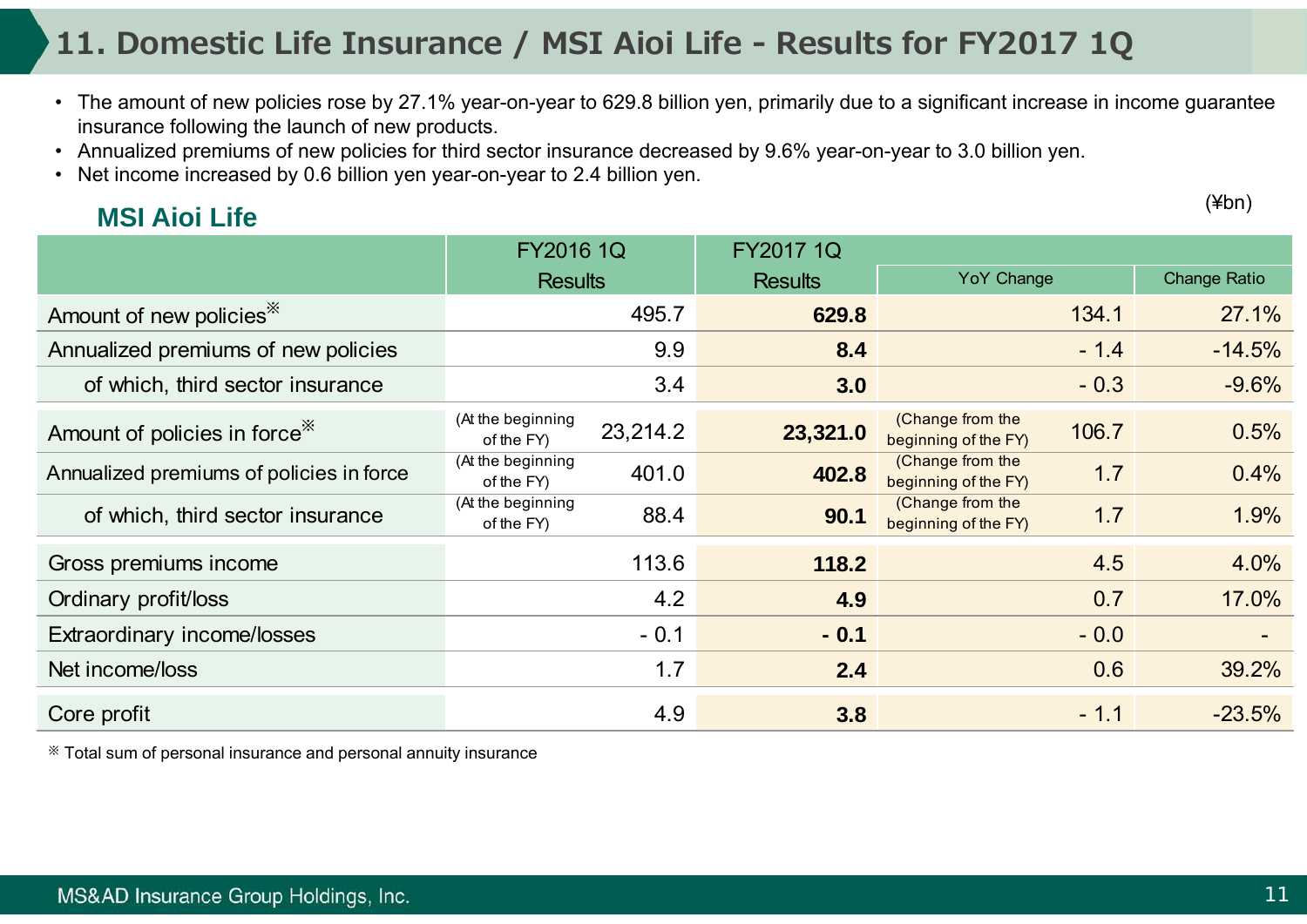# **12. Domestic Life Insurance / MSI Primary Life - Results for FY2017 Q1**

- Gross premiums income fell by 12.6% year-on-year to 213.3 billion yen, mainly due to a decrease in variable insurance.
- Net income fell by 2.1 billion yen year-on-year to 3.4 billion yen.

### **MSI Primary Life**

|                                            | <b>FY2016 1Q</b>                           | FY2017 1Q      |                                                   |                     |
|--------------------------------------------|--------------------------------------------|----------------|---------------------------------------------------|---------------------|
|                                            | <b>Results</b>                             | <b>Results</b> | <b>YoY Change</b>                                 | <b>Change Ratio</b> |
| Amount of new policies <sup>**1</sup>      | 233.5                                      | 213.1          | $-20.4$                                           | $-8.7%$             |
| Amount of policies in force <sup>**1</sup> | (At the beginning<br>5,680.7<br>of the FY) | 5,862.0        | (Change from the<br>181.2<br>beginning of the FY) | 3.2%                |
| Gross premiums income                      | 243.9                                      | 213.3          | $-30.6$                                           | $-12.6%$            |
| Ordinary profit/loss                       | $-14.4$                                    | 5.3            | 19.7                                              |                     |
| Extraordinary income/losses                | 22.0                                       | $-0.6$         | $-22.7$                                           | $-103.0\%$          |
| Net income/loss                            | 5.5                                        | 3.4            | $-2.1$                                            | $-39.2%$            |
|                                            |                                            |                |                                                   |                     |

※1 Total sum of personal insurance and personal annuity insurance

#### **Impact of interest rates and foreign exchange rates and price fluctuation reserve**

|                                                               |         | (¥bn)      |
|---------------------------------------------------------------|---------|------------|
| Impact of interest rates                                      | $-19.4$ | $-4.3$     |
| Impact of foreign exchange rates                              | $-11.5$ | $-2.4$     |
| Subtotal                                                      | $-30.9$ | $-6.7$     |
| Gains/losses on sales of securities                           | 8.3     |            |
| <b>Total</b>                                                  | $-22.5$ | - 6.7      |
| Movement of price fluctuation reserve<br>reflecting the above | 22.5    | $\times 2$ |

※2 Reversal of the price fluctuation reserve was not carried out in FY2017 1Q as the legal conditions for reversal were not met because of valuation gains on assets following a drop in Australian dollar interest rates.

(¥bn)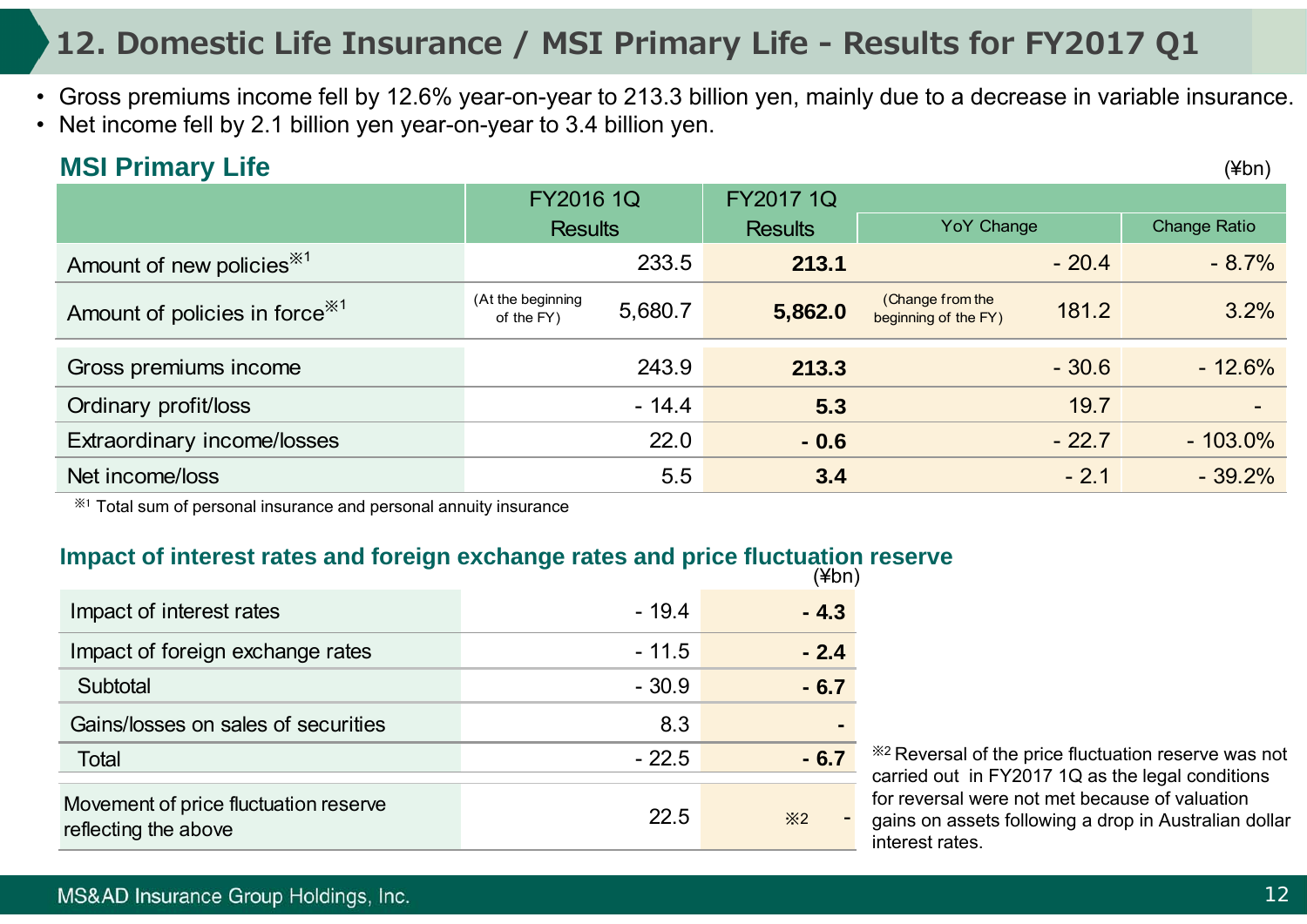### **13. Overseas Subsidiaries - Results for FY2017 1Q**

- Net premiums written fell by 5.6% to 255.2 billion yen as a result of appreciation of the yen, although there was an increase by 7.0% on a local currency basis.
- Net income fell by 2.5 billion yen to 4.9 billion yen due to such factors as an increase in incurred losses at MS Amlin.

#### **Overseas subsidiaries**

|                      |                                     | <b>FY2016 1Q</b> | <b>FY2017 1Q</b> |                   |              |
|----------------------|-------------------------------------|------------------|------------------|-------------------|--------------|
|                      |                                     | <b>Results</b>   | <b>Results</b>   | <b>YoY Change</b> | Change ratio |
| Net premiums written |                                     | 270.3            | 255.2            | $-15.0$           | $-5.6%$      |
|                      | Asia                                | 40.7             | 40.8             | 0.1               | 0.3%         |
|                      | Europe                              | 217.2            | 201.1            | $-16.1$           | $-7.4%$      |
|                      | (of which, MS Amlin <sup>**</sup> ) | 201.6            | 184.9            | $-16.6$           | $-8.3%$      |
|                      | Americas                            | 12.3             | 13.3             | 0.9               | 7.7%         |
|                      | Net income/loss                     | 7.5              | 4.9              | $-2.5$            | $-34.1%$     |
|                      | Asia                                | 2.5              | 2.8              | 0.3               | 12.4%        |
|                      | Europe                              | 4.6              | 1.9              | $-2.6$            | $-58.2%$     |
|                      | (of which, MS Amlin <sup>**</sup> ) | 6.4              | 2.4              | $-4.0$            | $-62.6%$     |
|                      | Americas                            | 0.3              | 0.1              | $-0.1$            | $-61.3%$     |

※ Figures for FY2016 1Q include figures for MSI's Lloyd's and Reinsurance businesses that were consolidated into MS Amlin at the end of FY2016.

(¥bn)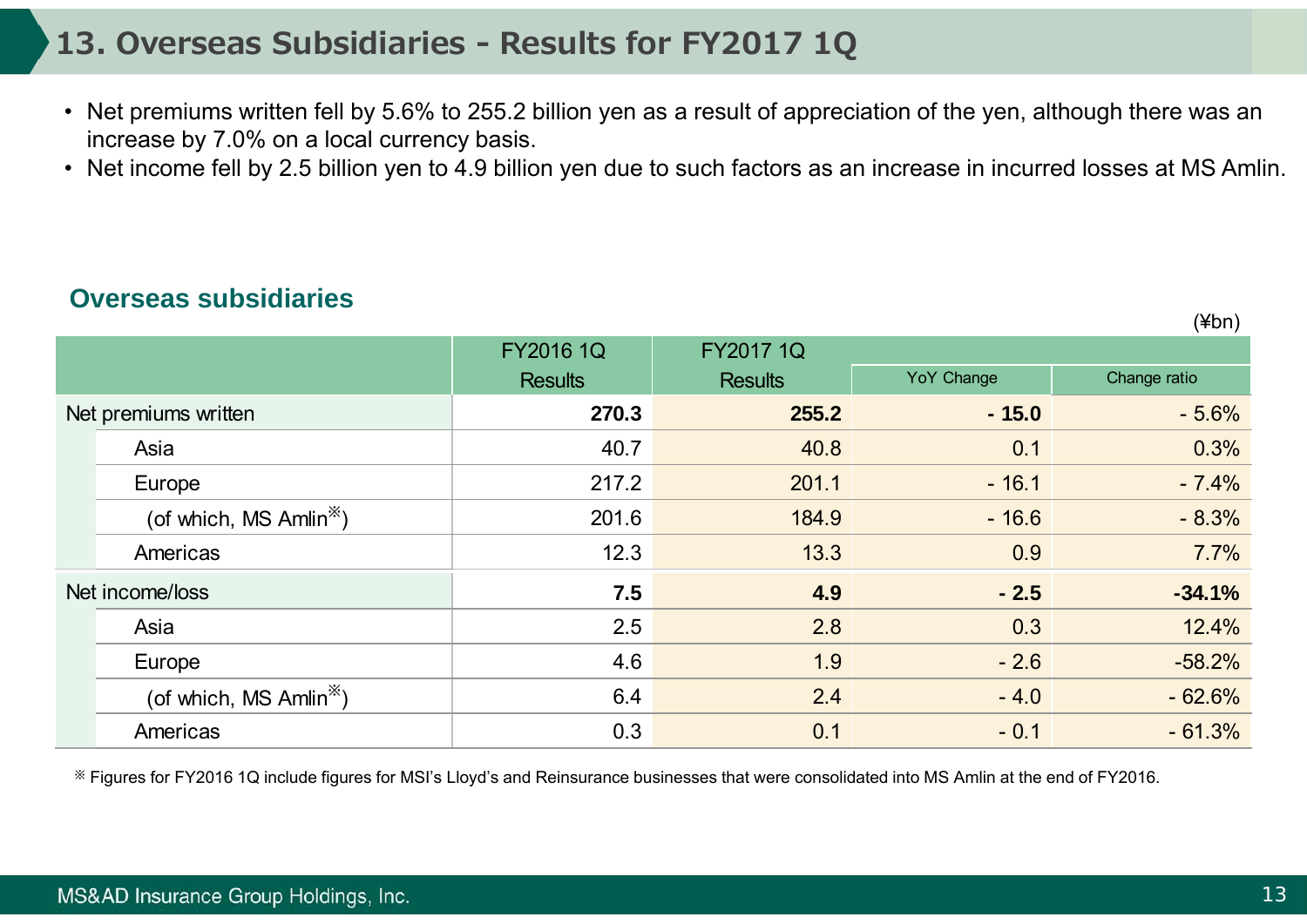# **FY2017 1Q Results Data**

| Mitsui Sumitomo Insurance (Non-Consolidated)                             | Page 14-16 |
|--------------------------------------------------------------------------|------------|
| Aioi Nissay Dowa Insurance (Non-Consolidated)                            | Page 17-19 |
| Simple Sum of MSI and ADI (Non-Consolidated)                             | Page 20-22 |
| <reference> MS Amlin's Results for FY2017 (Jan. - Mar. 2017)</reference> | Page 23    |
| <reference> ESR</reference>                                              | Page 24    |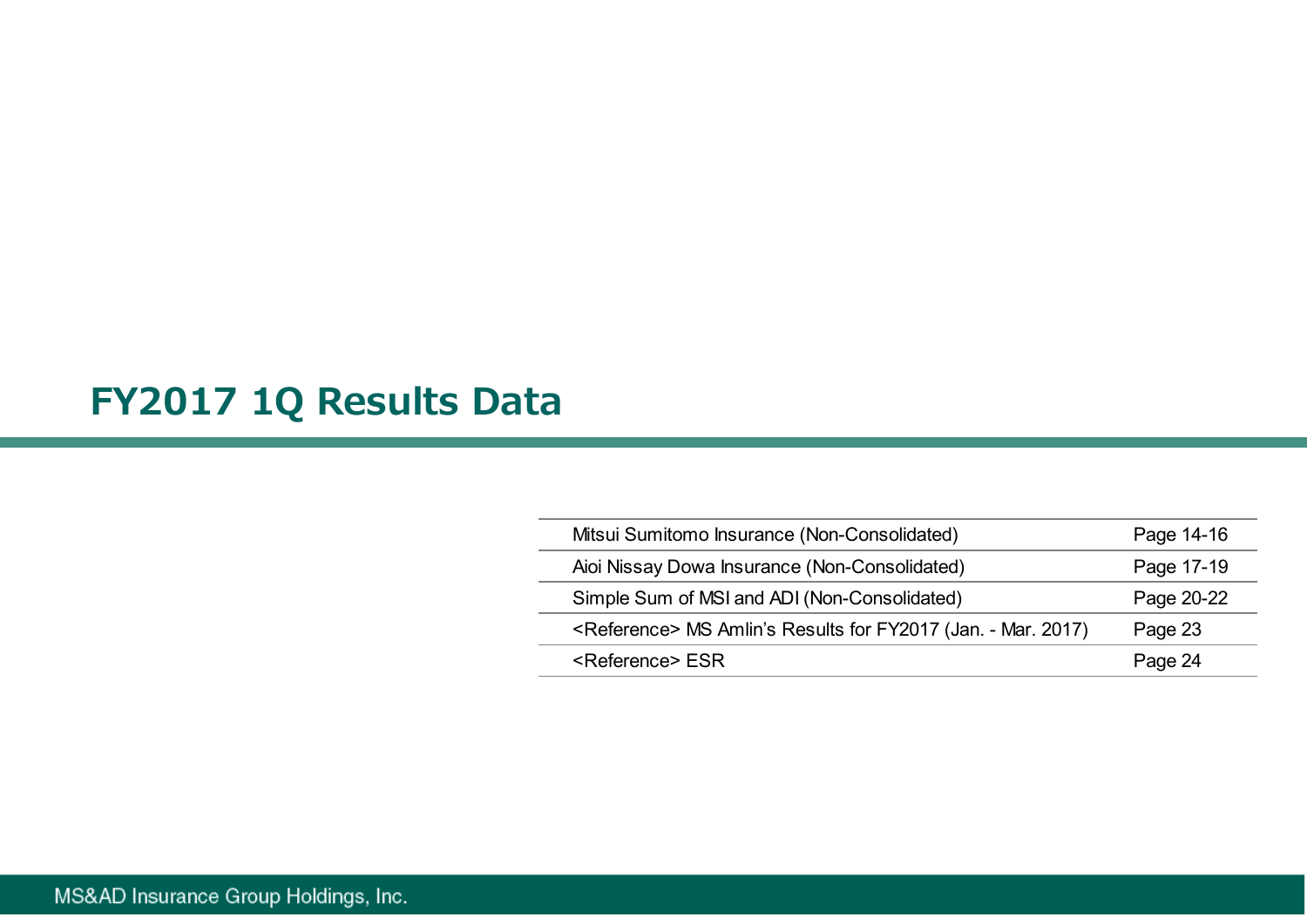# **14. Non-Consolidated Results for FY2017 1Q - MSI (i)**

|                                                        |                  |                | $(\n  4bn)$       |
|--------------------------------------------------------|------------------|----------------|-------------------|
|                                                        | <b>FY2016 1Q</b> | FY2017 1Q      |                   |
|                                                        | <b>Results</b>   | <b>Results</b> | <b>YoY Change</b> |
| Net premiums written                                   | 362.6            | 377.0          | 14.3              |
| Growth rate of net premiums written                    | $-2.0%$          | 3.9%           | 5.9pt             |
| Net loss ratio                                         | 56.9%            | 56.5%          | $-0.4pt$          |
| Net expense ratio                                      | 32.2%            | 31.2%          | $-1.0pt$          |
| Combined ratio                                         | 89.1%            | 87.7%          | $-1.4pt$          |
| Incurred losses (Incl. loss adjustment expenses)       | 222.7            | 207.0          | $-15.7$           |
| Underwriting profit/loss                               | 15.9             | 32.0           | 16.1              |
| Net interest and dividends income                      | 25.4             | 29.3           | 3.8               |
| Gains/losses on sales of securities                    | 11.3             | 27.1           | 15.8              |
| Impairment losses on securities                        | $-1.5$           | $-0.5$         | 0.9               |
| Investment profit/loss                                 | 25.9             | 55.5           | 29.6              |
| Ordinary profit/loss                                   | 41.8             | 87.8           | 46.0              |
| Extraordinary income/losses                            | $-1.4$           | $-1.1$         | 0.3               |
| Net income/loss                                        | 32.2             | 66.6           | 34.4              |
| $\leq$ Excluding residential EQ insurance and CALI $>$ |                  |                |                   |
| Growth rate of net premiums written                    | $-1.8%$          | 3.0%           | 4.8pt             |
| Net loss ratio                                         | 52.6%            | 53.6%          | 1.0pt             |
| Net expense ratio                                      | 33.9%            | 33.0%          | $-0.9pt$          |
| Combined ratio                                         | 86.5%            | 86.6%          | 0.1pt             |
| Incurred losses (Incl. loss adjustment expenses)       | 179.3            | 171.3          | $-8.0$            |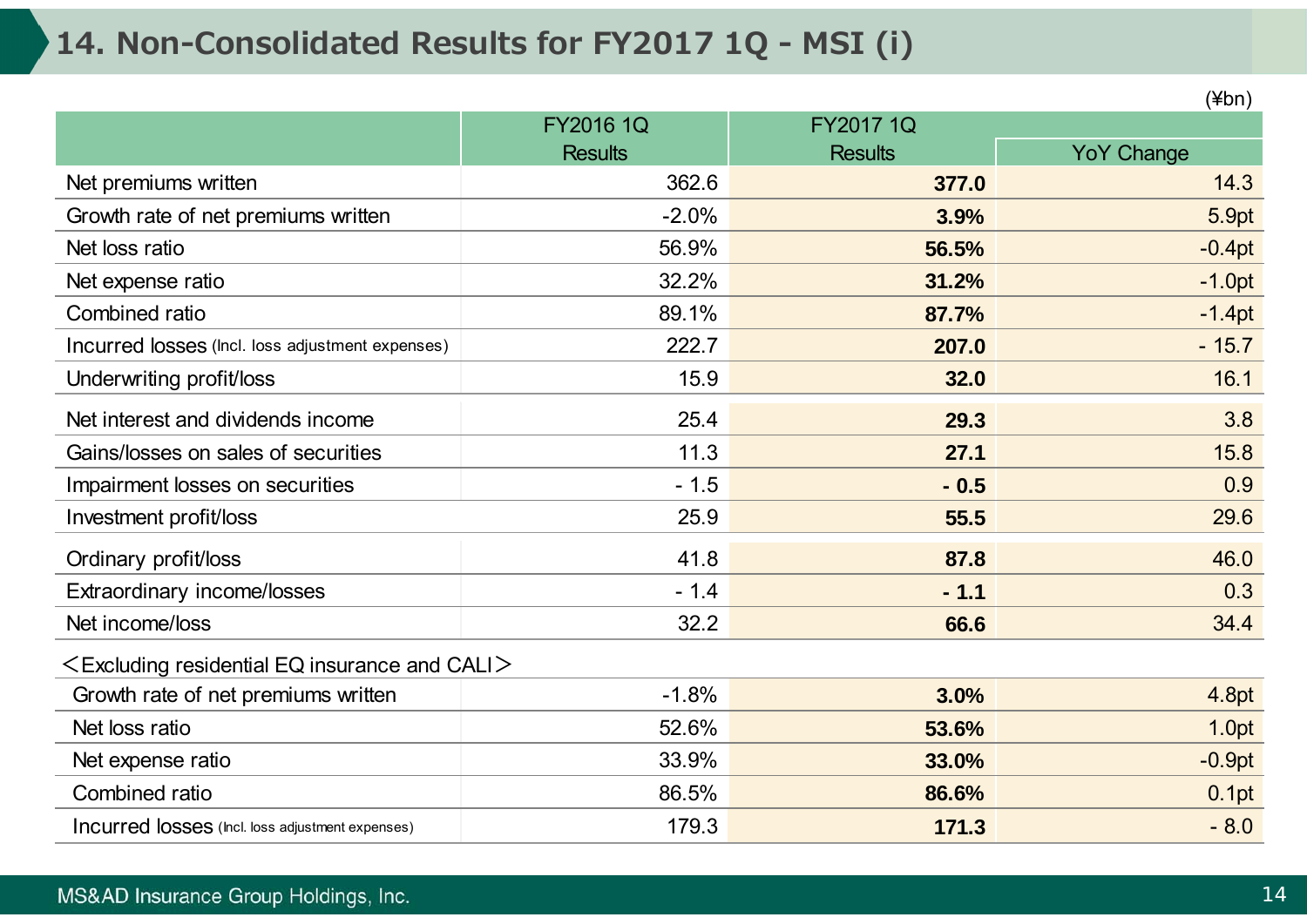| <b>Net premiums written</b>                             |                  | $(\n  4bn)$    | <b>Net loss ratio</b> |                                                         |                  |                |                   |
|---------------------------------------------------------|------------------|----------------|-----------------------|---------------------------------------------------------|------------------|----------------|-------------------|
|                                                         | <b>FY2016 1Q</b> | FY2017 1Q      |                       |                                                         | <b>FY2016 1Q</b> | FY2017 1Q      |                   |
|                                                         | <b>Results</b>   | <b>Results</b> | Growth                |                                                         | <b>Results</b>   | <b>Results</b> | <b>YoY Change</b> |
| Fire and allied                                         | 36.6             | 43.3           | 18.2%                 | Fire and allied                                         | 72.0%            | 66.0%          | $-6.0pt$          |
| <b>Marine</b>                                           | 15.8             | 15.1           | $-4.6%$               | <b>Marine</b>                                           | 54.4%            | 55.5%          | 1.1pt             |
| Personal accident                                       | 38.7             | 39.9           | 3.0%                  | Personal accident                                       | 49.6%            | 48.4%          | $-1.2pt$          |
| Voluntary automobile                                    | 167.6            | 169.2          | 1.0%                  | Voluntary automobile                                    | 52.7%            | 54.7%          | 2.0pt             |
| <b>CALI</b>                                             | 41.5             | 46.2           | 11.3%                 | <b>CALI</b>                                             | 90.3%            | 77.3%          | $-13.0pt$         |
| Other                                                   | 62.2             | 63.1           | 1.5%                  | <b>Other</b>                                            | 42.1%            | 44.7%          | 2.6pt             |
| Total                                                   | 362.6            | 377.0          | 3.9%                  | Total                                                   | 56.9%            | 56.5%          | $-0.4pt$          |
| Total excluding<br>residential EQ<br>insurance and CALI | 320.9            | 330.6          | 3.0%                  | Total excluding<br>residential EQ<br>insurance and CALI | 52.6%            | 53.6%          | 1.0pt             |

### **Net loss ratio**

|                                     | FY2016 1Q      |                | FY2017 1Q |  |                                                         | <b>FY2016 1Q</b> | FY2017 1Q      |                   |  |
|-------------------------------------|----------------|----------------|-----------|--|---------------------------------------------------------|------------------|----------------|-------------------|--|
|                                     | <b>Results</b> | <b>Results</b> | Growth    |  |                                                         | <b>Results</b>   | <b>Results</b> | <b>YoY Change</b> |  |
| nd allied                           | 36.6           | 43.3           | 18.2%     |  | Fire and allied                                         | 72.0%            | 66.0%          | $-6.0pt$          |  |
| e                                   | 15.8           | 15.1           | $-4.6%$   |  | <b>Marine</b>                                           | 54.4%            | 55.5%          | 1.1pt             |  |
| <sub>nal accident</sub>             | 38.7           | 39.9           | 3.0%      |  | Personal accident                                       | 49.6%            | 48.4%          | $-1.2pt$          |  |
| ary automobile                      | 167.6          | 169.2          | 1.0%      |  | Voluntary automobile                                    | 52.7%            | 54.7%          | 2.0pt             |  |
|                                     | 41.5           | 46.2           | 11.3%     |  | <b>CALI</b>                                             | 90.3%            | 77.3%          | $-13.0pt$         |  |
|                                     | 62.2           | 63.1           | 1.5%      |  | Other                                                   | 42.1%            | 44.7%          | 2.6pt             |  |
|                                     | 362.6          | 377.0          | 3.9%      |  | <b>Total</b>                                            | 56.9%            | 56.5%          | $-0.4pt$          |  |
| cluding<br>itial EQ<br>ice and CALI | 320.9          | 330.6          | 3.0%      |  | Total excluding<br>residential EQ<br>insurance and CALI | 52.6%            | 53.6%          | 1.0pt             |  |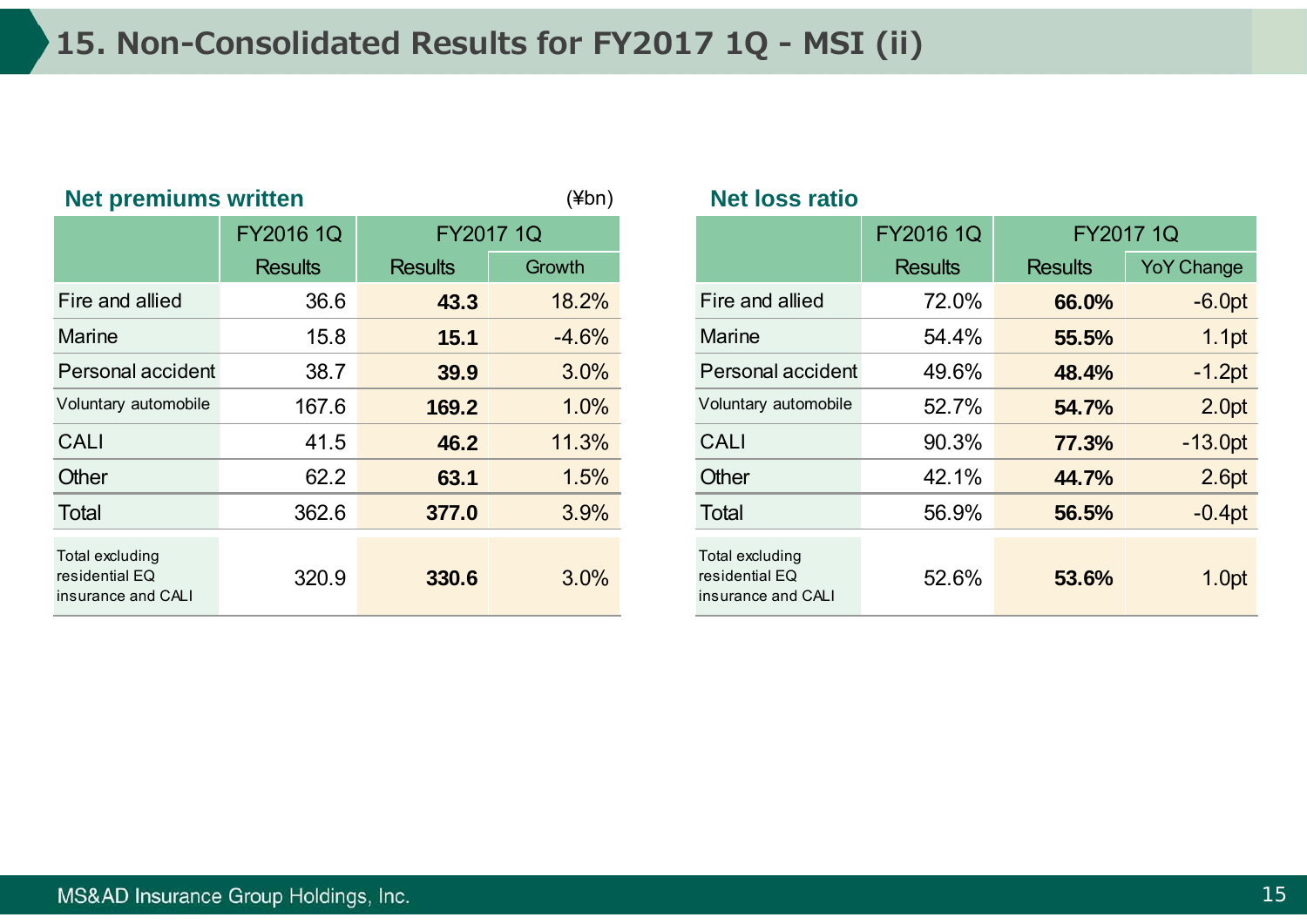#### **Incurred losses**※**<sup>1</sup> and E/I loss ratio (including loss adjustment expenses)**

(¥bn)

|                                                            |                                       |                                 | FY2016 1Q                       |           |                                                      | FY2017 1Q                                                     |                                  |                                 |           |                                                      |               |
|------------------------------------------------------------|---------------------------------------|---------------------------------|---------------------------------|-----------|------------------------------------------------------|---------------------------------------------------------------|----------------------------------|---------------------------------|-----------|------------------------------------------------------|---------------|
|                                                            | <b>Incurred</b><br>Losses $*1$<br>(a) | E/I Loss<br>Ratio <sup>※2</sup> | Nat. Cat.<br>Impact $*3$<br>(b) | $(a)-(b)$ | E/I Loss Ratio<br>(Excluding<br>Nat. Cat.<br>Impact) | <b>Incurred</b><br>$Losses$ <sup><math>%1</math></sup><br>(c) | E/I Loss<br>Ratio <sup>*/2</sup> | Nat. Cat.<br>Impact $*3$<br>(d) | $(c)-(d)$ | E/I Loss Ratio<br>(Excluding<br>Nat. Cat.<br>Impact) | YoY<br>Change |
| Fire and allied<br>(Excluding residential<br>EQ insurance) | 33.1                                  | 66.4%                           | 11.9                            | 21.2      | 42.6%                                                | 25.3                                                          | 49.6%                            | 0.8                             | 24.5      | 48.0%                                                | 5.4pt         |
| <b>Marine</b>                                              | 8.3                                   | 49.8%                           | 0.0                             | 8.3       | 49.8%                                                | 8.8                                                           | 53.2%                            | 0.0                             | 8.8       | 53.2%                                                | 3.4pt         |
| Personal accident                                          | 18.0                                  | 55.1%                           | 0.0                             | 18.0      | 55.1%                                                | 17.6                                                          | 53.0%                            | —                               | 17.6      | 53.0%                                                | $-2.1pt$      |
| Voluntary automobile                                       | 92.7                                  | 56.3%                           | 0.2                             | 92.5      | 56.2%                                                | 87.0                                                          | 52.4%                            | 0.0                             | 86.9      | 52.4%                                                | $-3.8pt$      |
| Other                                                      | 27.0                                  | 47.0%                           | 0.2                             | 26.7      | 46.5%                                                | 32.3                                                          | 54.9%                            | 0.0                             | 32.3      | 54.9%                                                | 8.4pt         |
| Total $(A)$ <sup><math>*4</math></sup>                     | 179.3                                 | 55.8%                           | 12.4                            | 166.9     | 51.9%                                                | 171.3                                                         | 52.5%                            | 0.9                             | 170.3     | 52.2%                                                | 0.3pt         |
|                                                            |                                       |                                 |                                 |           |                                                      |                                                               |                                  |                                 |           |                                                      |               |
| Residential EQ<br>insurance $(B)$                          | 5.9                                   |                                 | 5.9                             | —         |                                                      |                                                               |                                  |                                 |           |                                                      |               |
| CALI(C)                                                    | 37.4                                  |                                 | —                               | 37.4      |                                                      | 35.7                                                          |                                  |                                 | 35.7      |                                                      |               |
| Total $(A)+(B)+(C)$                                        | 222.7                                 |                                 | 18.3                            | 204.3     |                                                      | 207.0                                                         |                                  | 0.9                             | 206.1     |                                                      |               |

 $*1$  Incurred losses = net claims paid + loss adjustment expenses + movement in outstanding claims

<sup>32</sup> Earned premium, the denominator of the E/I loss ratio, is calculated by adjusting unearned premiums (excluding natural catastrophe reserves) and premium reserve, etc.

※3 Nat. Cat. (Natural Catastrophes) Impact is the total of incurred losses resulting from natural catastrophes occurring in Japan during the period.

※4 Total (A) excludes residential EQ insurance and CALI.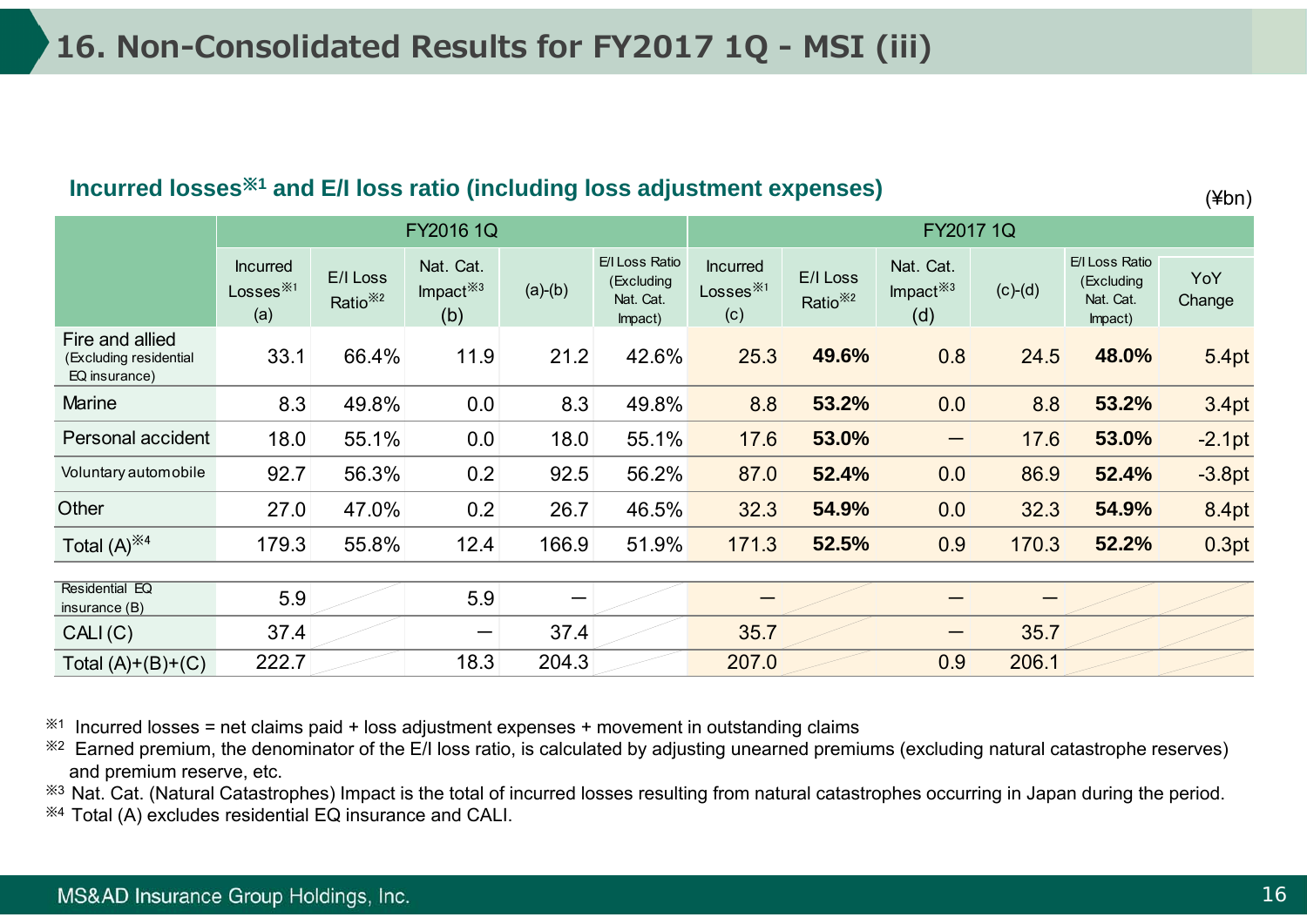# **17. Non-Consolidated Results for FY2017 1Q - ADI (i)**

|                                                        |                |                | (¥bn)             |
|--------------------------------------------------------|----------------|----------------|-------------------|
|                                                        | FY2016 1Q      | FY2017 1Q      |                   |
|                                                        | <b>Results</b> | <b>Results</b> | <b>YoY Change</b> |
| Net premiums written                                   | 300.4          | 312.2          | 11.7              |
| Growth rate of net premiums written                    | 1.1%           | 3.9%           | 2.8pt             |
| Net loss ratio                                         | 54.5%          | 52.6%          | $-1.9pt$          |
| Net expense ratio                                      | 34.2%          | 33.6%          | $-0.6pt$          |
| Combined ratio                                         | 88.7%          | 86.2%          | $-2.5pt$          |
| Incurred losses (Incl. loss adjustment expenses)       | 170.6          | 166.7          | $-3.8$            |
| Underwriting profit/loss                               | 8.7            | 15.9           | 7.1               |
| Net interest and dividends income                      | 13.0           | 15.1           | 2.0               |
| Gains/losses on sales of securities                    | 4.7            | 1.8            | $-2.8$            |
| Impairment losses on securities                        | $-1.0$         | $-0.0$         | 0.9               |
| Investment profit/loss                                 | 14.3           | 14.2           | $-0.1$            |
| Ordinary profit/loss                                   | 25.5           | 30.9           | 5.4               |
| Extraordinary income/losses                            | $-5.3$         | $-1.4$         | 3.8               |
| Net income/loss                                        | 16.0           | 22.4           | 6.3               |
| $\leq$ Excluding residential EQ insurance and CALI $>$ |                |                |                   |
| Growth rate of net premiums written                    | 2.1%           | 3.1%           | 1.0pt             |
| Net loss ratio                                         | 49.8%          | 49.3%          | $-0.5pt$          |
| Net expense ratio                                      | 35.7%          | 35.0%          | $-0.7pt$          |
| Combined ratio                                         | 85.5%          | 84.3%          | $-1.2pt$          |
| Incurred losses (Incl. loss adjustment expenses)       | 133.0          | 135.7          | 2.6               |

#### MS&AD Insurance Group Holdings, Inc.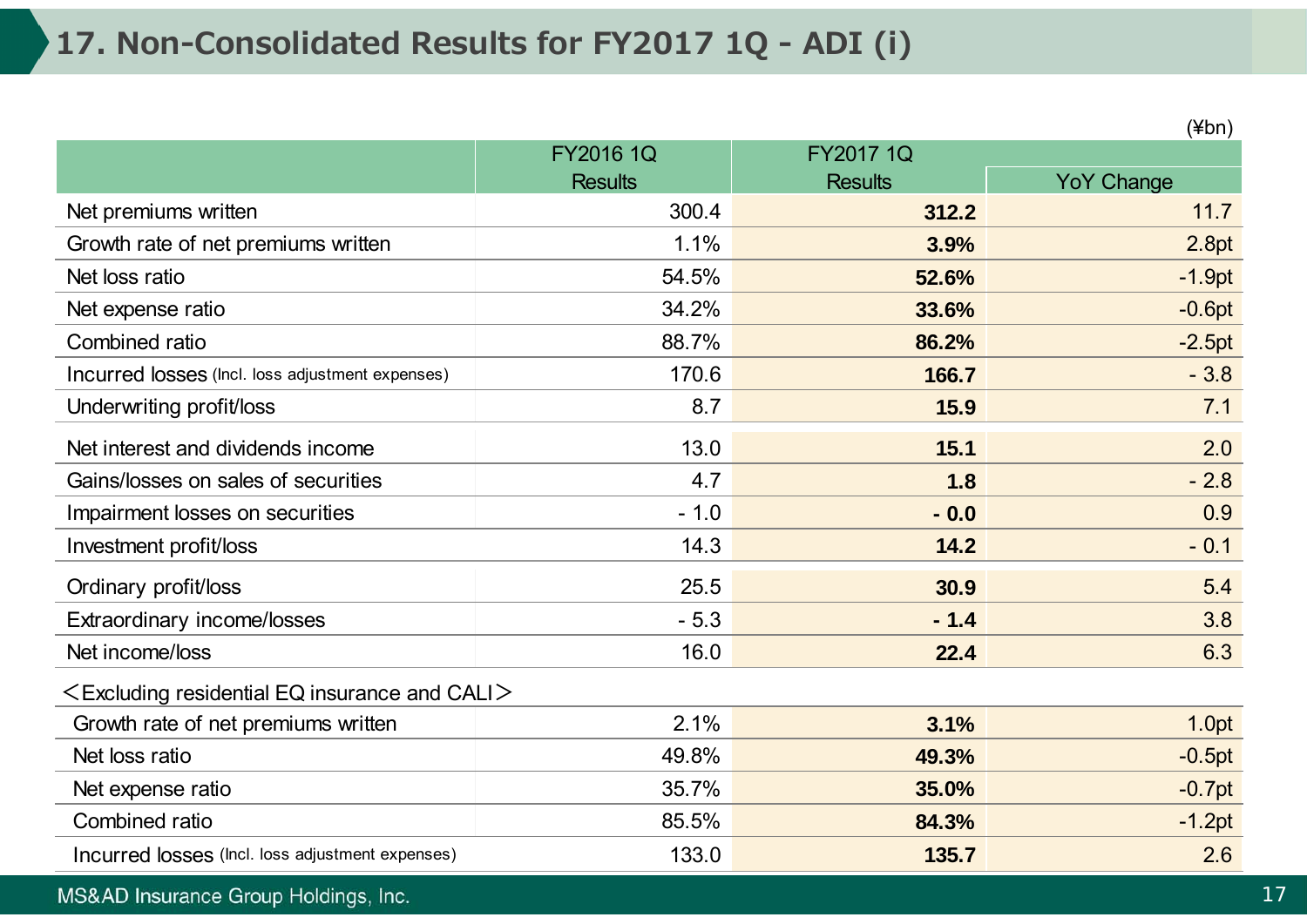| <b>Net premiums written</b>                          |                  |                  | $(\n  4bn)$ | <b>Net loss ratio</b>                                |                               |                |                   |
|------------------------------------------------------|------------------|------------------|-------------|------------------------------------------------------|-------------------------------|----------------|-------------------|
|                                                      | <b>FY2016 1Q</b> | <b>FY2017 1Q</b> |             |                                                      | <b>FY2016 1Q</b><br>FY2017 1Q |                |                   |
|                                                      | <b>Results</b>   | <b>Results</b>   | Growth      |                                                      | <b>Results</b>                | <b>Results</b> | <b>YoY Change</b> |
| Fire and allied                                      | 32.3             | 40.2             | 24.4%       | Fire and allied                                      | 53.1%                         | 47.2%          | $-5.9pt$          |
| <b>Marine</b>                                        | 1.2              | 1.8              | 46.7%       | <b>Marine</b>                                        | 45.5%                         | 41.1%          | $-4.4pt$          |
| Personal accident                                    | 16.8             | 16.6             | $-0.7%$     | Personal accident                                    | 43.5%                         | 43.5%          | 0.0pt             |
| Voluntary automobile                                 | 177.0            | 176.7            | $-0.1%$     | Voluntary automobile                                 | 50.6%                         | 51.8%          | 1.2pt             |
| <b>CALI</b>                                          | 38.1             | 41.9             | 9.9%        | <b>CALI</b>                                          | 87.1%                         | 74.0%          | $-13.1pt$         |
| Other                                                | 34.8             | 34.6             | $-0.4%$     | Other                                                | 45.7%                         | 42.2%          | $-3.5pt$          |
| Total                                                | 300.4            | 312.2            | 3.9%        | Total                                                | 54.5%                         | 52.6%          | $-1.9pt$          |
| Total excluding residential EQ<br>insurance and CALI | 262.1            | 270.1            | 3.1%        | Total excluding residential EQ<br>insurance and CALI | 49.8%                         | 49.3%          | $-0.5pt$          |

|                                       | <b>FY2016 1Q</b> | <b>FY2017 1Q</b> |         |                                                      | <b>FY2016 1Q</b> | <b>FY2017 1Q</b> |
|---------------------------------------|------------------|------------------|---------|------------------------------------------------------|------------------|------------------|
|                                       | <b>Results</b>   | <b>Results</b>   | Growth  |                                                      | <b>Results</b>   | <b>Results</b>   |
| and allied                            | 32.3             | 40.2             | 24.4%   | Fire and allied                                      | 53.1%            | 47.2%            |
| ne                                    | 1.2              | 1.8              | 46.7%   | <b>Marine</b>                                        | 45.5%            | 41.1%            |
| onal accident                         | 16.8             | 16.6             | $-0.7%$ | Personal accident                                    | 43.5%            | 43.5%            |
| ntary automobile                      | 177.0            | 176.7            | $-0.1%$ | Voluntary automobile                                 | 50.6%            | 51.8%            |
|                                       | 38.1             | 41.9             | 9.9%    | <b>CALI</b>                                          | 87.1%            | 74.0%            |
|                                       | 34.8             | 34.6             | $-0.4%$ | Other                                                | 45.7%            | 42.2%            |
|                                       | 300.4            | 312.2            | 3.9%    | Total                                                | 54.5%            | 52.6%            |
| cluding residential EQ<br>ce and CALI | 262.1            | 270.1            | 3.1%    | Total excluding residential EQ<br>insurance and CALI | 49.8%            | 49.3%            |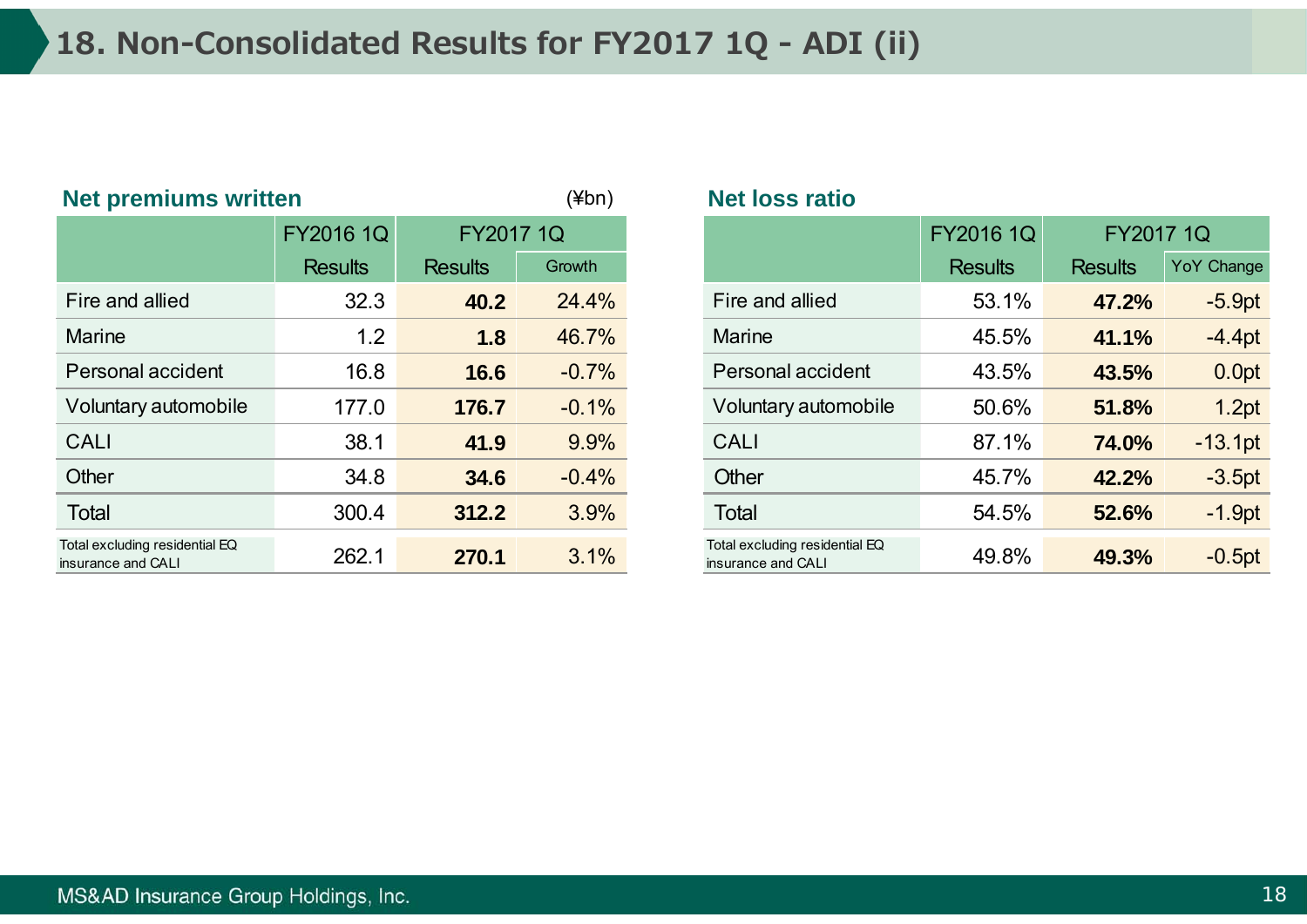#### **Incurred losses**※**<sup>1</sup> and E/I loss ratio (including loss adjustment expenses)**

(¥bn)

|                                                            |                                                          |                                  | FY2016 1Q                       |           |                                                      | FY2017 1Q                                              |                                  |                                 |           |                                                      |               |
|------------------------------------------------------------|----------------------------------------------------------|----------------------------------|---------------------------------|-----------|------------------------------------------------------|--------------------------------------------------------|----------------------------------|---------------------------------|-----------|------------------------------------------------------|---------------|
|                                                            | <b>Incurred</b><br>Losses ${}^{\divideontimes 1}$<br>(a) | E/I Loss<br>Ratio <sup>*/2</sup> | Nat. Cat.<br>Impact $*3$<br>(b) | $(a)-(b)$ | E/I Loss Ratio<br>(Excluding<br>Nat. Cat.<br>Impact) | <b>Incurred</b><br>Losses $^{\divideontimes 1}$<br>(c) | E/I Loss<br>Ratio <sup>*/2</sup> | Nat. Cat.<br>Impact $*3$<br>(d) | $(c)-(d)$ | E/I Loss Ratio<br>(Excluding<br>Nat. Cat.<br>Impact) | YoY<br>Change |
| Fire and allied<br>(Excluding residential<br>EQ insurance) | 20.7                                                     | 53.2%                            | 5.5                             | 15.2      | 39.1%                                                | 18.3                                                   | 43.4%                            | 0.0                             | 18.3      | 43.2%                                                | 4.1pt         |
| <b>Marine</b>                                              | 0.3                                                      | 24.6%                            | —                               | 0.3       | 24.6%                                                | 1.2                                                    | 74.7%                            |                                 | 1.2       | 74.7%                                                | 50.1pt        |
| Personal accident                                          | 7.2                                                      | 48.1%                            | 0.0                             | 7.2       | 48.1%                                                | 7.6                                                    | 51.0%                            |                                 | 7.6       | 51.0%                                                | 2.9pt         |
| Voluntary automobile                                       | 91.1                                                     | 53.9%                            | 0.2                             | 90.8      | 53.8%                                                | 94.0                                                   | 55.4%                            | 0.1                             | 93.9      | 55.3%                                                | 1.5pt         |
| Other                                                      | $13.5$                                                   | 48.1%                            | 0.1                             | 13.4      | 47.6%                                                | 14.3                                                   | 51.2%                            | 0.0                             | 14.3      | 51.2%                                                | 3.6pt         |
| Total $(A)$ <sup>*4</sup>                                  | 133.0                                                    | 52.6%                            | 5.8                             | 127.1     | 50.3%                                                | 135.7                                                  | 52.8%                            | 0.1                             | 135.5     | 52.7%                                                | 2.4pt         |
| Residential EQ                                             |                                                          |                                  |                                 |           |                                                      |                                                        |                                  |                                 |           |                                                      |               |
| insurance (B)                                              | 4.3                                                      |                                  | 4.3                             |           |                                                      |                                                        |                                  |                                 |           |                                                      |               |
| CALI(C)                                                    | 33.2                                                     |                                  |                                 | 33.2      |                                                      | 31.0                                                   |                                  |                                 | 31.0      |                                                      |               |
| Total $(A)+(B)+(C)$                                        | 170.6                                                    |                                  | 10.1                            | 160.4     |                                                      | 166.7                                                  |                                  | 0.1                             | 166.5     |                                                      |               |

 $*1$  Incurred losses = net claims paid + loss adjustment expenses + movement in outstanding claims

※2 Earned premium, the denominator of the E/I loss ratio, is calculated by adjusting unearned premium and premium reserve, etc.

※3 Nat. Cat. (Natural Catastrophes) Impact is the total of incurred losses resulting from natural catastrophes occurring in Japan during the period. ※4 Total (A) excludes residential EQ insurance and CALI.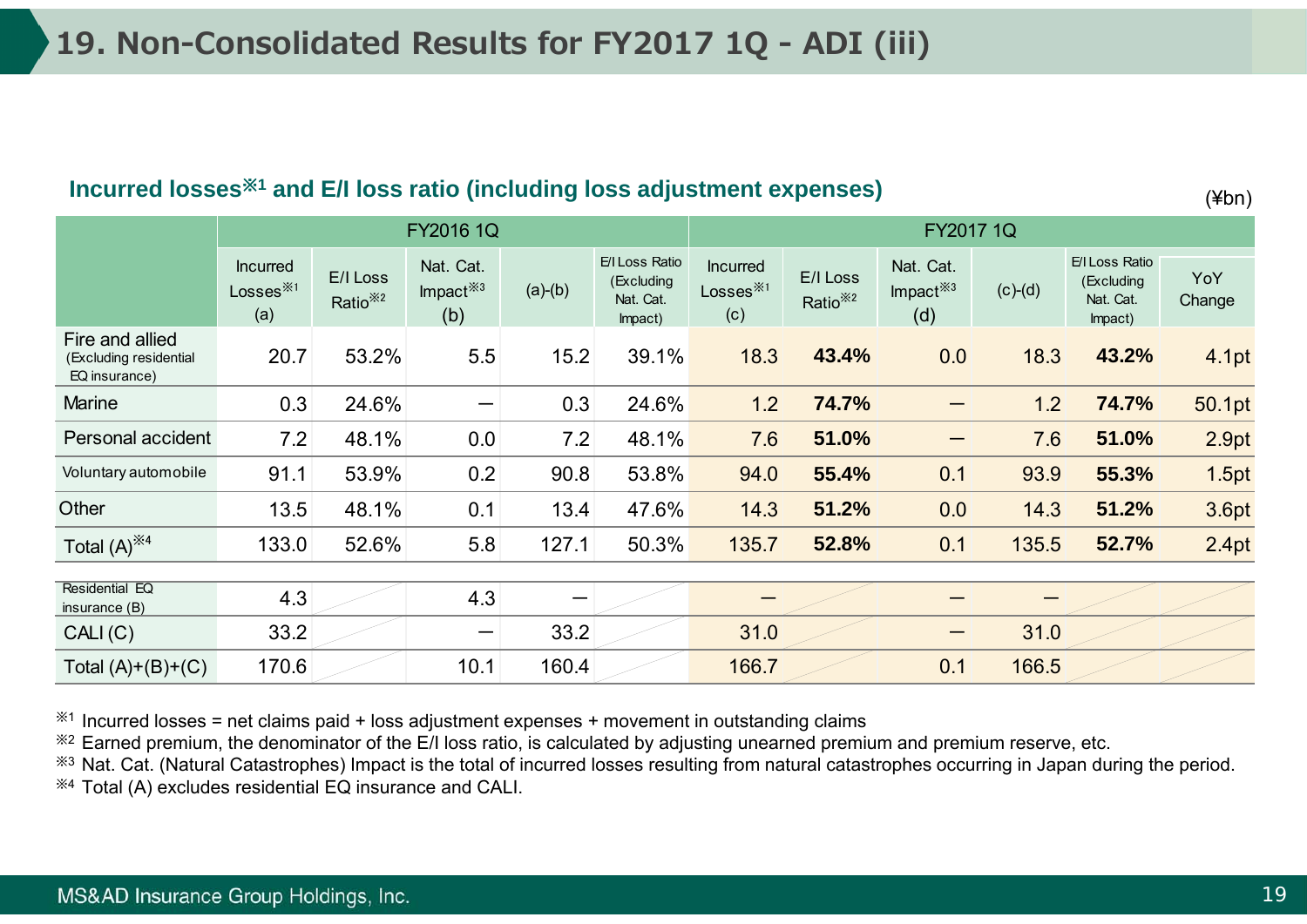# **20. Simple Sum of MSI & ADI (Non-Consolidated) (i)**

|                                                                          |                |                | (¥bn)             |
|--------------------------------------------------------------------------|----------------|----------------|-------------------|
|                                                                          | FY2016 1Q      |                | FY2017 1Q         |
|                                                                          | <b>Results</b> | <b>Results</b> | <b>YoY Change</b> |
| Net premiums written                                                     | 663.1          | 689.2          | 26.0              |
| Growth rate of net premiums written                                      | $-0.6%$        | 3.9%           | 4.5pt             |
| Net loss ratio                                                           | 55.8%          | 54.7%          | $-1.1pt$          |
| Net expense ratio                                                        | 33.1%          | 32.3%          | $-0.8pt$          |
| Combined ratio                                                           | 88.9%          | 87.0%          | $-1.9pt$          |
| Incurred losses (Incl. loss adjustment expenses)                         | 393.4          | 373.8          | $-19.5$           |
| Underwriting profit/loss                                                 | 24.6           | 47.9           | 23.2              |
| Net interest and dividends income                                        | 38.5           | 44.4           | 5.9               |
| Gains/losses on sales of securities                                      | 16.0           | 29.0           | 13.0              |
| Impairment losses on securities                                          | $-2.5$         | $-0.5$         | 1.9               |
| Investment profit/loss                                                   | 40.3           | 69.8           | 29.5              |
| Ordinary profit/loss                                                     | 67.4           | 118.8          | 51.4              |
| Extraordinary income/losses                                              | $-6.7$         | $-2.5$         | 4.1               |
| Net income/loss                                                          | 48.3           | 89.1           | 40.7              |
| <excluding and="" cali="" eq="" insurance="" residential=""></excluding> |                |                |                   |
| Growth rate of net premiums written                                      | $-0.1%$        | 3.0%           | 3.1pt             |
| Net loss ratio                                                           | 51.3%          | 51.7%          | 0.4pt             |
| Net expense ratio                                                        | 34.7%          | 33.9%          | $-0.8pt$          |
| Combined ratio                                                           | 86.0%          | 85.6%          | $-0.4pt$          |
| Incurred losses (Incl. loss adjustment expenses)                         | 312.4          | 307.0          | $-5.3$            |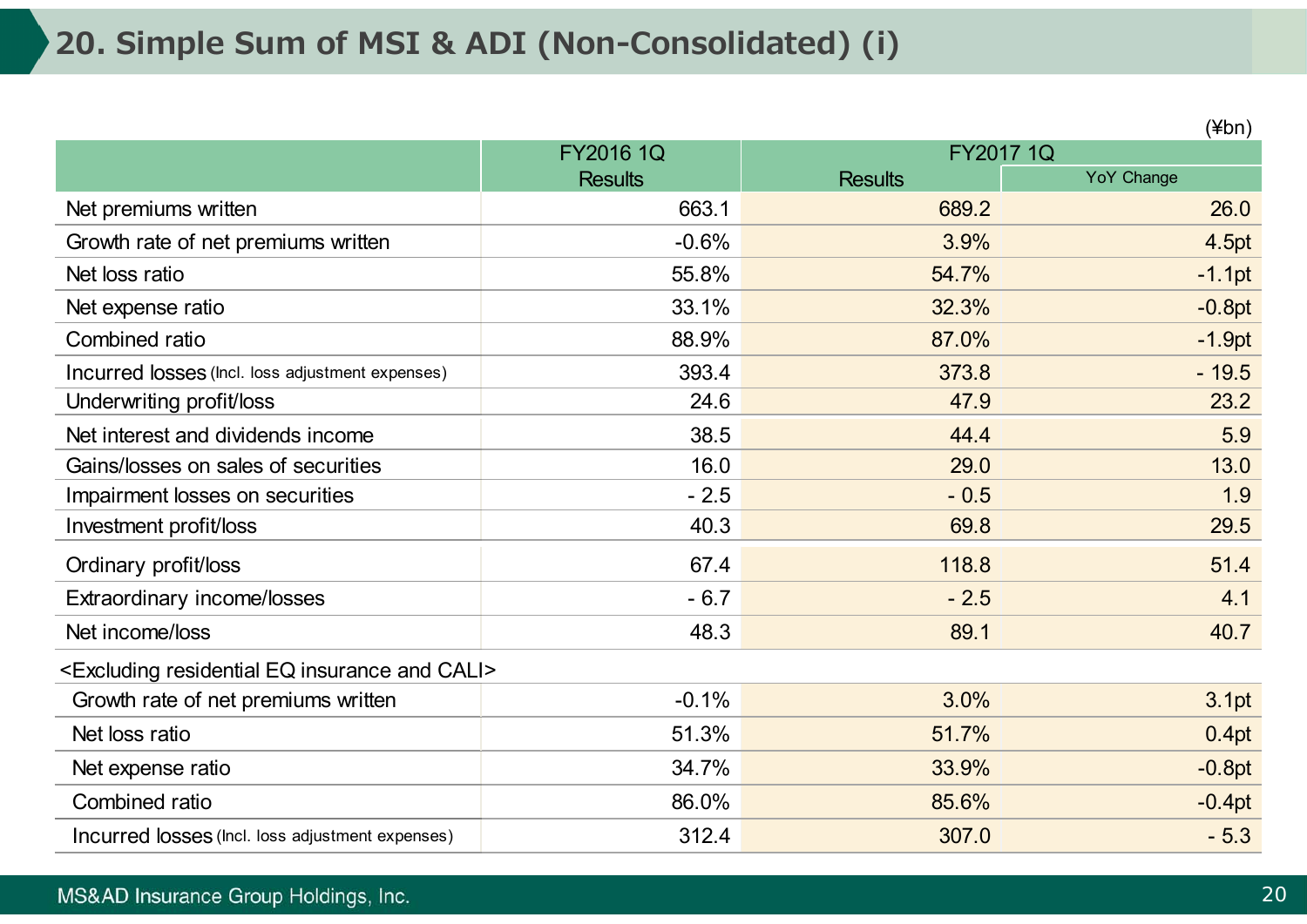| <b>Net premiums written</b>                                |                  | $(\n  4bn)$      |         | <b>Net loss ratio</b> |                                                            |                   |
|------------------------------------------------------------|------------------|------------------|---------|-----------------------|------------------------------------------------------------|-------------------|
|                                                            | <b>FY2016 1Q</b> | <b>FY2017 1Q</b> |         |                       |                                                            | <b>FY2016 1Q</b>  |
|                                                            | <b>Results</b>   | <b>Results</b>   | Growth  |                       |                                                            | <b>Results</b>    |
| Fire and allied                                            | 69.0             | 83.5             | 21.1%   |                       | Fire and allied                                            | $63.1^{\circ}$    |
| <b>Marine</b>                                              | 17.1             | 17.0             | $-0.7%$ |                       | <b>Marine</b>                                              | $53.7^{\circ}$    |
| Personal accident                                          | 55.5             | 56.5             | 1.9%    |                       | Personal accident                                          | 47.8              |
| Voluntary automobile                                       | 344.6            | 346.0            | 0.4%    |                       | Voluntary automobile                                       | $51.6^{\circ}$    |
| <b>CALI</b>                                                | 79.6             | 88.1             | 10.6%   |                       | <b>CALI</b>                                                | 88.8              |
| Other                                                      | 97.0             | 97.8             | 0.8%    |                       | Other                                                      | $43.4^{\circ}$    |
| <b>Total</b>                                               | 663.1            | 689.2            | 3.9%    |                       | Total                                                      | $55.8^{\circ}$    |
| Total excl. residential<br>EQ insurance and<br><b>CALI</b> | 583.0            | 600.7            | 3.0%    |                       | Total excl. residential<br>EQ insurance and<br><b>CALI</b> | 51.3 <sup>°</sup> |

| <u>net premiums written</u>                         |                  | (¥DN)            | Net loss ratio |                                                            |                  |                  |            |
|-----------------------------------------------------|------------------|------------------|----------------|------------------------------------------------------------|------------------|------------------|------------|
|                                                     | <b>FY2016 1Q</b> | <b>FY2017 1Q</b> |                |                                                            | <b>FY2016 1Q</b> | <b>FY2017 1Q</b> |            |
|                                                     | <b>Results</b>   | <b>Results</b>   | Growth         |                                                            | <b>Results</b>   | <b>Results</b>   | YoY change |
| Fire and allied                                     | 69.0             | 83.5             | 21.1%          | Fire and allied                                            | 63.1%            | 57.0%            | $-6.1pt$   |
| Marine                                              | 17.1             | 17.0             | $-0.7%$        | Marine                                                     | 53.7%            | 53.9%            | 0.2pt      |
| Personal accident                                   | 55.5             | 56.5             | 1.9%           | Personal accident                                          | 47.8%            | 46.9%            | $-0.9pt$   |
| Voluntary automobile                                | 344.6            | 346.0            | 0.4%           | Voluntary automobile                                       | 51.6%            | 53.2%            | 1.6pt      |
| <b>CALI</b>                                         | 79.6             | 88.1             | 10.6%          | <b>CALI</b>                                                | 88.8%            | 75.8%            | $-13.0pt$  |
| Other                                               | 97.0             | 97.8             | 0.8%           | Other                                                      | 43.4%            | 43.8%            | 0.4pt      |
| Total                                               | 663.1            | 689.2            | 3.9%           | Total                                                      | 55.8%            | 54.7%            | $-1.1$ pt  |
| Total excl. residential<br>EQ insurance and<br>CALI | 583.0            | 600.7            | 3.0%           | Total excl. residential<br>EQ insurance and<br><b>CALI</b> | 51.3%            | 51.7%            | 0.4pt      |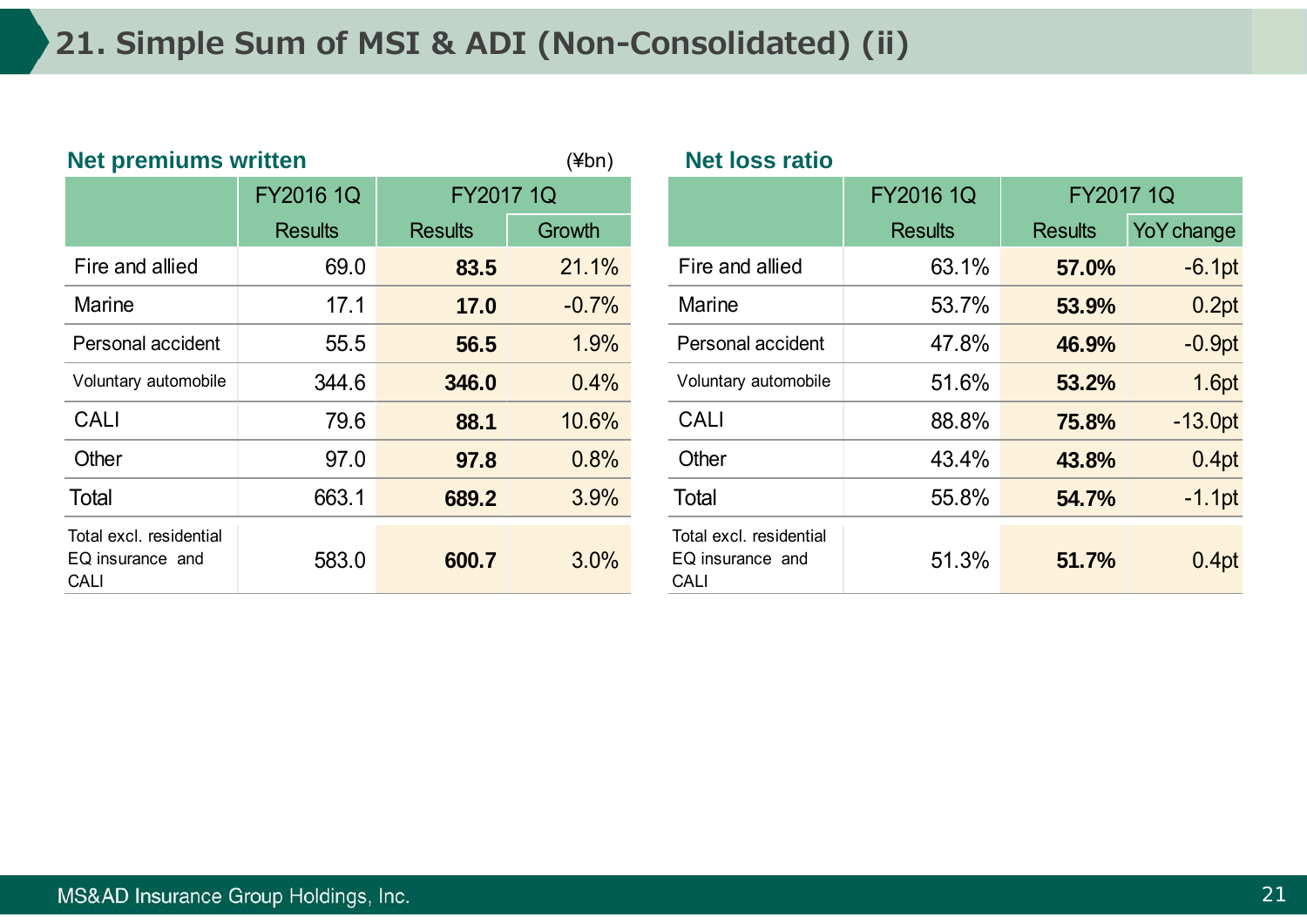#### **Incurred losses** ※**1 and E/I loss ratio (including loss adjustment expenses)**

(¥bn)

|                                                            | FY2016 1Q                             |                                  |                                 |           | FY2017 1Q                                            |                                                        |                                  |                                 |                   |                                                      |               |
|------------------------------------------------------------|---------------------------------------|----------------------------------|---------------------------------|-----------|------------------------------------------------------|--------------------------------------------------------|----------------------------------|---------------------------------|-------------------|------------------------------------------------------|---------------|
|                                                            | <b>Incurred</b><br>Losses $*1$<br>(a) | E/I Loss<br>Ratio <sup>*/2</sup> | Nat. Cat.<br>Impact $*3$<br>(b) | $(a)-(b)$ | E/I Loss Ratio<br>(Excluding<br>Nat. Cat.<br>Impact) | <b>Incurred</b><br>Losses $^{\divideontimes 1}$<br>(c) | E/I Loss<br>Ratio <sup>*/2</sup> | Nat. Cat.<br>Impact $*3$<br>(d) | $(c)-(d)$         | E/I Loss Ratio<br>(Excluding<br>Nat. Cat.<br>Impact) | YoY<br>Change |
| Fire and allied<br>(Excluding residential<br>EQ insurance) | 53.9                                  | 60.6%                            | 17.4                            | 36.5      | 41.0%                                                | 43.7                                                   | 46.8%                            | 0.8                             | 42.8              | 45.8%                                                | 4.8pt         |
| <b>Marine</b>                                              | 8.7                                   | 47.6%                            | 0.0                             | 8.7       | 47.6%                                                | 10.1                                                   | 55.2%                            | 0.0                             | 10.1              | 55.2%                                                | 7.6pt         |
| Personal accident                                          | 25.2                                  | 52.9%                            | 0.0                             | 25.2      | 52.9%                                                | 25.2                                                   | 52.4%                            | $\overline{\phantom{a}}$        | 25.2              | 52.4%                                                | $-0.5pt$      |
| Voluntary automobile                                       | 183.8                                 | 55.1%                            | 0.4                             | 183.4     | 55.0%                                                | 181.1                                                  | 53.9%                            | 0.2                             | 180.9             | 53.8%                                                | $-1.2pt$      |
| Other                                                      | 40.5                                  | 47.4%                            | 0.4                             | 40.1      | 46.9%                                                | 46.7                                                   | 53.7%                            | 0.0                             | 46.7              | 53.7%                                                | 6.8pt         |
| Total $(A)$ <sup>*4</sup>                                  | 312.4                                 | 54.4%                            | 18.3                            | 294.0     | 51.2%                                                | 307.0                                                  | 52.7%                            | 1.1                             | 305.8             | 52.5%                                                | 1.3pt         |
| Residential EQ<br>insurance (B)                            | 10.2                                  |                                  | 10.2                            |           |                                                      |                                                        |                                  |                                 | $\qquad \qquad -$ |                                                      |               |
| CALI(C)                                                    | 70.7                                  |                                  |                                 | 70.7      |                                                      | 66.8                                                   |                                  | $\overline{\phantom{a}}$        | 66.8              |                                                      |               |
| Total $(A)+(B)+(C)$                                        | 393.4                                 |                                  | 28.5                            | 364.8     |                                                      | 373.8                                                  |                                  | 1.1                             | 372.6             |                                                      |               |

 $*1$  Incurred losses = net claims paid + loss adjustment expenses + movement in outstanding claims

※2 Earned premium, the denominator of the E/I loss ratio, is calculated by adjusting unearned premium and premium reserve, etc.

※3 Nat. Cat. (Natural Catastrophes) Impact is the total of incurred losses resulting from natural catastrophes occurring in Japan during the period. ※4 Total (A) excludes residential EQ insurance and CALI.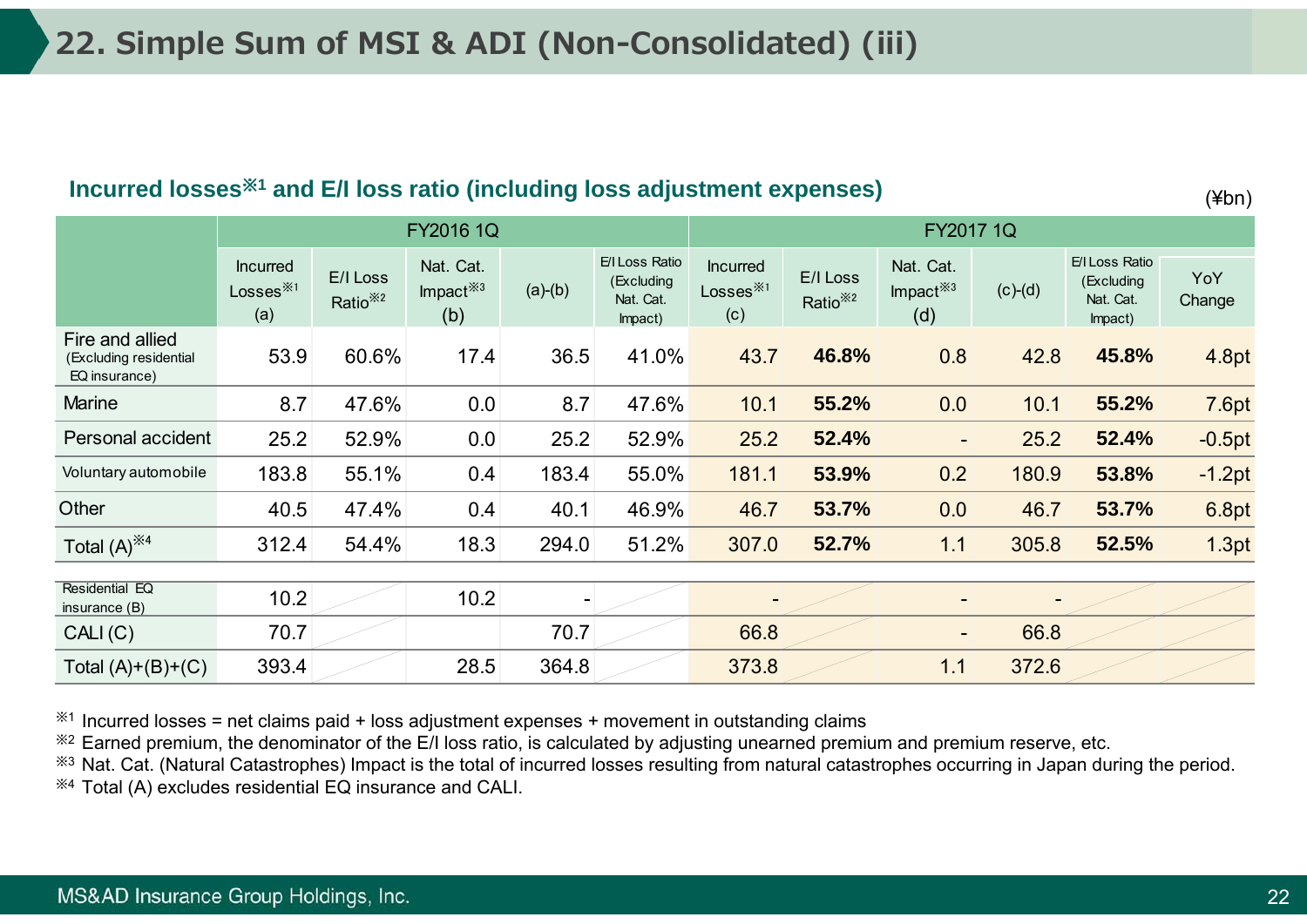|                                                           | FY2016 1Q <sup>*1</sup> | <b>FY2017 1Q</b> |                         |
|-----------------------------------------------------------|-------------------------|------------------|-------------------------|
|                                                           | <b>Results</b>          | <b>Results</b>   | YoY change              |
| Net premiums written                                      | 1,226                   | 1,313            | 86                      |
| Net premiums earned                                       | 682                     | 681              | $-1$                    |
| Incurred losses (including loss adjustment expenses)      | 372                     | 438              | 65                      |
| Net commission and expense for acquisition, admin expense | 259                     | 267              | $\overline{\mathbf{7}}$ |
| Underwriting profit/loss                                  | 59                      | $-39$            | $-99$                   |
| Investment profit/loss <sup>*2</sup>                      | $-0$                    | 69               | 69                      |
| Other expenses <sup>38</sup>                              | $-27$                   | $-21$            | 5                       |
| Net income/loss after tax                                 | 39                      | 17               | $-22$                   |
|                                                           |                         |                  |                         |
| El claims ratio                                           | 55%                     | 64%              | 9pt                     |
| El expense ratio $*4$                                     | 36%                     | 42%              | 6pt                     |
| El combined ratio $*4$                                    | 91%                     | 106%             | 15pt                    |

※1 Figures for FY2016 1Q include figures for MSI's Lloyd's and Reinsurance businesses that were consolidated into MS Amlin at the end of FY2016. ※2 MS Amlin adopts the accounting method where securities market value fluctuations are reflected in the profit-loss statement.

※3 The main item of "Other expenses" is expenses of non-insurance companies.

※4 EI expense ratio and EI combined ratio are calculated by taking into account foreign exchange gains/losses (included in underwriting profit) in accordance with calculation in UK.

 $(£mn)$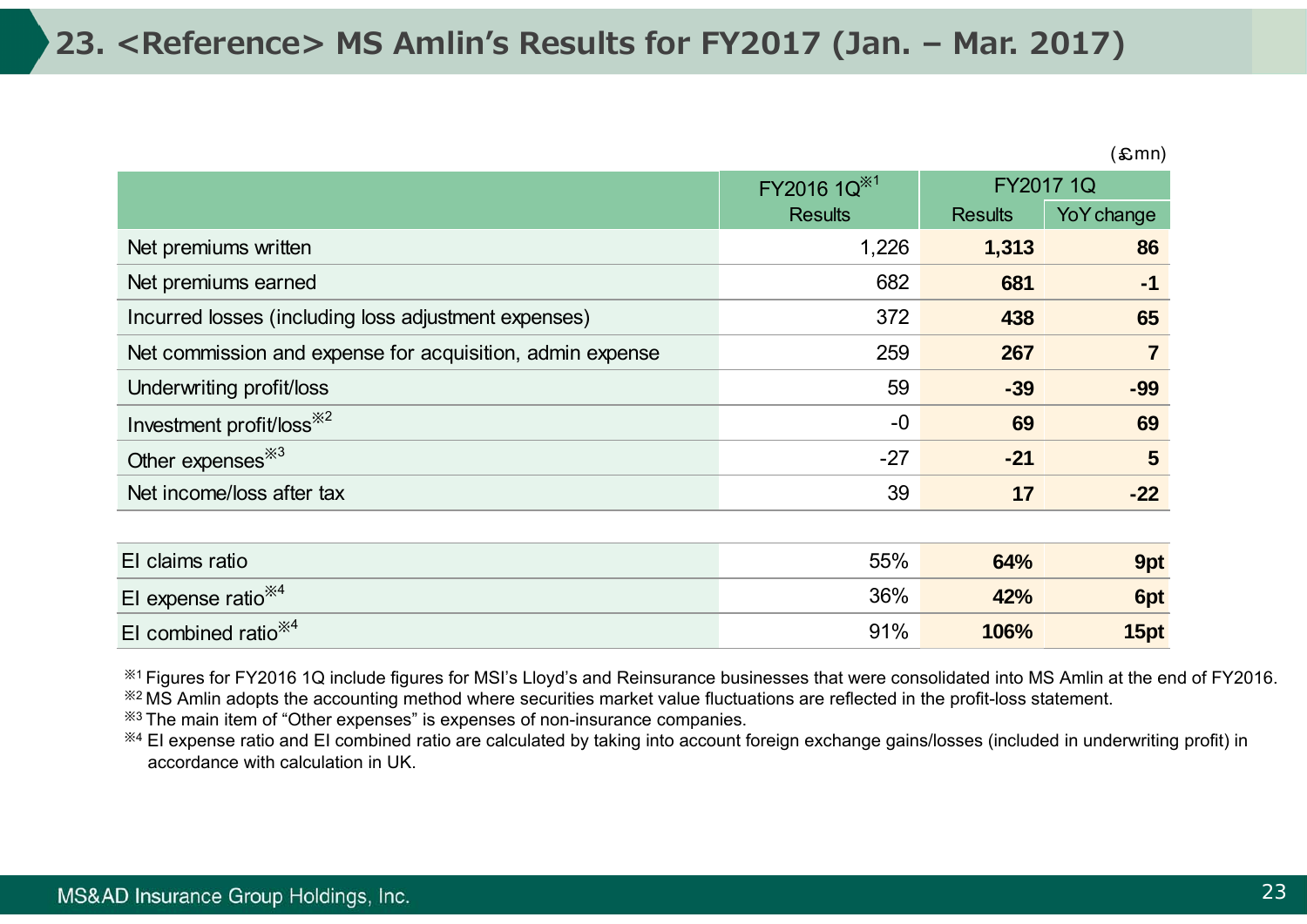# **24. <Reference> ESR**



End of March 2017

End of June 2017

**<Market environment assumptions>**

|                                                                              |                           | End of        | End of June |              |
|------------------------------------------------------------------------------|---------------------------|---------------|-------------|--------------|
|                                                                              |                           | March<br>2017 | 2017        | Change       |
|                                                                              |                           |               |             |              |
| *1 ESR: Economic Solvency Ratio ( = NAV ÷ Integrated Risk Amount) L          | Nikkei stock average      | 18,909 yen    | 20,033 yen  | $+1,124$ yen |
| <sup>282</sup> Integrated Risk Amount: risk amount calculated based on Value | Exchange rate (US\$1:Yen) | $112$ yen     | $112$ yen   | $-0$ yen     |
| at Risk with a 99.5% confidence interval                                     | 30-year JGB interest rate | 0.85%         | $0.85\%$    | $-0$ pt $ $  |

#### MS&AD Insurance Group Holdings, Inc.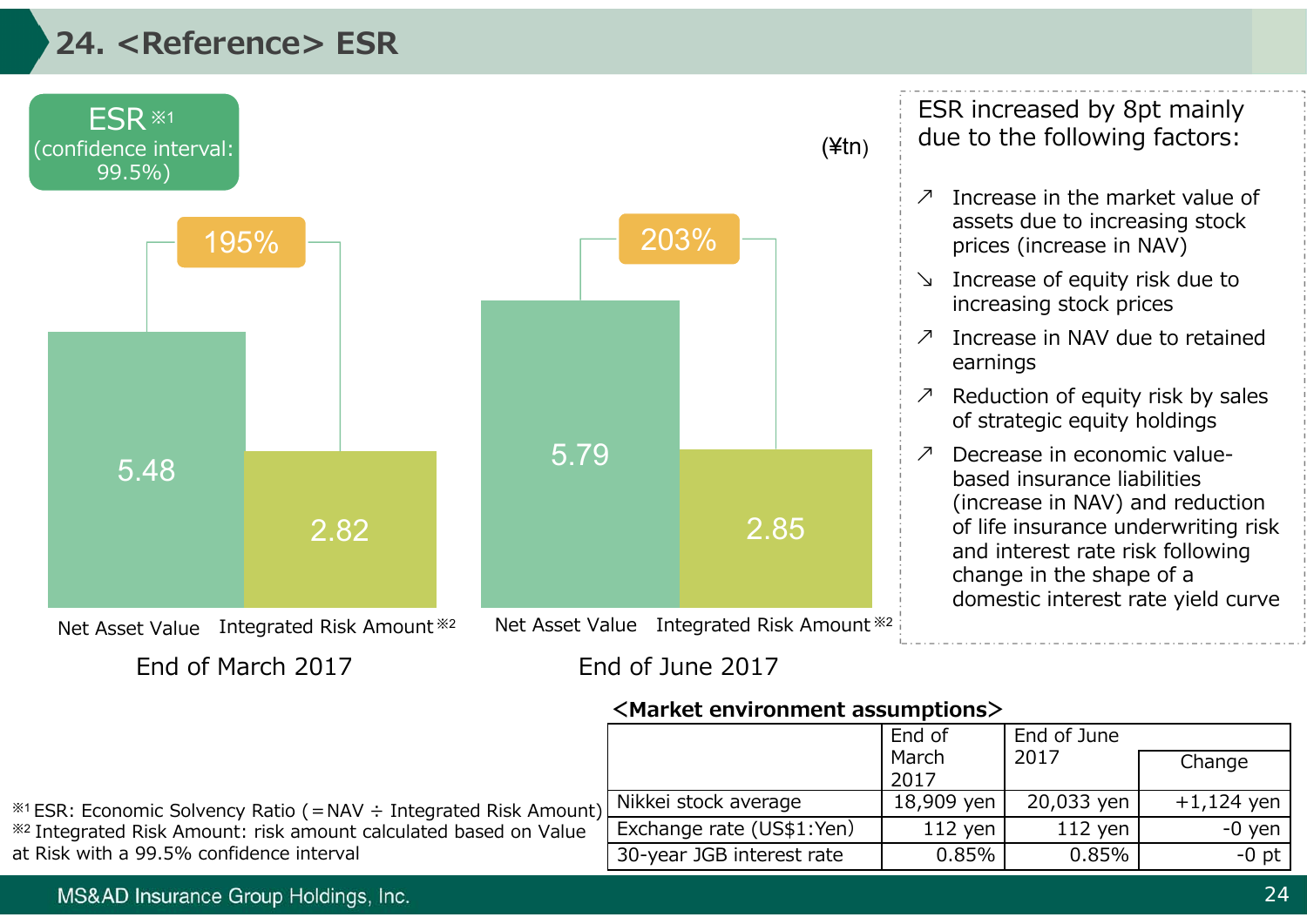The following slides provide information about the Projected Financial Results for FY2017 announced on May 19, 2017 for your reference.

# **Projected Financial Results for FY2017 (Announced on May 19, 2017)**

| <b>Consolidated Earnings Forecasts for FY2017</b>   | Page 25-29 |
|-----------------------------------------------------|------------|
| Major Assumptions for Earnings Forecasts for FY2017 | Page 30    |
| Mitui Sumitomo Insurance (MSI) (Non-Consolidated)   | Page 31-32 |
| Aioi Nissay Dowa Insurance (ADI) (Non-Consolidated) | Page 33-34 |
| Simple Sum of MSI and ADI (Non-Consolidated)        | Page 35-36 |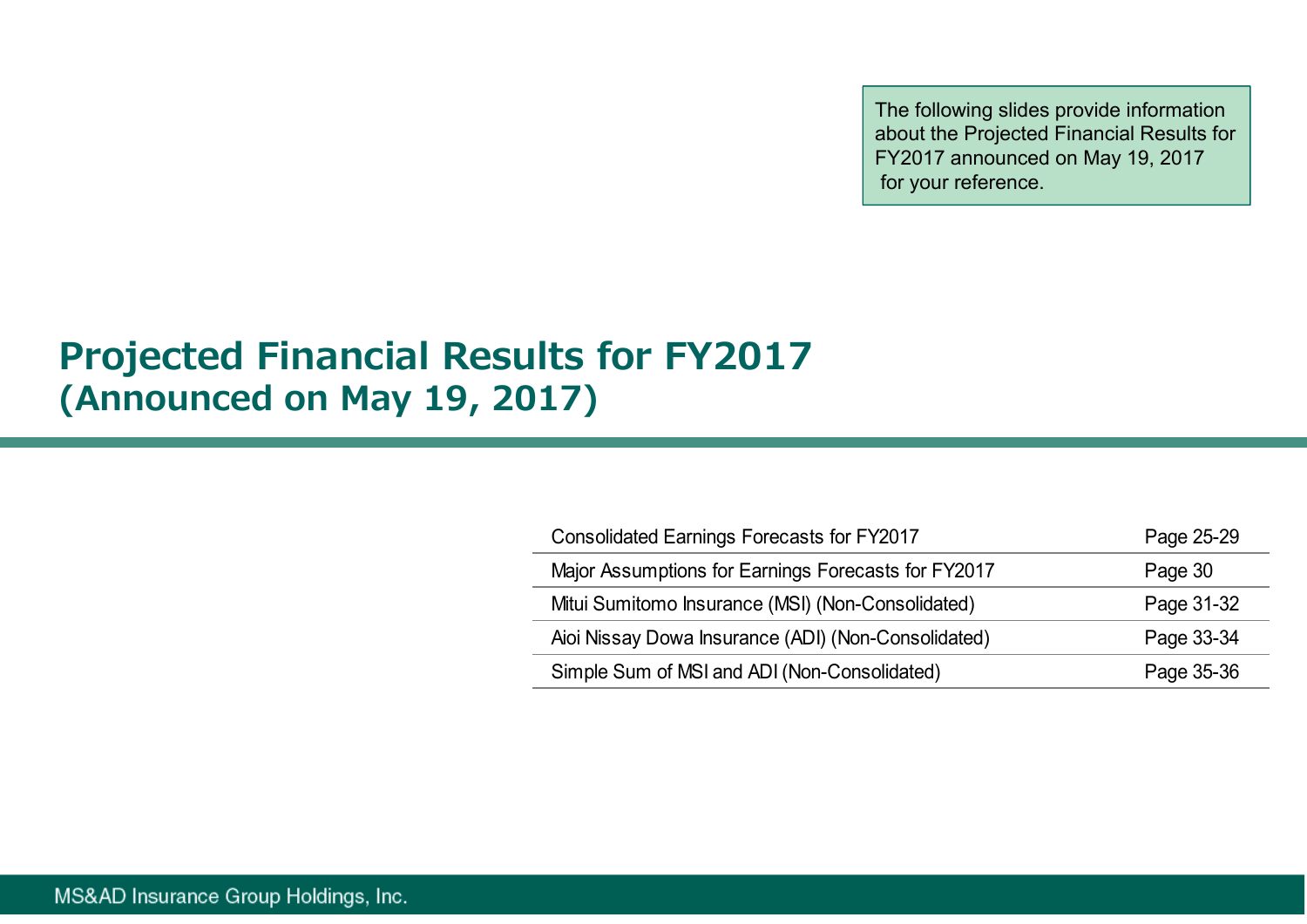(¥bn)

|                         |                            | FY2016         | <b>FY2017 Forecast</b> |            |          |
|-------------------------|----------------------------|----------------|------------------------|------------|----------|
|                         |                            | <b>Results</b> |                        | YoY Change | Growth   |
| Net premiums written    |                            | 3,406.9        | 3,450.0                | 43.0       | 1.3%     |
|                         | Mitsui Sumitomo Insurance  | 1,469.6        | 1,488.0                | 18.3       | 1.2%     |
|                         | Aioi Nissay Dowa Insurance | 1,200.5        | 1,219.0                | 18.4       | 1.5%     |
|                         | Mitsui Direct General      | 37.6           | 38.8                   | 1.1        | 3.0%     |
|                         | Overseas subsidiaries      | 693.1          | 700.0                  | 6.8        | 1.0%     |
| Life insurance premiums |                            | 1,253.1        | 949.0                  | $-304.1$   | $-24.3%$ |

#### <Reference: Gross life insurance premiums>

(¥bn)

|                         | <b>FY2016</b>  | <b>FY2017 Forecast</b> |            |          |
|-------------------------|----------------|------------------------|------------|----------|
|                         | <b>Results</b> |                        | YoY Change | Growth   |
| MSI Aioi Life           | 478.9          | 494.3                  | 15.3       | 3.2%     |
| <b>MSI Primary Life</b> | 1,071.1        | 800.0                  | $-271.1$   | $-25.3%$ |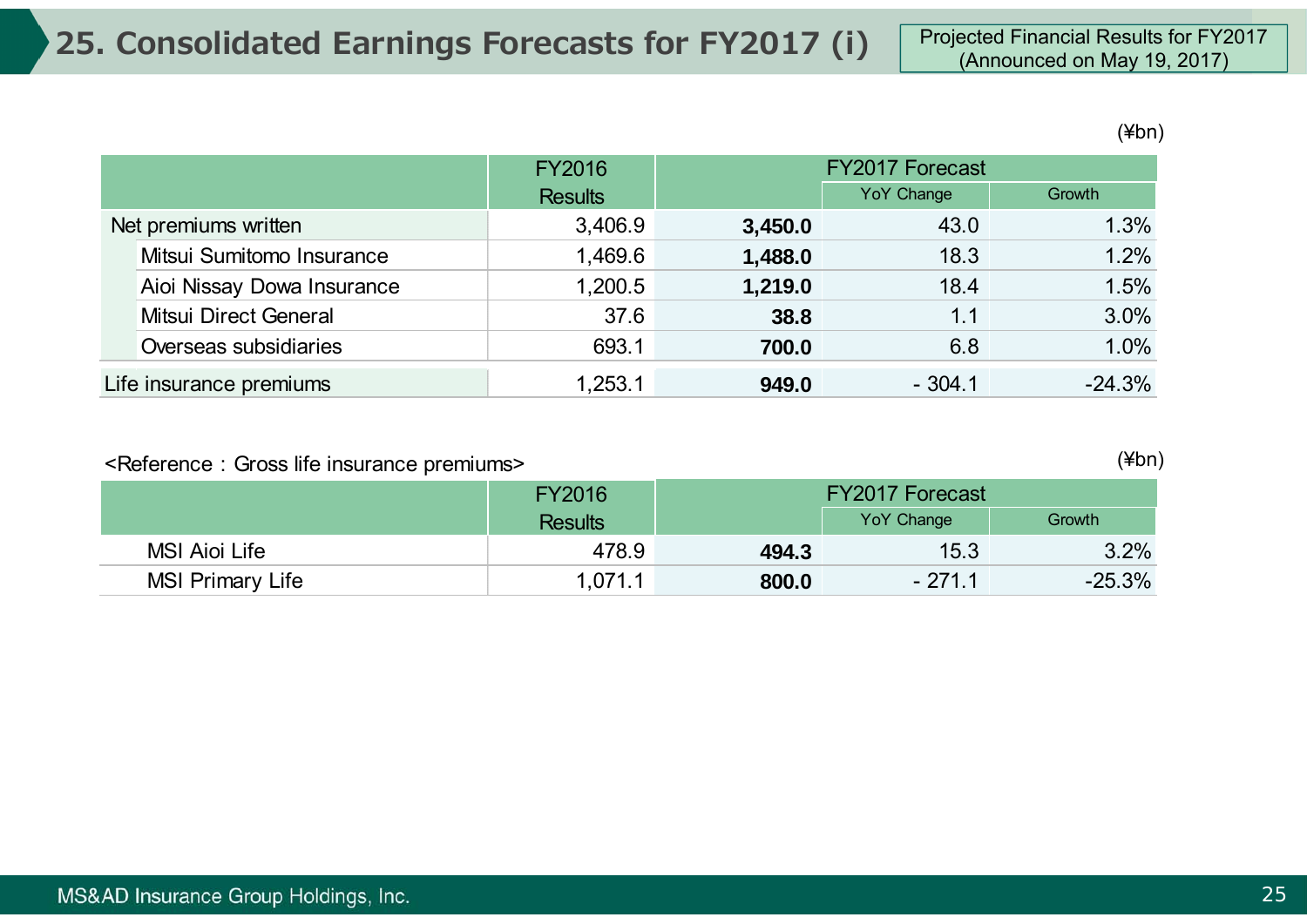(¥bn)

|                                  | <b>Results</b> |         | YoY Change        |
|----------------------------------|----------------|---------|-------------------|
| Ordinary profit/loss             | 352.6          | 345.0   | $-7.6$            |
| Mitsui Sumitomo Insurance        | 215.5          | 225.0   | 9.4               |
| Aioi Nissay Dowa Insurance       | 75.1           | 70.0    | $-5.1$            |
| Net income/loss                  | 210.4          | 245.0   | 34.5              |
| Mitsui Sumitomo Insurance        | 164.5          | 166.0   | 1.4               |
| Aioi Nissay Dowa Insurance       | 50.3           | 49.0    | $-1.3$            |
| Mitsui Direct General            | $-0.9$         | 0.2     | 1.1               |
| <b>MSI Aioi Life</b>             | 4.5            | 3.0     | $-1.5$            |
| <b>MSI Primary Life</b>          | 20.7           | 14.0    | $-6.7$            |
| Overseas subsidiaries            | 24.0           | 45.0    | 20.9              |
| Consolidation adjustments, etc.  | $-52.9$        | $-32.2$ | 20.7              |
| ROE (financial accounting basis) | 7.8%           | 8.9%    | 1.1 <sub>pt</sub> |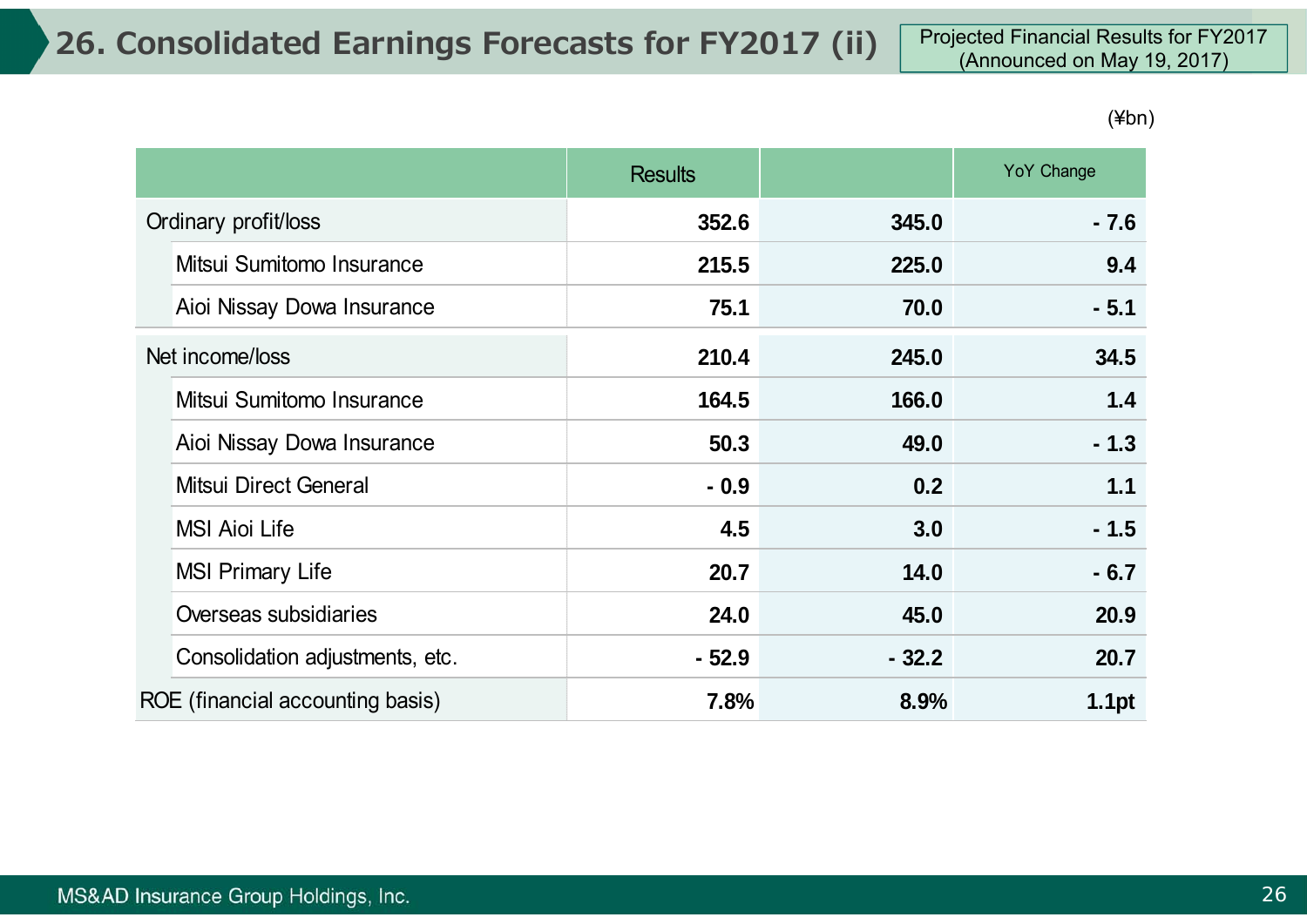#### **Net premiums written** (¥bn)

|                             | <b>FY2016</b>  |       | <b>FY2017 Forecast</b> |                     |  |
|-----------------------------|----------------|-------|------------------------|---------------------|--|
|                             | <b>Results</b> |       | YoY Change             | <b>Change Ratio</b> |  |
| Overseas subsidiaries total | 693.1          | 700.0 | 6.8                    | 1.0%                |  |
| Asia                        | 154.5          | 161.5 | 6.9                    | 4.5%                |  |
| Europe                      | 493.1          | 488.8 | $-4.3$                 | $-0.9%$             |  |
| (of which, MS Amlin)        | 455.8          | 448.1 | $-7.7$                 | $-1.7%$             |  |
| Americas                    | 45.4           | 49.7  | 4.2                    | 9.3%                |  |

#### **Net income/loss**

|                             |                      | <b>FY2016</b>  |      | <b>FY2017 Forecast</b> |
|-----------------------------|----------------------|----------------|------|------------------------|
|                             |                      | <b>Results</b> |      | <b>YoY Change</b>      |
| Overseas subsidiaries total |                      | 24.0           | 45.0 | 20.9                   |
|                             | Asia                 | 13.2           | 13.3 | 0.0                    |
|                             | Europe               | 7.7            | 29.1 | 21.4                   |
|                             | (of which, MS Amlin) | 12.3           | 30.1 | 17.7                   |
|                             | Americas             | 3.0            | 2.6  | $-0.5$                 |

※ Figures for MS Amlin are based on the structure after integration of Lloyd's and Reinsurance businesses.

Figures for FY2016 are a simple sum of Lloyd's and Reinsurance companies prior to integration.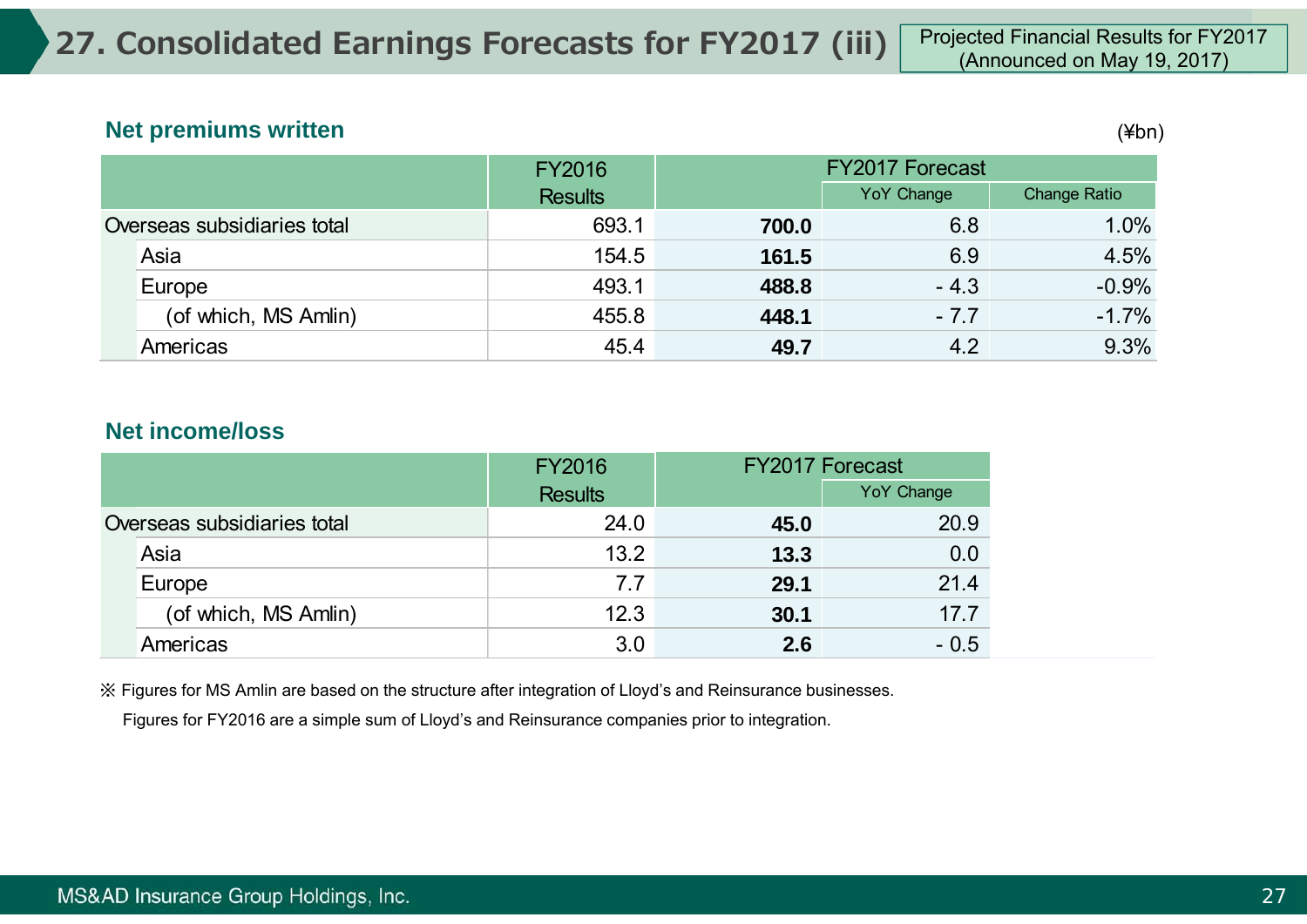### **Factors behind change from the previous year for consolidated net income**



※ Figures for domestic non-life insurance are a simple sum of figures for Mitsui Sumitomo Insurance and Aioi Nissay Dowa Insurance.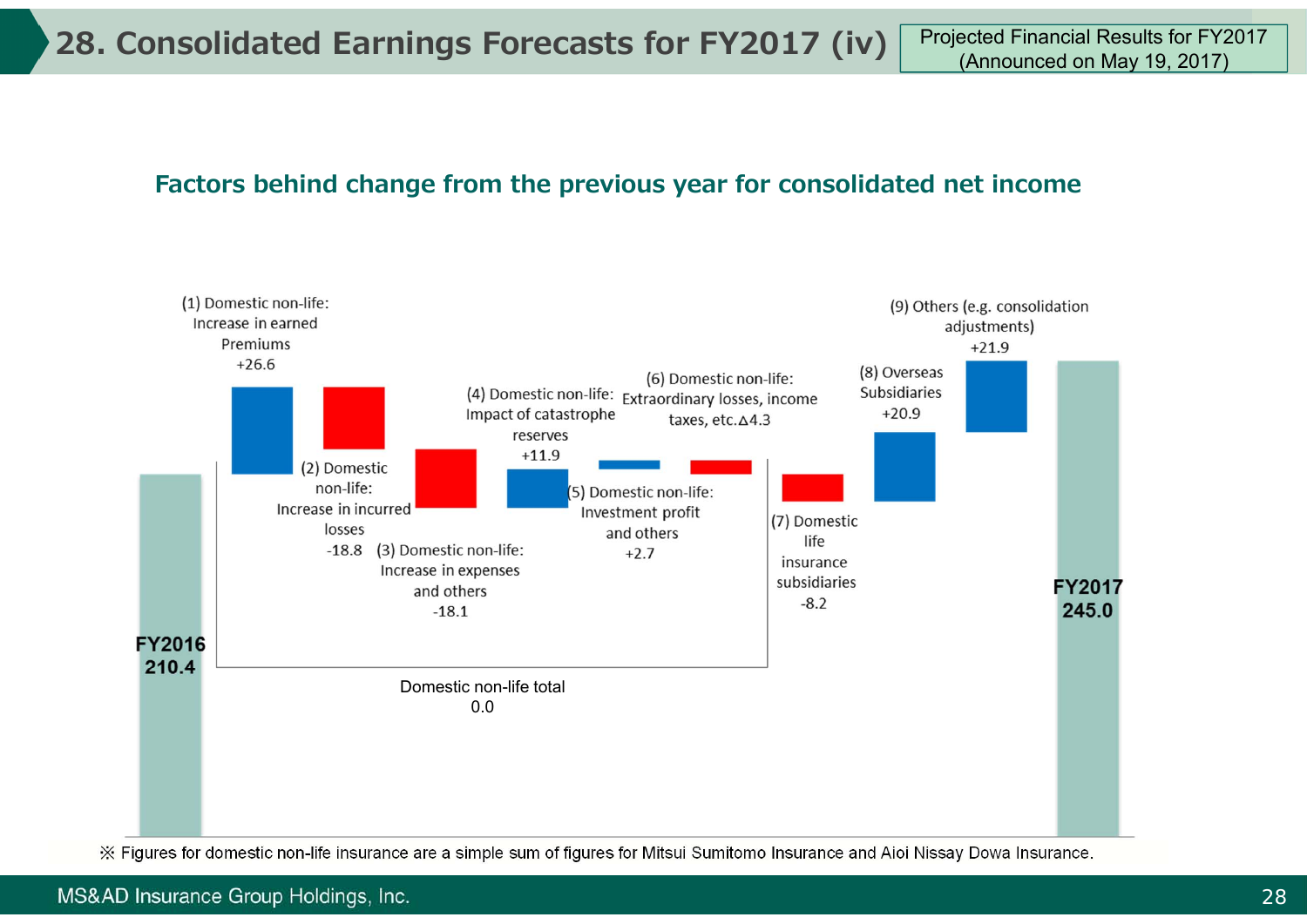(¥bn)

|                                              | <b>FY2016</b>  |       | <b>FY2017 Forecast</b> |
|----------------------------------------------|----------------|-------|------------------------|
|                                              | <b>Results</b> |       | YoY Change             |
| <b>Group Core Profit</b>                     | 213.7          | 230.0 | 16.2                   |
| Domestic non-life insurance                  | 153.3          | 145.0 | $-8.3$                 |
| Domestic life insurance                      | 25.1           | 17.0  | $-8.1$                 |
| International business                       | 34.6           | 64.0  | 29.3                   |
| Financial services/Risk-related services     | 0.5            | 4.0   | 3.4                    |
| Other financial targets                      |                |       |                        |
| Combined ratio (Domestic non-life insurance) | 92.6%          | 92.9% | 0.3pt                  |
| Increase in EV of MSI Aioi Life              | 198.4          | 50.0  | $-148.4$               |
| Group ROE                                    | 7.9%           | 8.4%  | 0.5pt                  |

※ FY2017 forecast for Group Core Profit for international business includes share exchange profit of 21.0billion yen related to merger at Max Life.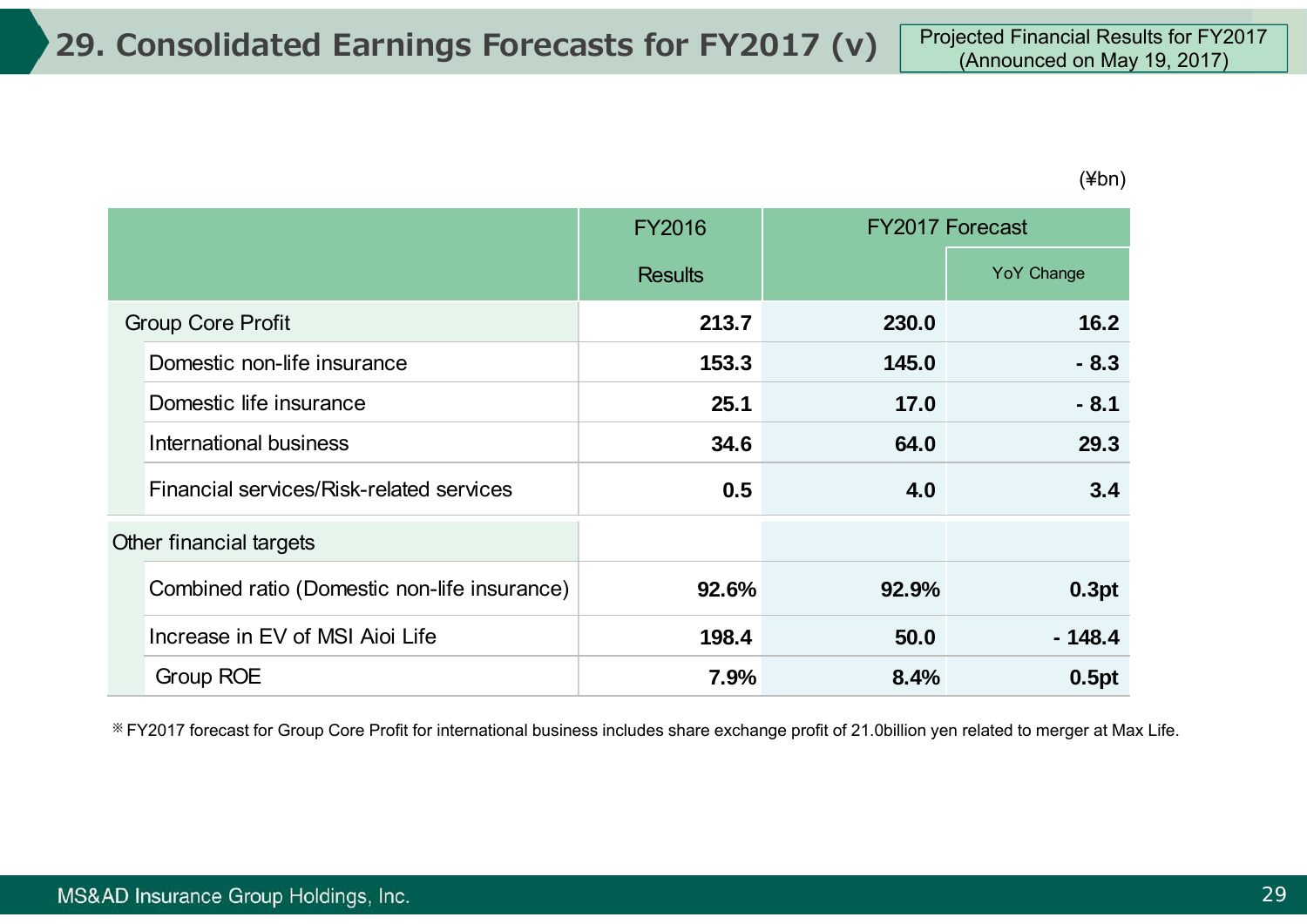### **30. Major Assumptions for Earnings Forecasts for FY2017**

Projected Financial Results for FY2017 (Announced on May 19, 2017)

(¥bn)

|                                                             |                 |                                                                                                                         | Mitsui Sumitomo Insurance<br>Aioi Nissay Dowa Insurance |      |           |  |
|-------------------------------------------------------------|-----------------|-------------------------------------------------------------------------------------------------------------------------|---------------------------------------------------------|------|-----------|--|
| Assumptions concerning the asset<br>management environment  |                 | Assumes the level at the end of March 2017<br>Nikkei average : ¥18,909 USD\$1 = JPY¥112 EUR€1 = JPY¥120 GBP£1 = JPY¥140 |                                                         |      |           |  |
| Domestic natural catastrophes occurring in<br><b>FY2017</b> |                 | 30.0                                                                                                                    | $(-4.3)$                                                | 20.0 | $(+ 3.2)$ |  |
| Catastrophe reserves                                        | Provision       | 17.3                                                                                                                    | $(-5.6)$                                                | 14.1 | $(-0.3)$  |  |
| (For fire insurance)                                        | Reversal        | 13.6                                                                                                                    | $(-3.5)$                                                | 3.7  | $(+ 3.7)$ |  |
|                                                             | Change          | 3.7                                                                                                                     | $(-2.0)$                                                | 10.4 | $(-4.0)$  |  |
| Catastrophe reserves                                        | Provision       | 20.9                                                                                                                    | $(-0.1)$                                                | 21.9 | $(+ 0.1)$ |  |
| (For voluntary automobile                                   | <b>Reversal</b> |                                                                                                                         | $-0.0$                                                  | 14.9 | $(+ 7.0)$ |  |
| insurance)                                                  | Change          | 20.9                                                                                                                    | $(-0.1)$                                                | 7.0  | $(-6.9)$  |  |
| Corporate tax rate (Effective tax rate)                     |                 | 28.2%                                                                                                                   |                                                         |      |           |  |

※ Figures in parentheses show change from the previous fiscal year.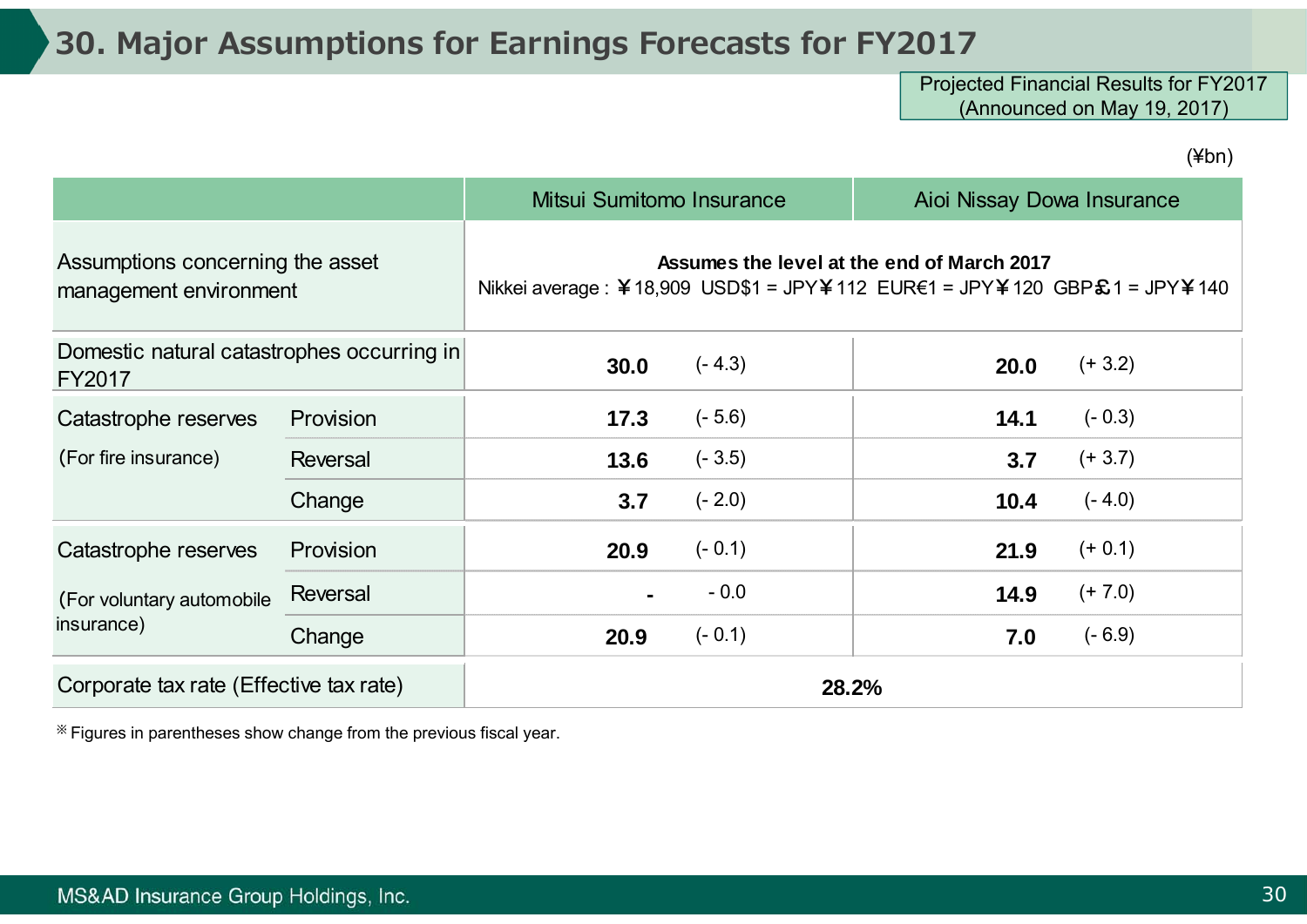### **31. Earnings Forecasts for FY2017 – MSI (Non-Consolidated) (i)**

Projected Financial Results for FY2017 (Announced on May 19, 2017)

(¥bn)

|                                                                          | <b>FY2016</b>  |         | <b>FY2017 Forecast</b> |  |
|--------------------------------------------------------------------------|----------------|---------|------------------------|--|
|                                                                          | <b>Results</b> |         | <b>YoY Change</b>      |  |
| Net premiums written                                                     | 1,469.6        | 1,488.0 | 18.3                   |  |
| Growth rate of net premiums written                                      | $-2.5%$        | 1.2%    | 3.7pt                  |  |
| Net loss ratio                                                           | 61.2%          | 60.3%   | $-0.9pt$               |  |
| Net expense ratio                                                        | 31.2%          | 31.6%   | 0.4pt                  |  |
| Combined ratio                                                           | 92.4%          | 91.9%   | $-0.5pt$               |  |
| Incurred losses (Incl. loss adjustment expenses)                         | 893.0          | 891.8   | $-1.2$                 |  |
| Underwriting profit/loss                                                 | 81.7           | 82.0    | 0.2                    |  |
| Net interest and dividends income                                        | 81.2           | 69.0    | $-12.2$                |  |
| Gains/losses on sales of securities                                      | 67.2           | 63.4    | $-3.9$                 |  |
| Impairment losses on securities                                          | $-0.4$         | $-3.0$  | $-2.5$                 |  |
| Investment profit/loss                                                   | 139.4          | 147.6   | 8.1                    |  |
| Ordinary profit/loss                                                     | 215.5          | 225.0   | 9.4                    |  |
| Extraordinary income/losses                                              | $-7.0$         | $-2.7$  | 4.4                    |  |
| Net income/loss                                                          | 164.5          | 166.0   | 1.4                    |  |
| <excluding and="" cali="" eq="" insurance="" residential=""></excluding> |                |         |                        |  |
| Growth rate of net premiums written                                      | $-2.9%$        | 1.7%    | 4.6pt                  |  |
| Net loss ratio                                                           | 58.0%          | 57.2%   | $-0.8pt$               |  |
| Net expense ratio                                                        | 33.2%          | 33.5%   | 0.3pt                  |  |
| Combined ratio                                                           | 91.2%          | 90.7%   | $-0.5pt$               |  |
| Incurred losses (Incl. loss adjustment expenses)                         | 738.4          | 741.0   | 2.5                    |  |

※ FY2017 forecast for investment profit includes share exchange profit of 22.0 billion yen related to merger at Max Life.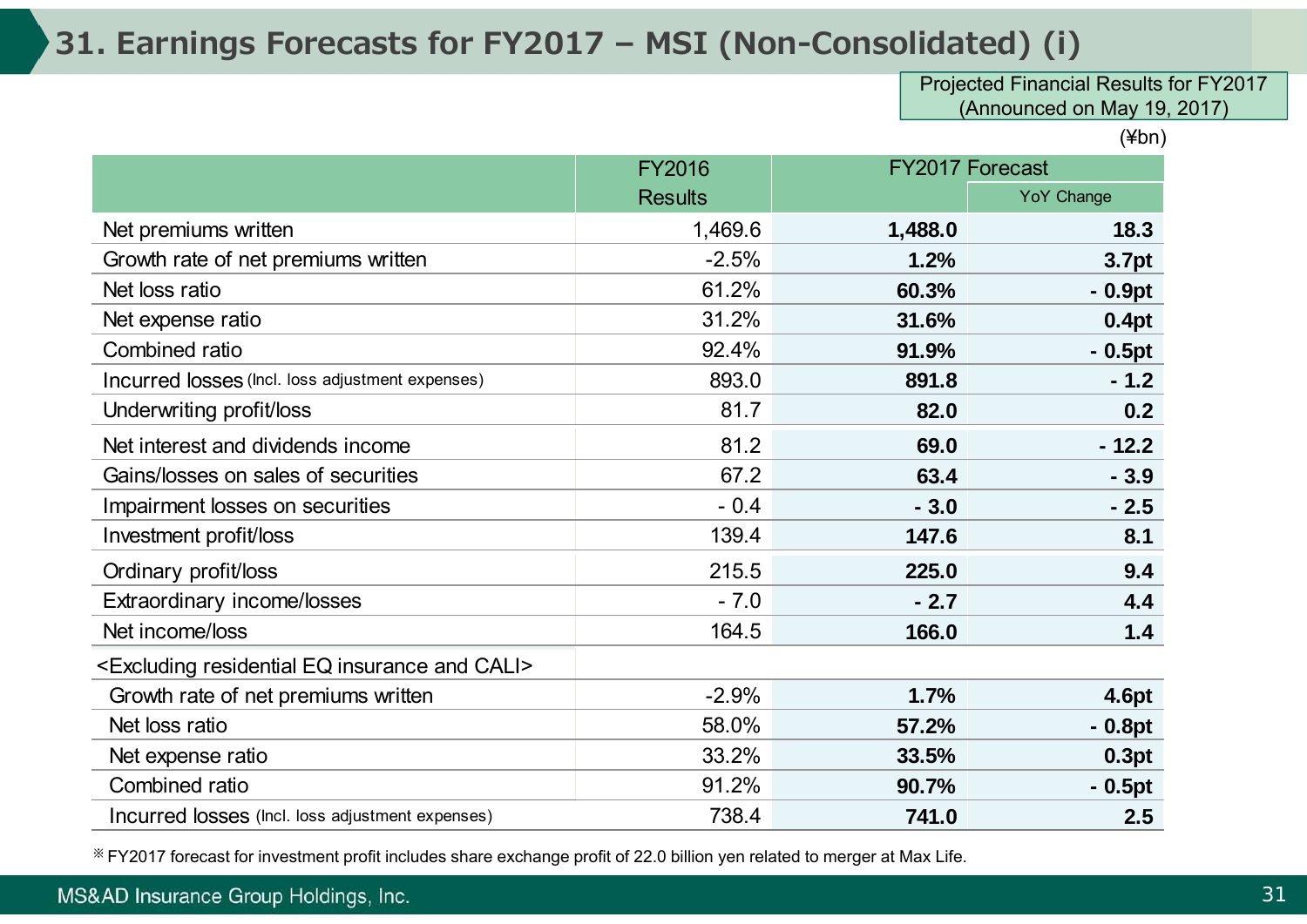## **32. Earnings Forecasts for FY2017 – MSI (Non-Consolidated) (ii)**

Projected Financial Results for FY2017 (Announced on May 19, 2017)

| <b>Net premiums written</b>                      |                | $(\nexists$ bn) | <b>Net loss ratio</b> |                                                  |                |               |            |
|--------------------------------------------------|----------------|-----------------|-----------------------|--------------------------------------------------|----------------|---------------|------------|
|                                                  | <b>FY2016</b>  | <b>FY2017</b>   |                       |                                                  | <b>FY2016</b>  | <b>FY2017</b> |            |
|                                                  | <b>Results</b> | Forecast        | Growth                |                                                  | <b>Results</b> | Forecast      | YoY Change |
| Fire and allied                                  | 183.8          | 191.0           | 3.9%                  | Fire and allied                                  | 72.0%          | 63.4%         | $-8.6pt$   |
| <b>Marine</b>                                    | 58.6           | 58.5            | $-0.2%$               | <b>Marine</b>                                    | 61.3%          | 60.0%         | $-1.3pt$   |
| Personal accident                                | 143.5          | 144.5           | 0.7%                  | Personal accident                                | 54.3%          | 53.5%         | $-0.8pt$   |
| Voluntary automobile                             | 654.1          | 660.3           | 0.9%                  | Voluntary automobile                             | 57.3%          | 57.9%         | 0.6pt      |
| <b>CALI</b>                                      | 186.8          | 183.2           | $-2.0%$               | <b>CALI</b>                                      | 80.3%          | 82.1%         | 1.8pt      |
| Other                                            | 242.5          | 250.6           | 3.3%                  | Other                                            | 52.9%          | 52.2%         | $-0.7pt$   |
| Total                                            | 1,469.6        | 1,488.0         | 1.2%                  | Total                                            | 61.2%          | 60.3%         | $-0.9pt$   |
| Total excl. residential<br>EQ insurance and CALI | 1,282.0        | 1,304.3         | 1.7%                  | Total excl. residential<br>EQ insurance and CALI | 58.0%          | 57.2%         | $-0.8pt$   |

|                                               | <b>FY2016</b>  | <b>FY2017</b> |         |                                                  |                | <b>FY2016</b> | <b>FY2017</b> |  |
|-----------------------------------------------|----------------|---------------|---------|--------------------------------------------------|----------------|---------------|---------------|--|
|                                               | <b>Results</b> | Forecast      | Growth  |                                                  | <b>Results</b> | Forecast      | YoY Change    |  |
| <b>nd allied</b>                              | 183.8          | 191.0         | 3.9%    | Fire and allied                                  | 72.0%          | 63.4%         | $-8.6pt$      |  |
| e                                             | 58.6           | 58.5          | $-0.2%$ | <b>Marine</b>                                    | 61.3%          | 60.0%         | $-1.3pt$      |  |
| onal accident                                 | 143.5          | 144.5         | 0.7%    | Personal accident                                | 54.3%          | 53.5%         | $-0.8pt$      |  |
| tary automobile                               | 654.1          | 660.3         | 0.9%    | Voluntary automobile                             | 57.3%          | 57.9%         | 0.6pt         |  |
|                                               | 186.8          | 183.2         | $-2.0%$ | <b>CALI</b>                                      | 80.3%          | 82.1%         | 1.8pt         |  |
|                                               | 242.5          | 250.6         | 3.3%    | Other                                            | 52.9%          | 52.2%         | $-0.7pt$      |  |
|                                               | 1,469.6        | 1,488.0       | 1.2%    | Total                                            | 61.2%          | 60.3%         | $-0.9pt$      |  |
| excl. residential<br><b>isurance and CALI</b> | 1,282.0        | 1,304.3       | 1.7%    | Total excl. residential<br>EQ insurance and CALI | 58.0%          | 57.2%         | $-0.8pt$      |  |

| Incurred losses (Excluding residential EQ insurance and CALI)<br>(¥bn) |                |       |                        |  |  |  |  |  |
|------------------------------------------------------------------------|----------------|-------|------------------------|--|--|--|--|--|
|                                                                        | <b>FY2016</b>  |       | <b>FY2017 Forecast</b> |  |  |  |  |  |
|                                                                        | <b>Results</b> |       | YoY Change             |  |  |  |  |  |
| Incurred losses (incl. loss adjustment expenses) <sup>**1</sup>        | 738.4          | 741.0 | <b>2.5</b>             |  |  |  |  |  |
| Natural catastrophes <sup>382</sup>                                    | 34.3           | 30.0  | $-4.3$                 |  |  |  |  |  |
| Other than natural catastrophes                                        | 704.1          | 711.0 | 6.8                    |  |  |  |  |  |

 $*1$  Incurred losses = net claims paid + loss adjustment expenses + movement in outstanding claims ※2 "Natural catastrophes" shows incurred losses from domestic natural catastrophes during the period.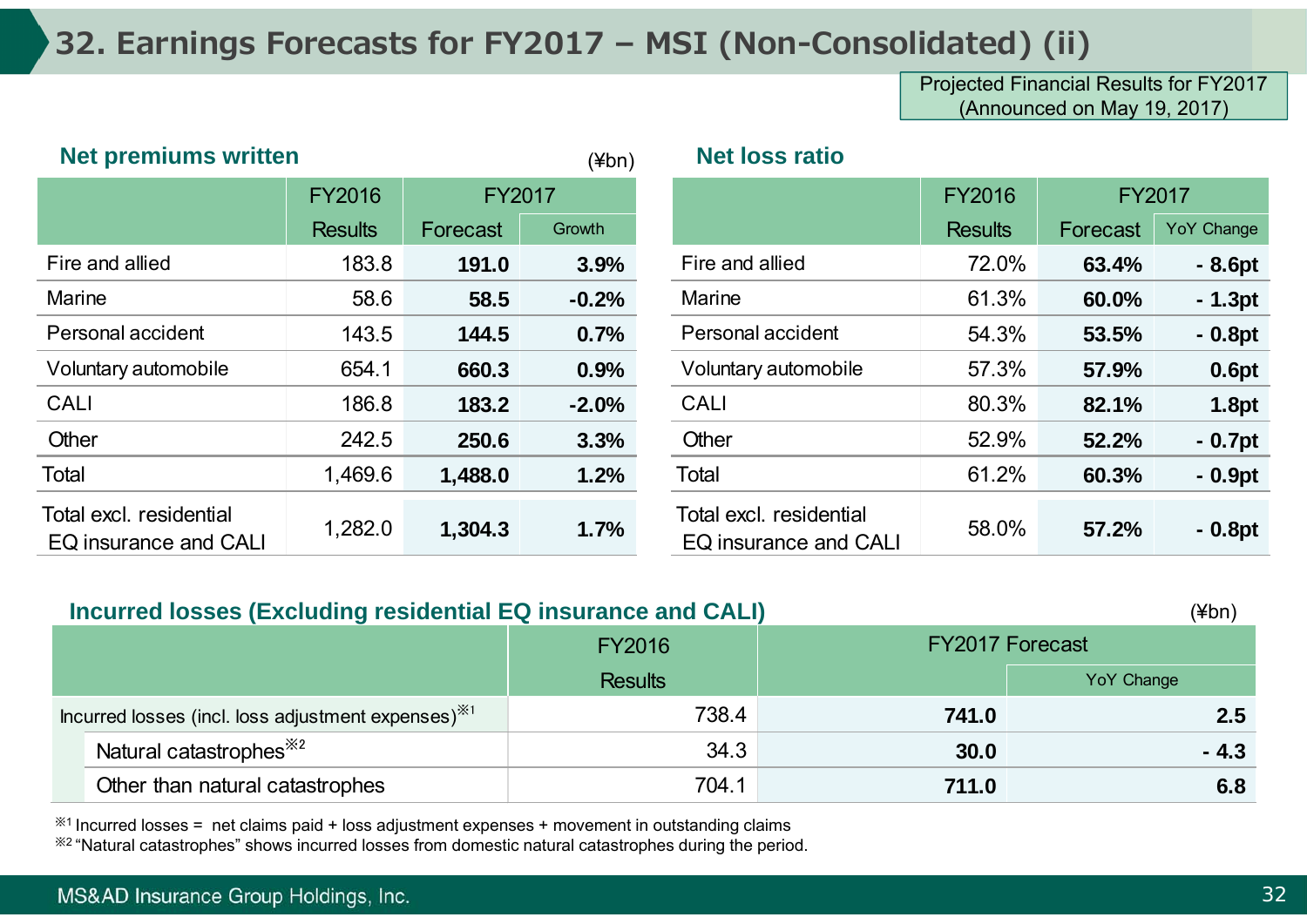### **33. Earnings Forecasts for FY2017 – ADI (Non-Consolidated) (i)**

Projected Financial Results for FY2017 (Announced on May 19, 2017)

(¥bn)

|                                                                          | <b>FY2016</b>  |         | <b>FY2017 Forecast</b> |
|--------------------------------------------------------------------------|----------------|---------|------------------------|
|                                                                          | <b>Results</b> |         | <b>YoY Change</b>      |
| Net premiums written                                                     | 1,200.5        | 1,219.0 | 18.4                   |
| Growth rate of net premiums written                                      | 0.7%           | 1.5%    | 0.8pt                  |
| Net loss ratio                                                           | 59.1%          | 60.2%   | 1.1pt                  |
| Net expense ratio                                                        | 33.5%          | 33.7%   | 0.2pt                  |
| Combined ratio                                                           | 92.6%          | 93.9%   | 1.3pt                  |
| Incurred losses (Incl. loss adjustment expenses)                         | 724.6          | 740.2   | 15.5                   |
| Underwriting profit/loss                                                 | 39.5           | 41.0    | 1.4                    |
| Net interest and dividends income                                        | 38.0           | 35.0    | $-3.0$                 |
| Gains/losses on sales of securities                                      | 9.0            | 8.5     | $-0.5$                 |
| Impairment losses on securities                                          | $-4.9$         | $-3.0$  | 1.9                    |
| Investment profit/loss                                                   | 32.2           | 28.0    | $-4.2$                 |
| Ordinary profit/loss                                                     | 75.1           | 70.0    | $-5.1$                 |
| Extraordinary income/losses                                              | $-8.3$         | $-3.7$  | 4.6                    |
| Net income/loss                                                          | 50.3           | 49.0    | $-1.3$                 |
| <excluding and="" cali="" eq="" insurance="" residential=""></excluding> |                |         |                        |
| Growth rate of net premiums written                                      | 1.0%           | 2.2%    | 1.2pt                  |
| Net loss ratio                                                           | 55.6%          | 57.0%   | 1.4pt                  |
| Net expense ratio                                                        | 35.2%          | 35.4%   | 0.2pt                  |
| Combined ratio                                                           | 90.8%          | 92.4%   | 1.6pt                  |
| Incurred losses (Incl. loss adjustment expenses)                         | 591.0          | 607.4   | 16.3                   |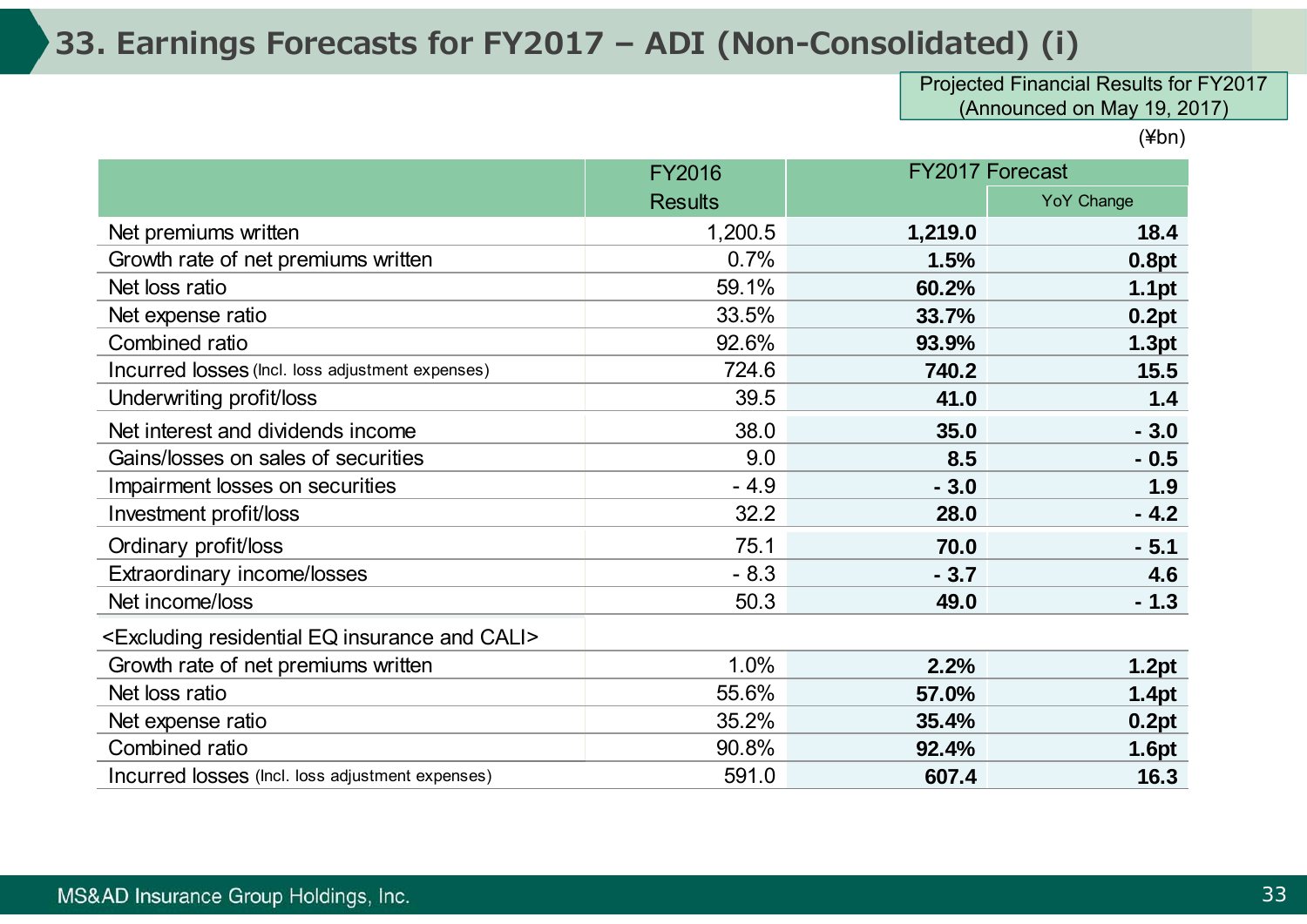### **34. Earnings Forecasts for FY2017 – ADI (Non-Consolidated) (ii)**

Projected Financial Results for FY2017 (Announced on May 19, 2017)

| <b>Net premiums written</b>                      |                |          | $(\n  4bn)$   | <b>Net loss ratio</b>                            |                                |          |                   |
|--------------------------------------------------|----------------|----------|---------------|--------------------------------------------------|--------------------------------|----------|-------------------|
|                                                  | <b>FY2016</b>  |          | <b>FY2017</b> |                                                  | <b>FY2016</b><br><b>FY2017</b> |          |                   |
|                                                  | <b>Results</b> | Forecast | Growth        |                                                  | <b>Results</b>                 | Forecast | YoY Change        |
| Fire and allied                                  | 153.0          | 170.0    | 11.1%         | Fire and allied                                  | 56.2%                          | 57.3%    | 1.1pt             |
| Marine                                           | 5.4            | 7.2      | 31.7%         | Marine                                           | 48.0%                          | 50.0%    | 2.0pt             |
| Personal accident                                | 61.4           | 60.2     | $-2.0%$       | Personal accident                                | 48.6%                          | 48.5%    | $-0.1pt$          |
| Voluntary automobile                             | 680.4          | 682.7    | 0.3%          | Voluntary automobile                             | 56.8%                          | 58.6%    | 1.8pt             |
| <b>CALI</b>                                      | 168.7          | 164.6    | $-2.5%$       | <b>CALI</b>                                      | 77.9%                          | 80.7%    | 2.8pt             |
| Other                                            | 131.3          | 134.3    | 2.2%          | Other                                            | 55.6%                          | 52.9%    | $-2.7pt$          |
| Total                                            | 1,200.5        | 1,219.0  | 1.5%          | Total                                            | 59.1%                          | 60.2%    | 1.1 <sub>pt</sub> |
| Total excl. residential<br>EQ insurance and CALI | 1,031.2        | 1,053.9  | 2.2%          | Total excl. residential<br>EQ insurance and CALI | 55.6%                          | 57.0%    | 1.4pt             |

#### **Incurred losses (Excluding residential EQ insurance and CALI)**

FY2016 Results Forecast YoY Change Incurred losses (incl. loss adjustment expenses)<sup>※1</sup> and the set of the set of the set of the set of the set of the set of the set of the set of the set of the set of the set of the set of the set of the set of the set of **Natural catastrophes<sup>※2</sup> 16.7 <b>20.0 20.0 20.0 20.2** Other than natural catastrophes **574.2** 574.2 **587.4** 587.4 **13.1** FY2017 (¥bn)

 $*1$  Incurred losses = net claims paid + loss adjustment expenses + movement in outstanding claims ※2 "Natural catastrophes" shows incurred losses from domestic natural catastrophes during the period.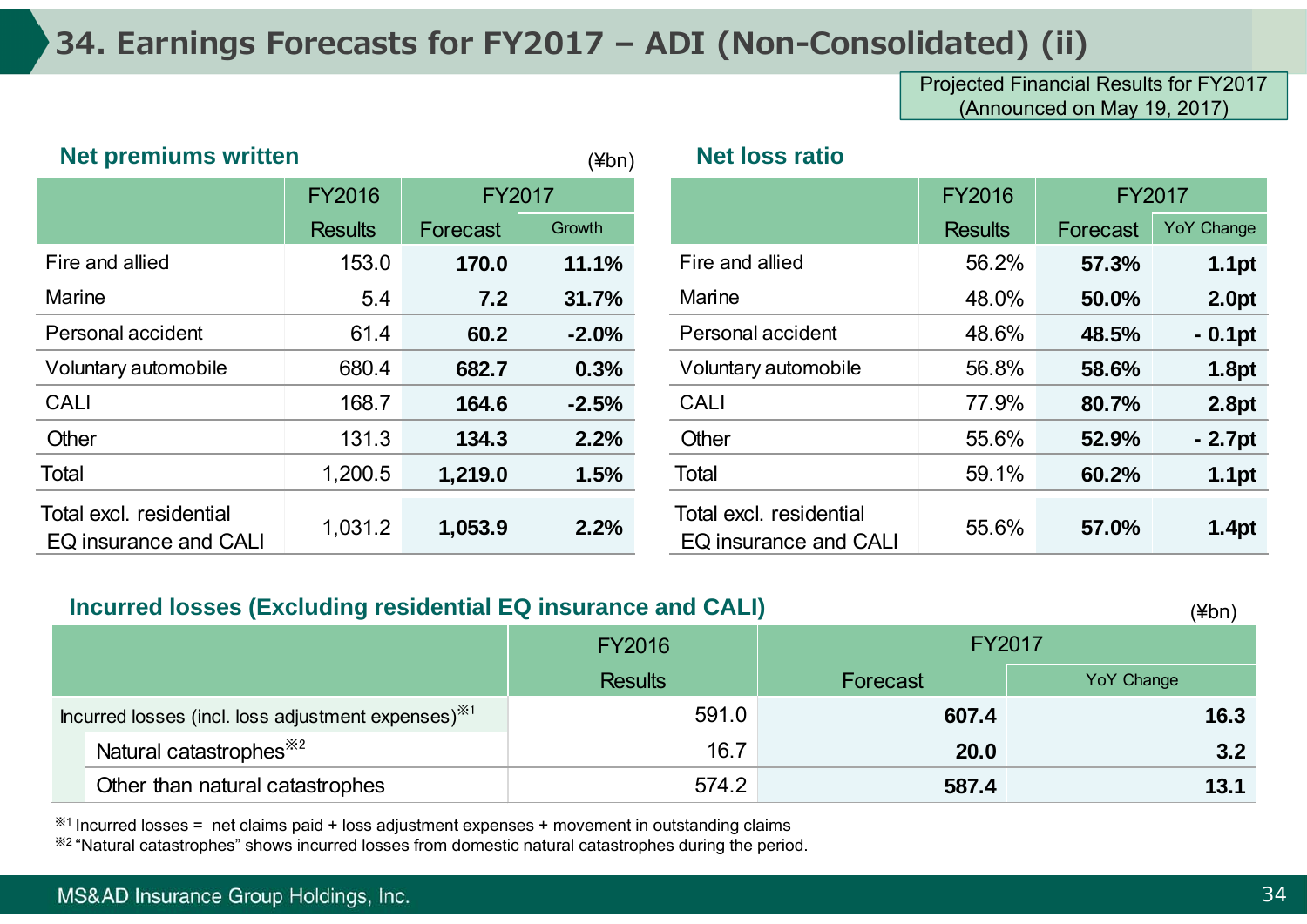### **35. Earnings Forecasts for FY2017 – Simple Sum of MSI & ADI (Non-Consolidated) (i)**

Projected Financial Results for FY2017 (Announced on May 19, 2017)

|                                                                          | <b>FY2015</b>  | <b>FY2016</b>  |                   |         | FY2017 Forecast   |
|--------------------------------------------------------------------------|----------------|----------------|-------------------|---------|-------------------|
|                                                                          | <b>Results</b> | <b>Results</b> | <b>YoY Change</b> |         | <b>YoY Change</b> |
| Net premiums written                                                     | 2,699.5        | 2,670.2        | $-29.2$           | 2,707.0 | 36.7              |
| Growth rate of net premiums written                                      | 3.6%           | $-1.1%$        | $-4.7pt$          | 1.4%    | 2.5pt             |
| Net loss ratio                                                           | 59.1%          | 60.2%          | 1.1pt             | 60.2%   | 0.0pt             |
| Net expense ratio                                                        | 32.5%          | 32.2%          | $-0.3pt$          | 32.5%   | 0.3pt             |
| Combined ratio                                                           | 91.6%          | 92.4%          | 0.8pt             | 92.7%   | 0.3pt             |
| Incurred losses (Incl. loss adjustment expenses)                         | 1,603.5        | 1,617.6        | 14.1              | 1,632.0 | 14.3              |
| Underwriting profit/loss                                                 | 43.9           | 121.3          | 77.3              | 123.0   | 1.6               |
| Net interest and dividends income                                        | 118.9          | 119.3          | 0.3               | 104.0   | $-15.3$           |
| Gains/losses on sales of securities                                      | 109.5          | 76.3           | $-33.2$           | 71.9    | $-4.4$            |
| Impairment losses on securities                                          | $-13.9$        | $-5.4$         | 8.5               | $-6.0$  | $-0.5$            |
| Investment profit/loss                                                   | 187.7          | 171.6          | $-16.0$           | 175.6   | 3.9               |
| Ordinary profit/loss                                                     | 229.6          | 290.7          | 61.0              | 295.0   | 4.2               |
| Extraordinary income/losses                                              | $-32.0$        | $-15.4$        | 16.5              | $-6.4$  | 9.1               |
| Net income/loss                                                          | 145.0          | 214.9          | 69.8              | 215.0   | 0.0               |
| <excluding and="" cali="" eq="" insurance="" residential=""></excluding> |                |                |                   |         |                   |
| Growth rate of net premiums written                                      | 3.7%           | $-1.2%$        | $-4.9pt$          | 1.9%    | 3.1pt             |
| Net loss ratio                                                           | 56.1%          | 56.9%          | 0.8pt             | 57.1%   | 0.2pt             |
| Net expense ratio                                                        | 34.5%          | 34.1%          | $-0.4pt$          | 34.3%   | 0.2pt             |
| Combined ratio                                                           | 90.6%          | 91.0%          | 0.4pt             | 91.4%   | 0.4pt             |
| Incurred losses (Incl. loss adjustment expenses)                         | 1,321.9        | 1,329.5        | 7.6               | 1,348.4 | 18.8              |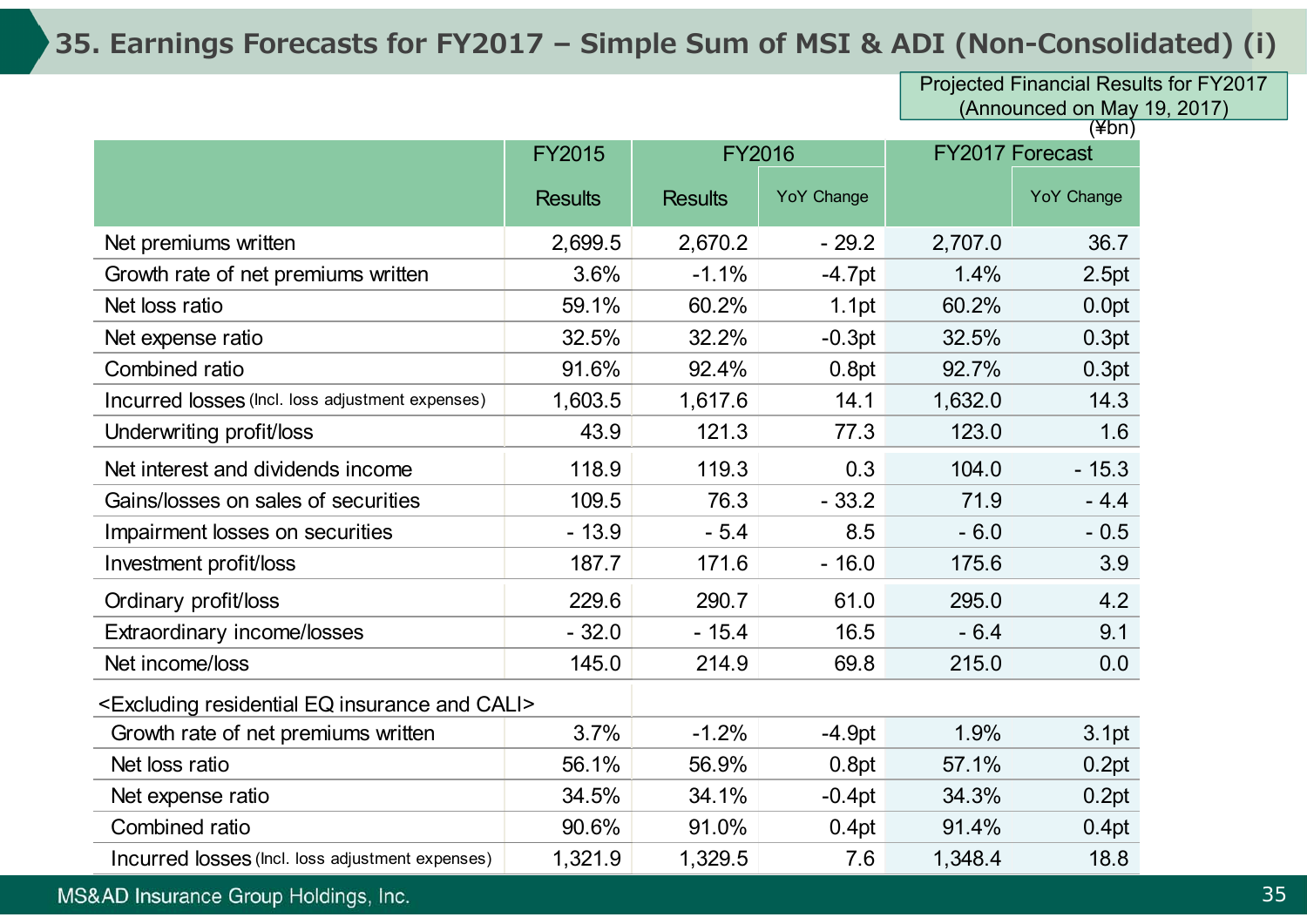### **36. Simple Sum of MSI & ADI (Non-Consolidated) (ii)**

Projected Financial Results for FY2017 (Announced on May 19, 2017)

| <b>Net premiums written</b><br>$(\n  4bn)$ |                |               |               | <b>Net loss ratio</b>          |                                                            |                |                        |            |       |                                                             |
|--------------------------------------------|----------------|---------------|---------------|--------------------------------|------------------------------------------------------------|----------------|------------------------|------------|-------|-------------------------------------------------------------|
| <b>FY2015</b>                              |                |               |               | <b>FY2015</b><br><b>FY2016</b> |                                                            |                | <b>FY2017 Forecast</b> |            |       |                                                             |
| <b>Results</b>                             | <b>Results</b> | <b>Growth</b> |               | <b>Growth</b>                  |                                                            | <b>Results</b> | <b>Results</b>         | YoY change |       | YoY change                                                  |
| 410.1                                      | 336.9          | $-17.8%$      | 361.0         | 7.2%                           | Fire and allied                                            | 53.8%          | 64.8%                  | 11.0pt     | 60.5% | $-4.3pt$                                                    |
| 72.7                                       | 64.1           | $-11.8%$      | 65.7          | 2.5%                           | Marine                                                     | 53.1%          | 60.1%                  | 7.0pt      | 58.9% | $-1.2pt$                                                    |
| 204.5                                      | 204.9          | 0.2%          | 204.7         | $-0.1%$                        | Personal accident                                          | 56.0%          | 52.6%                  |            | 52.0% | $-0.6pt$                                                    |
| 1,317.4                                    | 1,334.6        | 1.3%          | 1,343.0       | 0.6%                           | Voluntary automobile                                       | 58.6%          | 57.0%                  |            |       | 1.2pt                                                       |
| 357.1                                      | 355.6          | $-0.4%$       | 347.8         | $-2.2%$                        | <b>CALI</b>                                                | 79.0%          | 79.1%                  |            | 81.4% | 2.3pt                                                       |
| 337.4                                      | 373.9          | 10.8%         | 384.9         | 2.9%                           | Other                                                      | 49.1%          | 53.8%                  |            | 52.4% | $-1.4pt$                                                    |
| 2,699.5                                    | 2,670.2        | $-1.1\%$      | 2,707.0       | 1.4%                           | Total                                                      | 59.1%          | 60.2%                  |            |       | 0.0pt                                                       |
| 2,340.9                                    | 2,313.2        | $-1.2%$       | 2,358.2       | 1.9%                           | Total excl. residential<br>EQ insurance and<br><b>CALI</b> | 56.1%          | 56.9%                  | 0.8pt      | 57.1% | 0.2pt                                                       |
|                                            |                |               | <b>FY2016</b> |                                | <b>FY2017 Forecast</b>                                     |                |                        |            |       | $-3.4pt$<br>$-1.6pt$ 58.2%<br>0.1pt<br>4.7pt<br>1.1pt 60.2% |

#### **Incurred losses (Excluding residential EQ insurance and CALI)**

|                                                                | <b>FY2015</b>  |                | <b>FY2016</b> |         | <b>FY2017 Forecast</b> |
|----------------------------------------------------------------|----------------|----------------|---------------|---------|------------------------|
|                                                                | <b>Results</b> | <b>Results</b> | YoY Change    |         | YoY Change             |
| Incurred losses (lncl. loss adjustment expenses) <sup>**</sup> | 1,321.9        | 1,329.5        | 7.6           | 1,348.4 | 18.8                   |
| Natural catastrophes <sup>**2</sup>                            | 68.1           | 51.0           | $-17.0$       | 50.0    | $-1.0$                 |
| Other than natural catastrophes                                | 1,253.8        | 1,278.4        | 24.6          | 1,298.4 | 19.9                   |

 $*1$  Incurred losses = net claims paid + loss adjustment expenses + movement in outstanding claims

※2 "Natural catastrophes" means domestic natural catastrophes occurring in Japan during the period. The figures for FY2015 include the impact of heavy snowfalls of February 2014 (0.3 billion yen).

(¥bn)